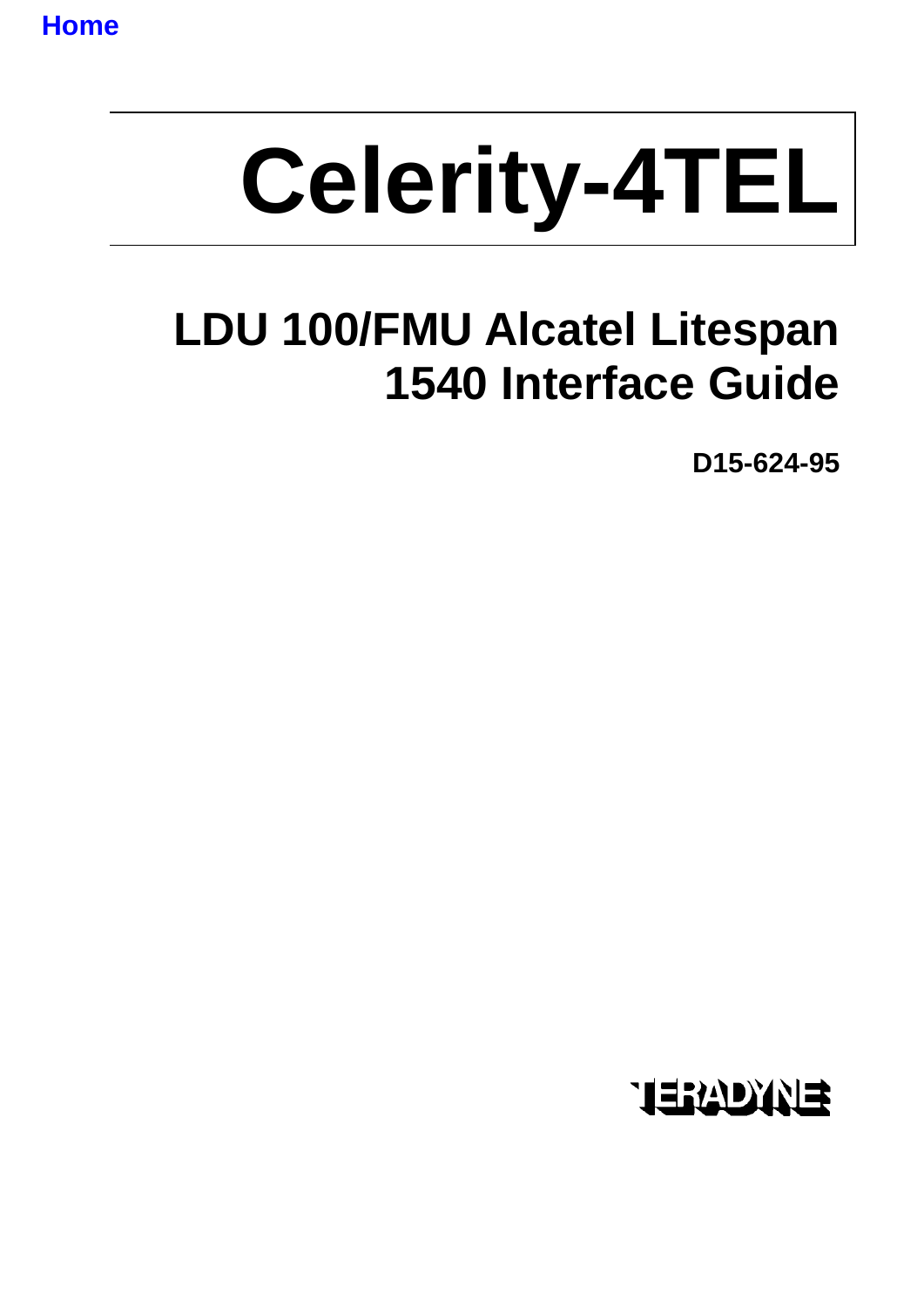© Copyright 2007 Teradyne, Inc.

All rights reserved. No part of this work (including attachments and inclusions) may be reproduced or transmitted in any form or by any means, electronic or mechanical, or by any information storage or retrieval system without permission in writing from the publisher.

4TEL, CCU, Celerity, CMU, DBIU, DRMU, RCU, RMU, SAC, TESTNET, VRS, and XLT are registered trademarks and AMS, DLCMU and LDU are trademarks of Teradyne, Inc.

This document contains information on one or more Teradyne products. Product-specific information may not be applicable to all markets. Please consult your system release specifications before using this document.

Teradyne, Inc. Broadband Test Division 6 Parkway North Deerfield, IL 60015 USA

Please send your documentation comments and questions via e-mail to: documentation@btd.teradyne.com

For product assistance, contact your local support representative: www.teradyneservicelink.com/Contact\_Us.htm

Portions of the Celerity-4TEL system contain copyrighted materials of Informix Software, Inc. and Oracle<sup>®</sup> 2006, Oracle Corporation. All rights reserved.

BusinessObjects Enterprise is a trademark of Business Objects SA.

Oracle is a registered trademark of Oracle Corporation and/or its affiliates.

Java, Sun, Solaris and Sun Fire are trademarks or registered trademarks of Sun Microsystems, Inc. in the United States and other countries.

WebLogic is a registered trademark of BEA Systems, Inc.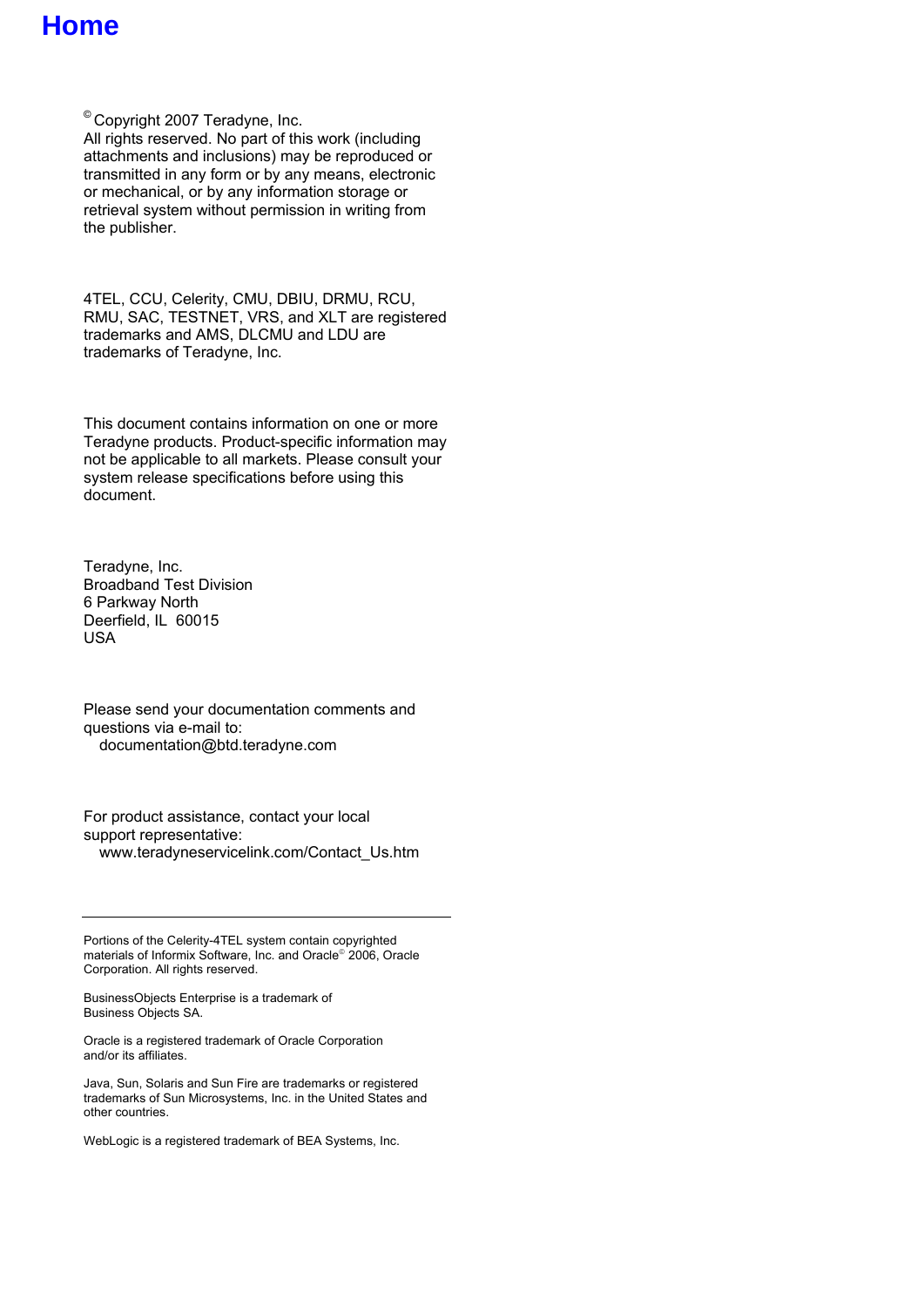## **Table of Contents**

#### **Title**

#### Page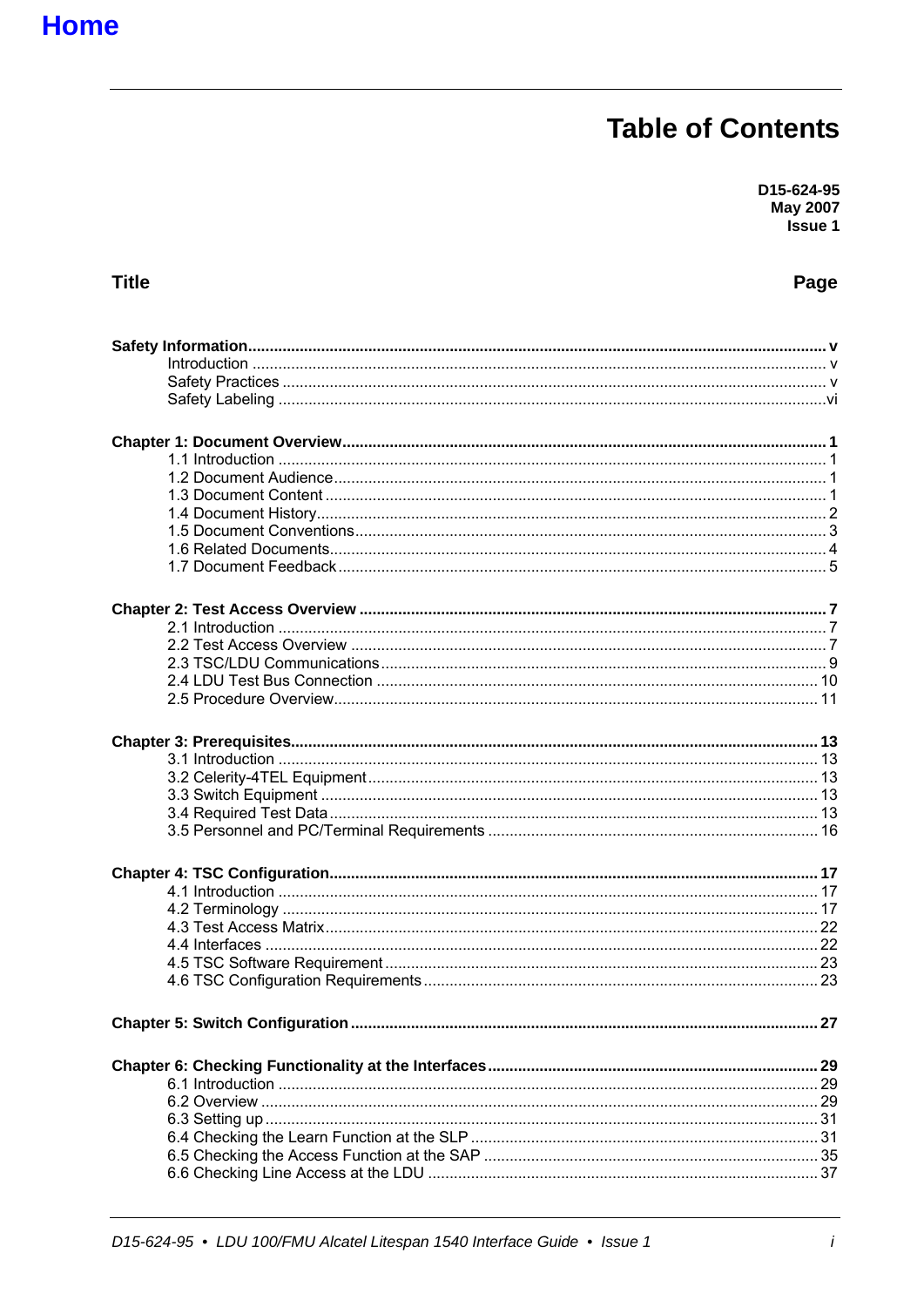**Table of Contents** 

## **Figure**

#### Page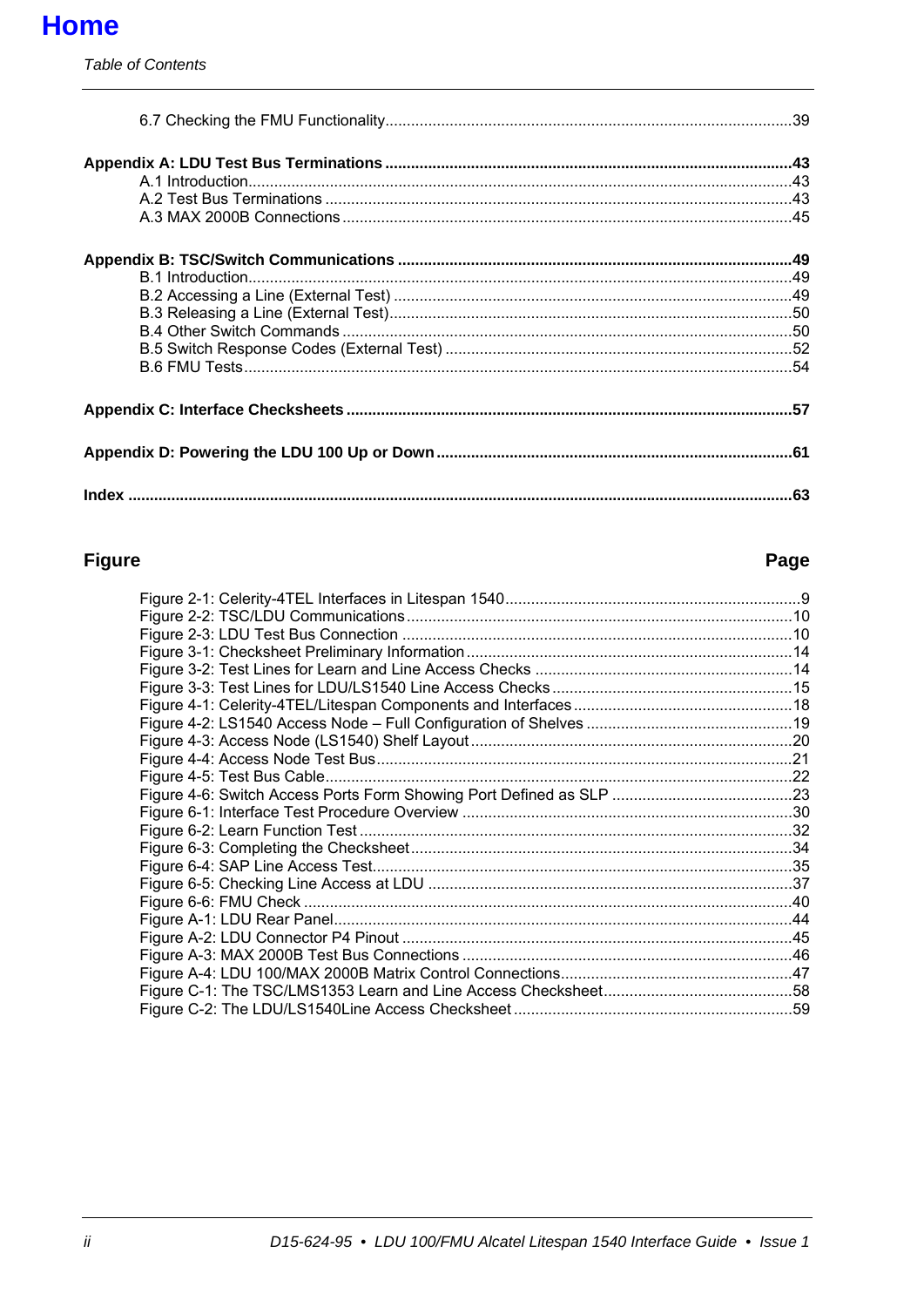#### **Table**

## Page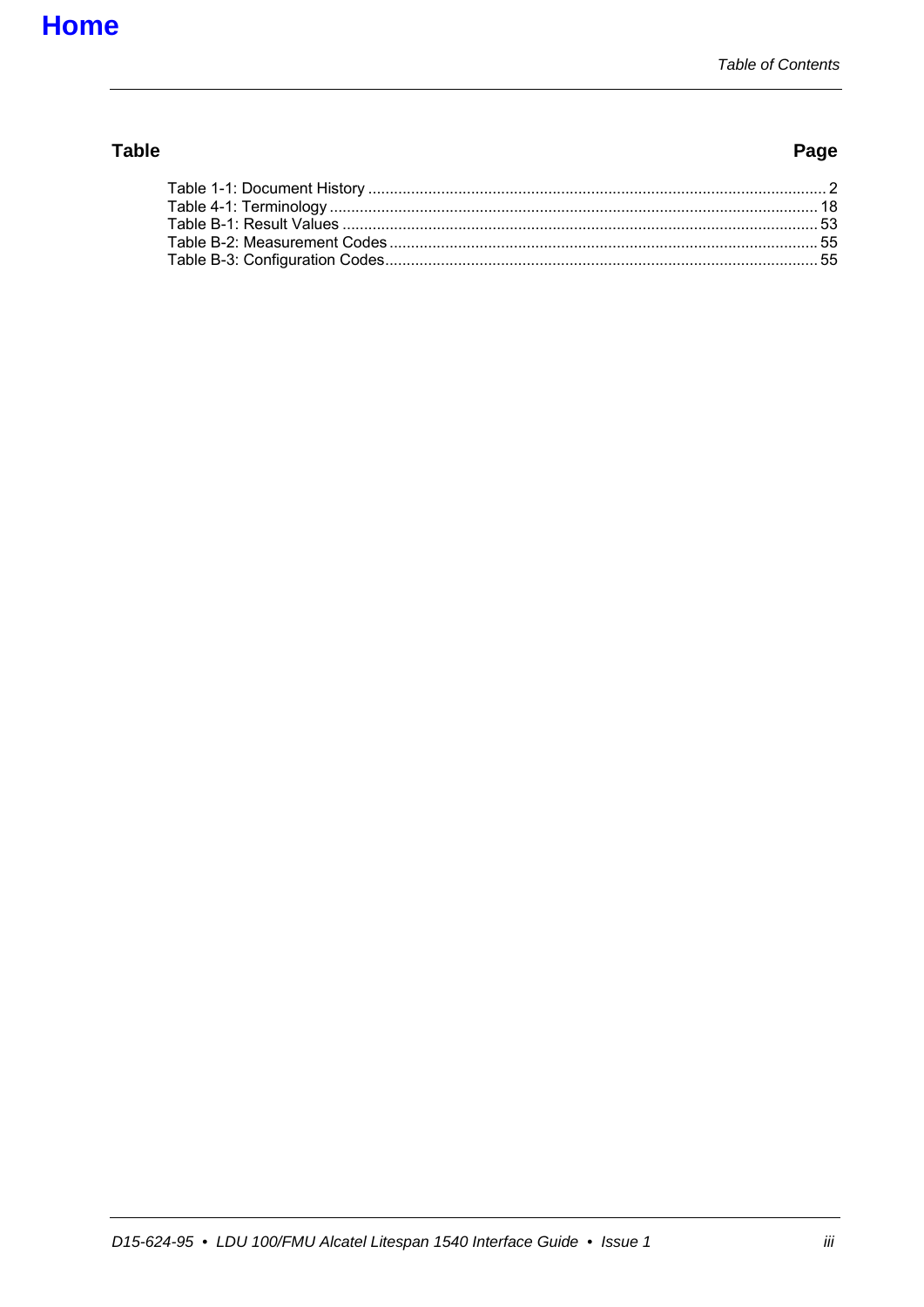*Table of Contents*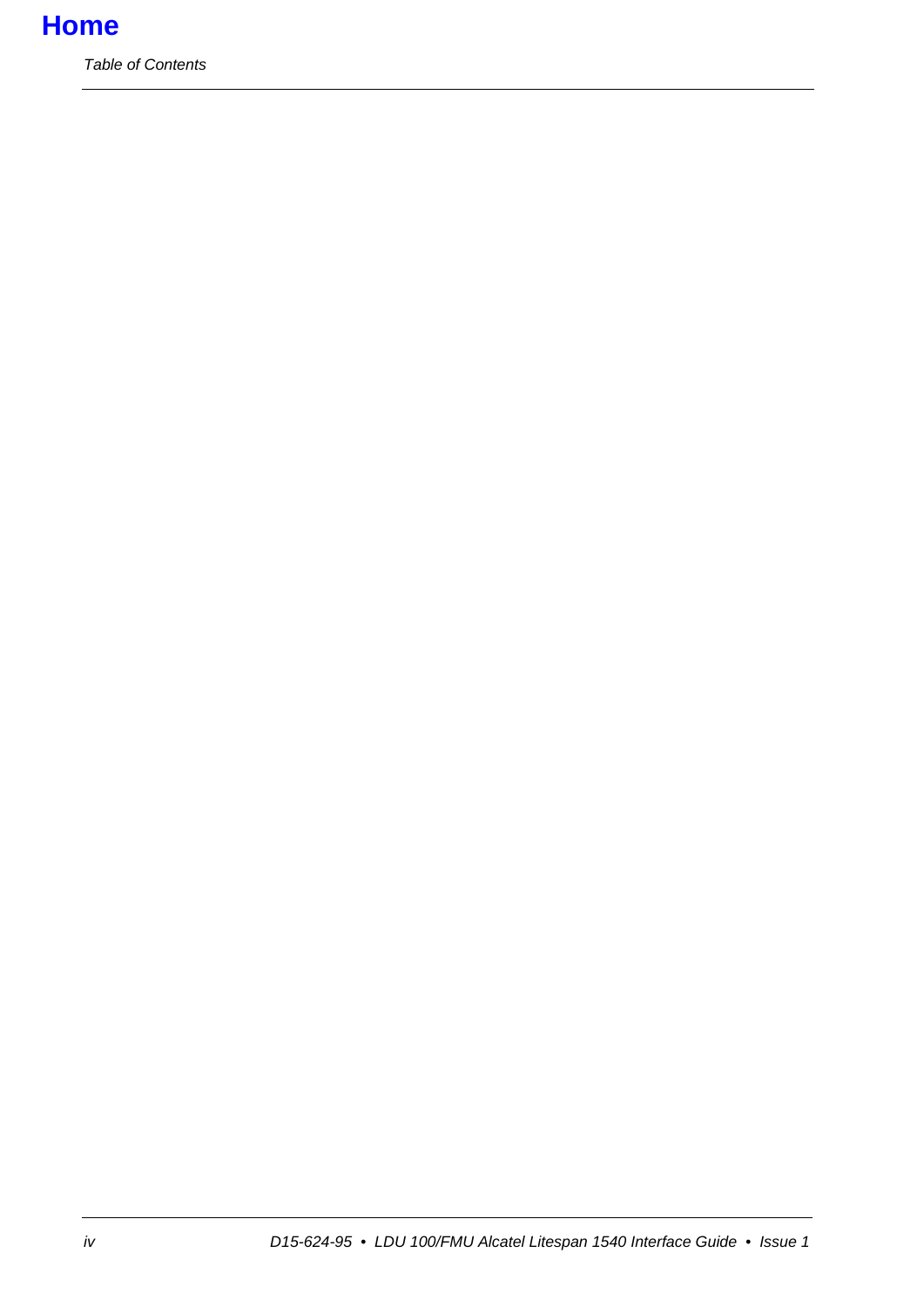## **Safety Information**

#### <span id="page-6-0"></span>**Introduction**

Operations and maintenance personnel should read and understand the following information before operating or servicing the system.

The procedures in this document provide for safe, efficient installation, operation or servicing of Teradyne products. Noncompliance with Teradyne procedures can lead to serious, or even fatal, personal injury or damage to equipment.

Read and understand all Teradyne safety requirements contained within the documentation, as well as safety requirements for any third-party manufacturer's equipment associated with the system.



Danger: The instructions contained in this manual are for authorized and trained personnel only. Do not perform any installation or servicing procedures unless you are authorized and trained to do so.

#### **Safety Practices**

The following safety practices should be observed by all system users:

- Operations personnel and service technicians must be trained in the location and nature of potentially lethal hazards of the equipment.
- Only qualified personnel should be allowed access to the equipment. Operators (users) must not be allowed access to hazardous areas of the product.
- System maintenance technicians must remove personal conductive items (such as rings, watches, jewelry, etc.) before servicing the system. Technicians must not carry metal objects in pockets where they can fall into contact with electrical connections.
- When working inside the Teradyne equipment, it is advisable to have an assistant present. At the minimum, notify someone in the area of your actions before and upon the completion of service.
- Tools, food, liquids, or any other miscellaneous items should not be placed on any of the system's surfaces.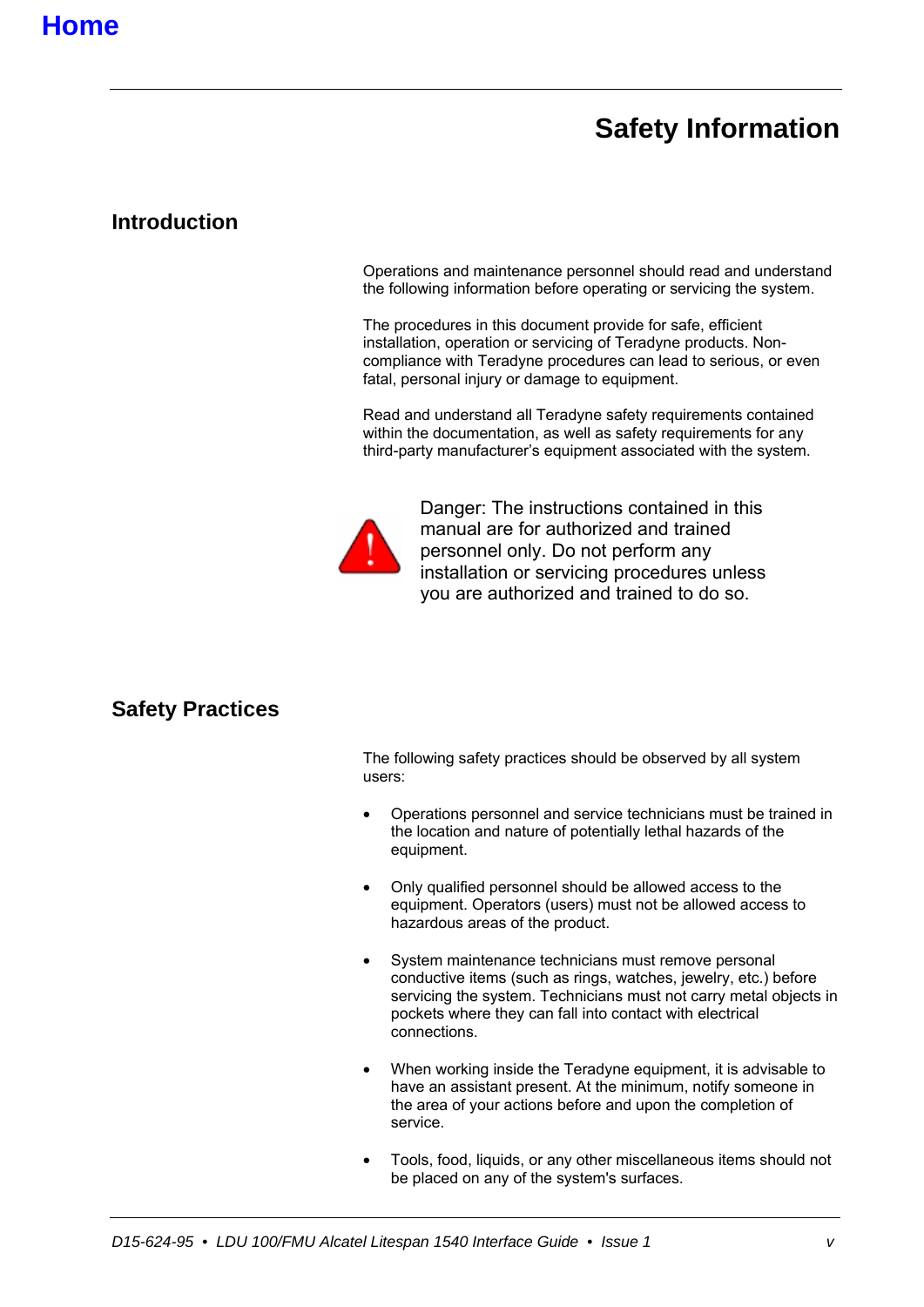<span id="page-7-0"></span>*Safety Information* 

- Proper electrostatic safety precautions should be followed to prevent damage to people and equipment.
- Do not block system air vents. They must be kept clean and free of all dust and debris.
- Visitors to the system area should have qualified supervision.
- Built-in system safety features must not be circumvented, for example:
	- The system must be properly earthed to the local building earth at all times.
	- All fuses must be replaced with the correct fuse.

Ensure the documentation that clearly explains all safety aspects of the equipment is accessible at all times to all operators and service technicians.

#### **Safety Labeling**

Symbols and labels applied to system components and used in the product manuals are derived from requirements of I.E.C 417 for internationally recognized labeling and OSHA 29 CFR 1910 for U.S. recognized labeling.



The **PRIMARY PROTECTIVE EARTH** symbol identifies the primary earth connection for the entire system. All safety earths are referenced back to this point.



 $\overline{\phantom{a}}$ The **CHASSIS EARTH** symbol identifies where an earth is connected to a chassis point for earth reference or other function, such as static discharge.



The **BLACK HIGH VOLTAGE FLASH** symbol defines any connection where a hazardous voltage (greater than 60V), either DC or AC, may be present.



The **INFORMATION** symbol indicates that there is important servicing or operating information in the manual. It is placed in close proximity to the area discussed.



The **ELECTROSTATIC FLASH** symbol identifies any component that is susceptible to electrostatic discharge. An ESD wrist-strap should be used at all times when touching these components.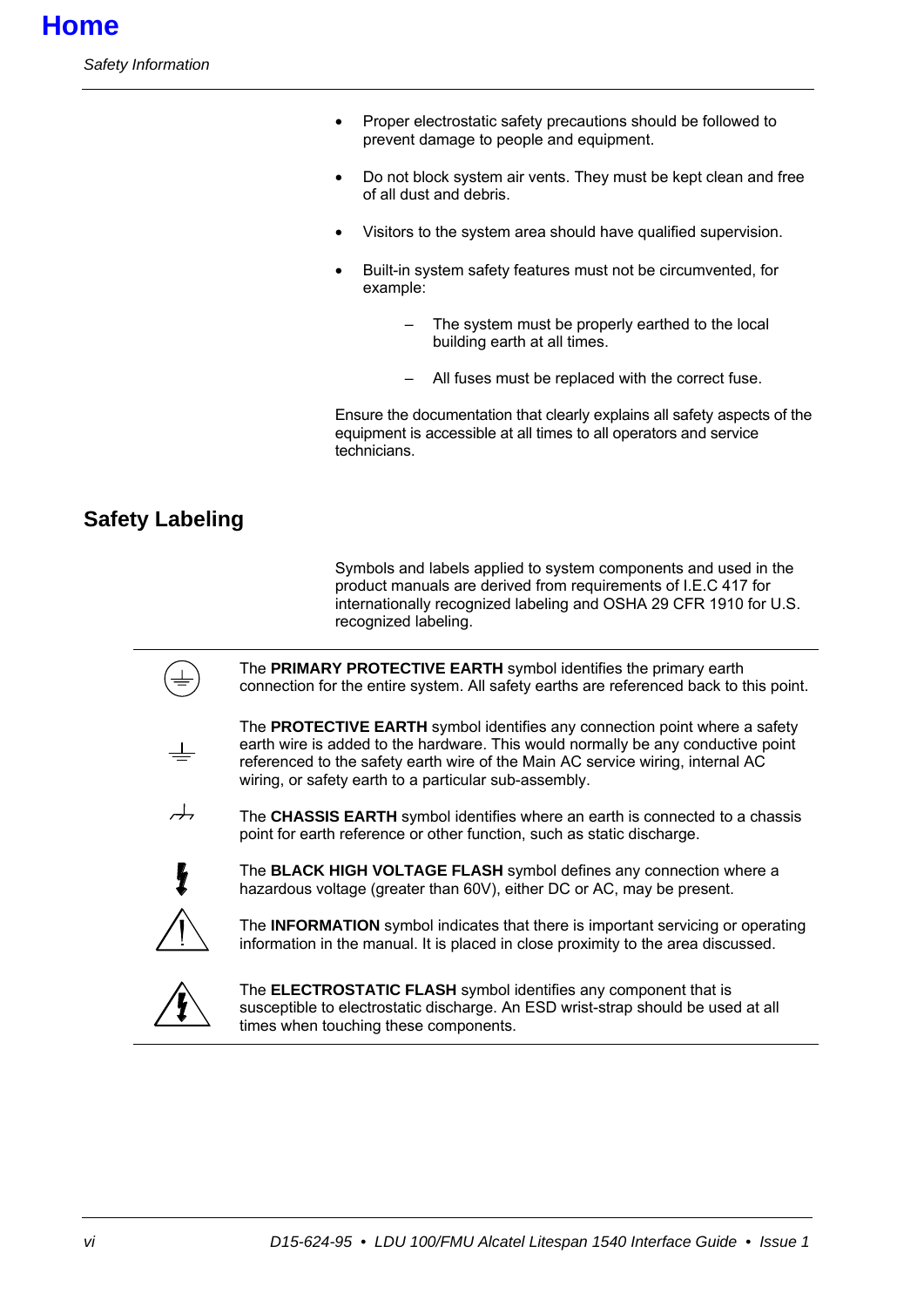## **Chapter 1: Document Overview**

#### <span id="page-8-0"></span>**1.1 Introduction**

This document describes how to check the interfaces between the Celerity-4TEL system and the switch cluster when LDUs (Loop Diagnostic Units) are installed in a Litespan 1540 environment. It also describes the testing of switch built-in test units that may also be used by the Celerity-4TEL system to carry out a limited line test if an LDU is not available for the line that is to be tested.

**Note:** The switch built in test units are known by the generic term Foreign Measurement Unit (FMU).

This chapter provides an introduction to the document and contains the following sections:

| <b>Section</b> | Title                    |
|----------------|--------------------------|
| 1.1            | Introduction             |
| 1.2            | Document Audience        |
| 1.3            | Document Content         |
| 1.4            | <b>Document History</b>  |
| 1.5            | Document Conventions     |
| 1.6            | <b>Related Documents</b> |
| 1.7            | Document Feedback        |
|                |                          |

#### **1.2 Document Audience**

This document is for installation technicians who are familiar with Teradyne equipment and the switch environment.

#### **1.3 Document Content**

The information in this document is organized as follows:

- Chapter 1, "Document Overview", describes the contents, history, and conventions of this document.
- Chapter 2, "Test Access Overview", describes the 4TEL line test architecture in the Litespan 1540 environment.
- Chapter 3, "Prerequisites", describes the switch and Celerity-4TEL build/modification status required before starting work on an interface. It also describes the site data that you will need to carry out the interface tests.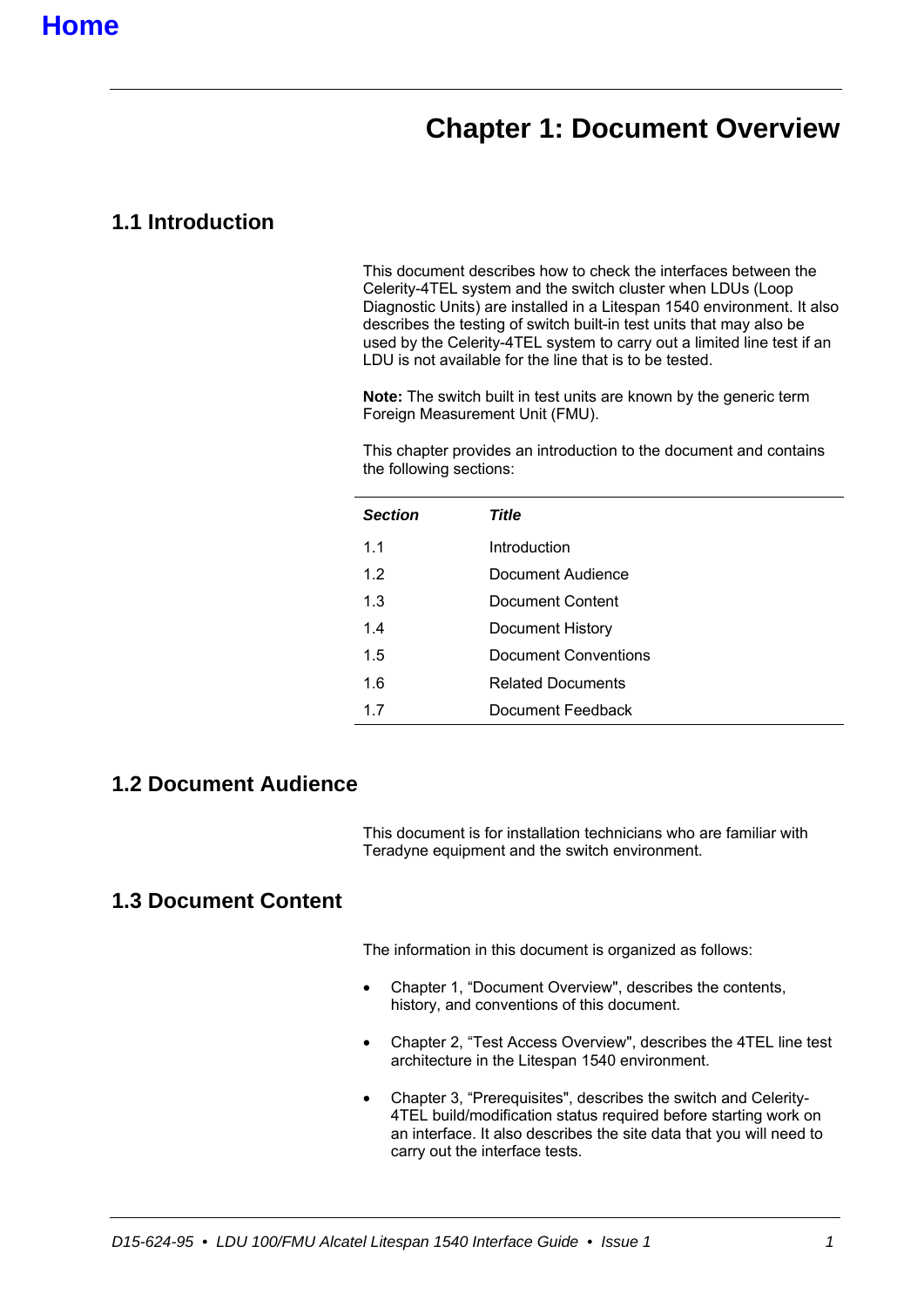<span id="page-9-0"></span>*Chapter 1: Document Overview* 

- Chapter 4, "TSC Configuration", describes TSC (Test System Controller) configuration requirements for this switch environment. This is reference material for use when configuring the TSC. The document *TSC System Configuration Guide* describes how to map the information in TSC data.
- Chapter 5, "Switch Configuration", describes special switch software requirements for Celerity-4TEL operation in this switch environment.
- Chapter 6, "Checking Functionality at the Interfaces", describes how to check the operation at the Celerity-4TEL interfaces with the switch.
- Appendix A, "LDU Test Bus Terminations", describes the test bus terminations at the 4TEL LDUs.
- Appendix B, "TSC/Switch Communications", describes the protocols used for TSC/Switch communication.
- Appendix C, "Interface Checksheets", illustrate recommended checksheets for the recording of test data and results.
- Appendix D, "Powering the LDU 100 Up or Down", describes how to power the LDU 100 up and down correctly.



Warning: Equipment damage may result if the incorrect procedure is used to power the LDU up or down.

#### **1.4 Document History**

Refer to Table 1-1 for the development history of this document.

#### **Table 1-1: Document History**

| Issue | <b>Date</b> | <b>Reason for Issue</b>                |
|-------|-------------|----------------------------------------|
|       |             | May 2007 Original issue for WR6.3/ST6. |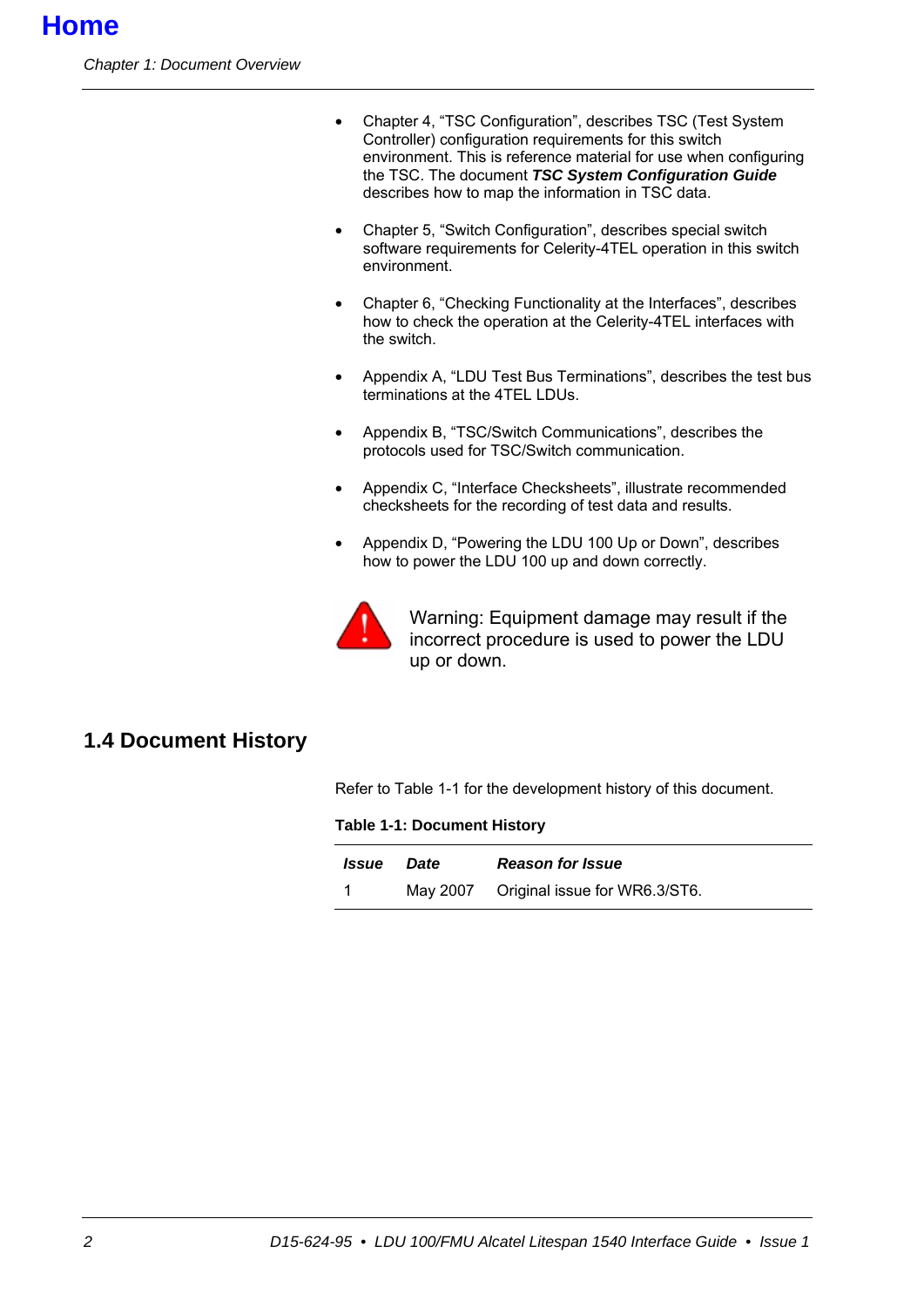#### <span id="page-10-0"></span>**1.5 Document Conventions**

The following sections identify conventions used in this document.

#### **Hazards**

Hazards are identified in the text as follows:



Danger: denotes hazards that may result in personal injury unless the correct precautions are observed.



Warning: denotes hazards that may result in equipment damage unless the correct precautions are observed.



Caution: denotes procedures that may result in service disruption unless the correct precautions are observed.

#### **System Messages**

This document uses a ruled box and a Courier typeface to represent system messages that appear on your PC/terminal screen or printer.

*Example:* 

Communication Problem: Bad Checksum

Variable values or text are shown in italics (normally as one word). "Variable" in this context indicates any generic representation of data. Thus, "*filename*" in the example below indicates that the system will display the appropriate file name.

*Example:* 

Corrupt File: *filename*

#### **Keyboard Entries**

This document uses bold text to represent data or commands that you type in at your PC or terminal keyboard.

*Example:*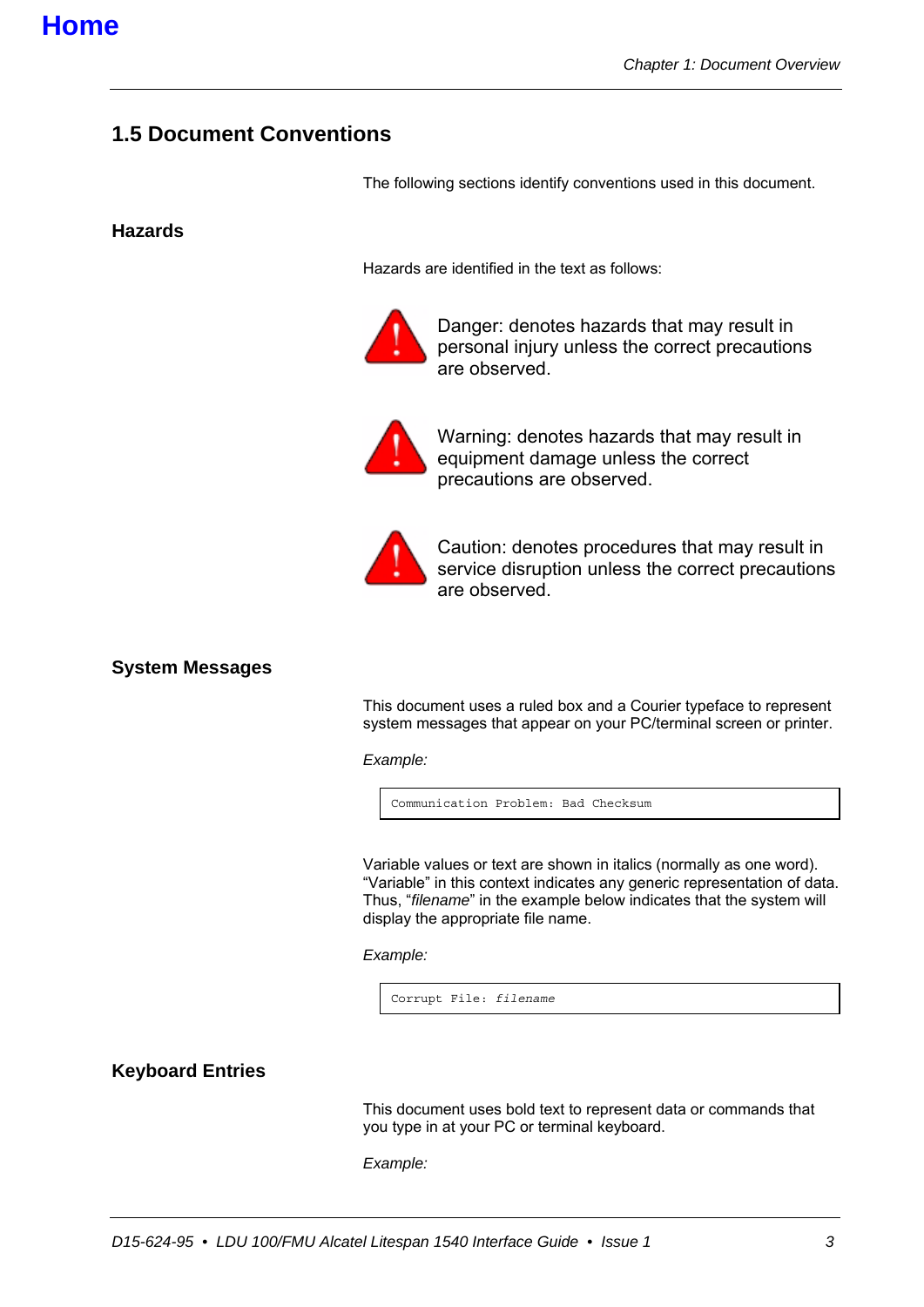<span id="page-11-0"></span>*Chapter 1: Document Overview* 

#### Type **config**.

Key names enclosed in angle brackets, such as **<Enter>**, **<Tab>**, or **<Ctrl>**, denote the use of the appropriate key. The example below indicates that you should type in the six characters c, o, n, f, i, and g, and then press the ENTER key.

*Example:* 

Type **config<Enter>**.

Key names linked with a plus sign indicate that the keys should be pressed simultaneously; hold the command key(s) down, and at the same time, press the alphanumeric key(s). The example below indicates that you should hold down the CONTROL key, and then press the alphanumeric P key.

*Example:* 

Press **<Ctrl>** + **P**.

Variable values or text are shown in italics (normally as one word). "Variable" in this context indicates any generic representation of data. Thus, the example below indicates that you should type the word "ping," followed by the appropriate IP address. Then, press the ENTER key.

*Example:* 

Type **ping** *ipaddress***<Enter>**.

#### **1.6 Related Documents**

The Teradyne documents listed below provide further relevant information about the LDU and TSC:

- *LDU Commissioning and Acceptance Guide*
- *LDU Maintenance Commands*
- *LDU Detailed Level Procedures Guide*
- *TSC System Configuration Guide*
- *TSC Maintenance Commands*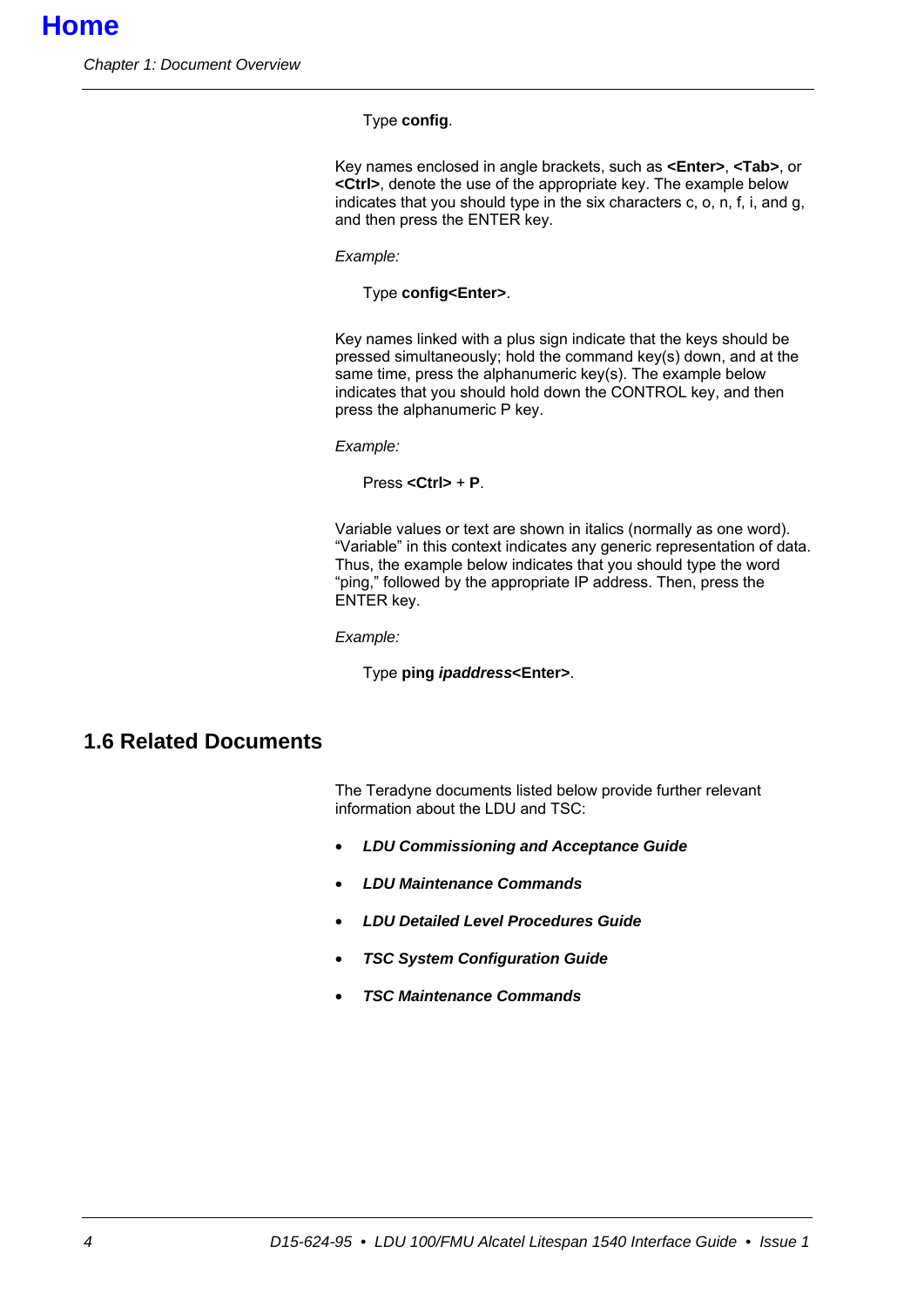## <span id="page-12-0"></span>**1.7 Document Feedback**

Teradyne encourages you to provide feedback on our documentation. Send any comments or questions via e-mail to:

documentation@btd.teradyne.com

Your comments help us provide you with better information products.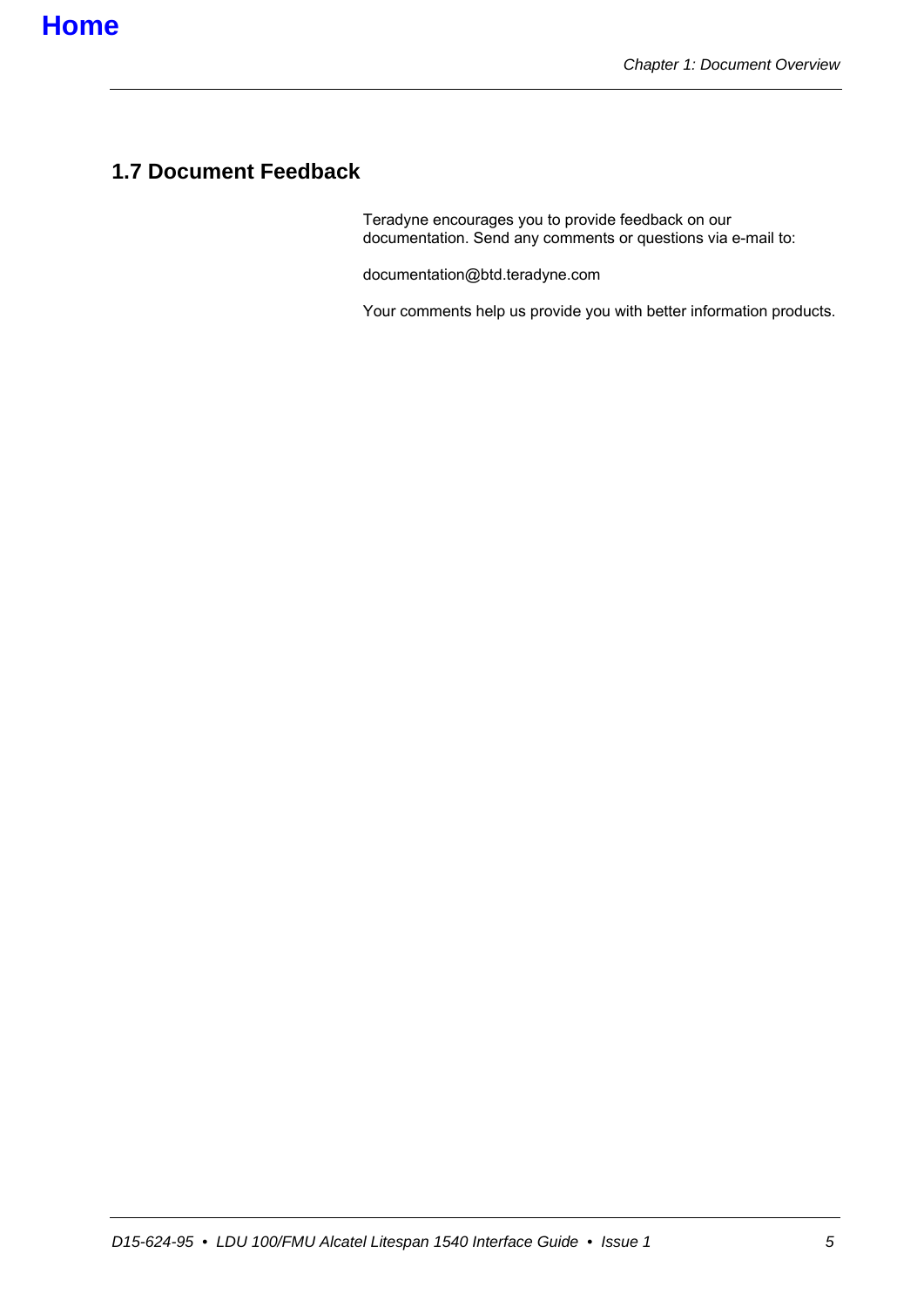*Chapter 1: Document Overview*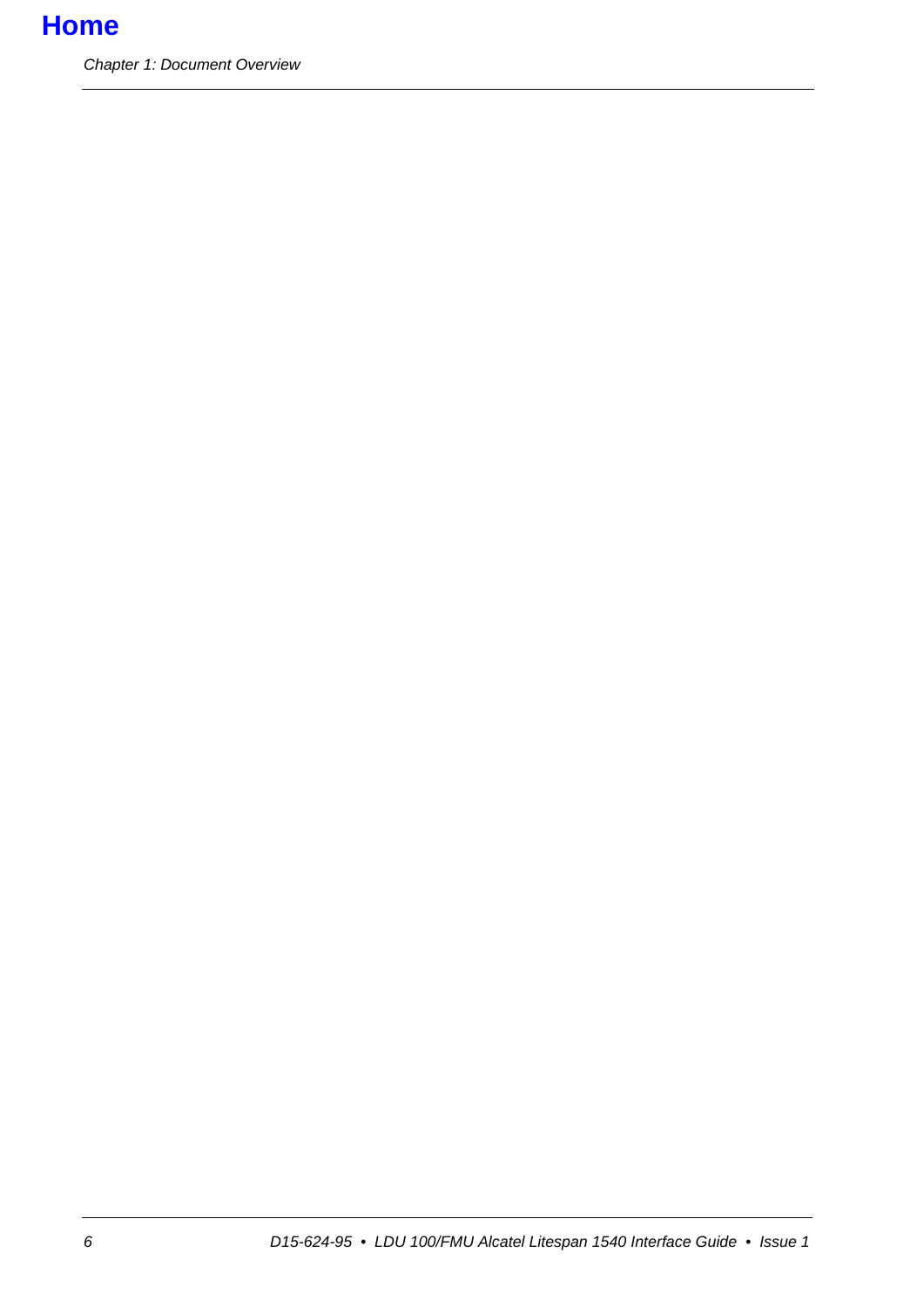## **Chapter 2: Test Access Overview**

#### <span id="page-14-0"></span>**2.1 Introduction**

This chapter provides an overview of the system interfaces and the interface procedures in this document. This chapter contains the following sections:

| <b>Section</b> | Title                         |
|----------------|-------------------------------|
| 21             | Introduction                  |
| 22             | <b>Test Access Overview</b>   |
| 2.3            | <b>TSC/LDU Communications</b> |
| 24             | LDU Test Bus Connection       |
| 2.5            | Procedure Overview            |

#### **2.2 Test Access Overview**

Figure 2-1 shows the deployment of Celerity-4TEL line test units in a Litespan 1540 environment. The switch components that the Celerity-4TEL system is interfaced to comprise a Litespan Management System (LMS1353) and the peripheral Litespan access nodes (LS1540).

The LMS1353 provides overall management of the LS1540 access nodes and is thus the system element with which the TSC communicates to access line information, set up test access to lines, and request switch internal line tests. The LS1540 are the system elements at which lines are terminated and at which line access is provided.

The Celerity-4TEL system components that carry out the line tests are Loop Diagnostic Units (LDUs) located at the access nodes. These are test heads that measure conditions on a line under the control of the Celerity-4TEL TSC (Test System Controller).

The interactions between the Celerity-4TEL system and the switch are:

- **1.** A learn transaction during which the TSC requests line information from the LMS via the Switch Learn Port (SLP). The information returned by the switch is used to build and maintain line records in the TSC database.
- **2.** A line test transaction that requests appropriate actions in the switch to carry out one of two types of test: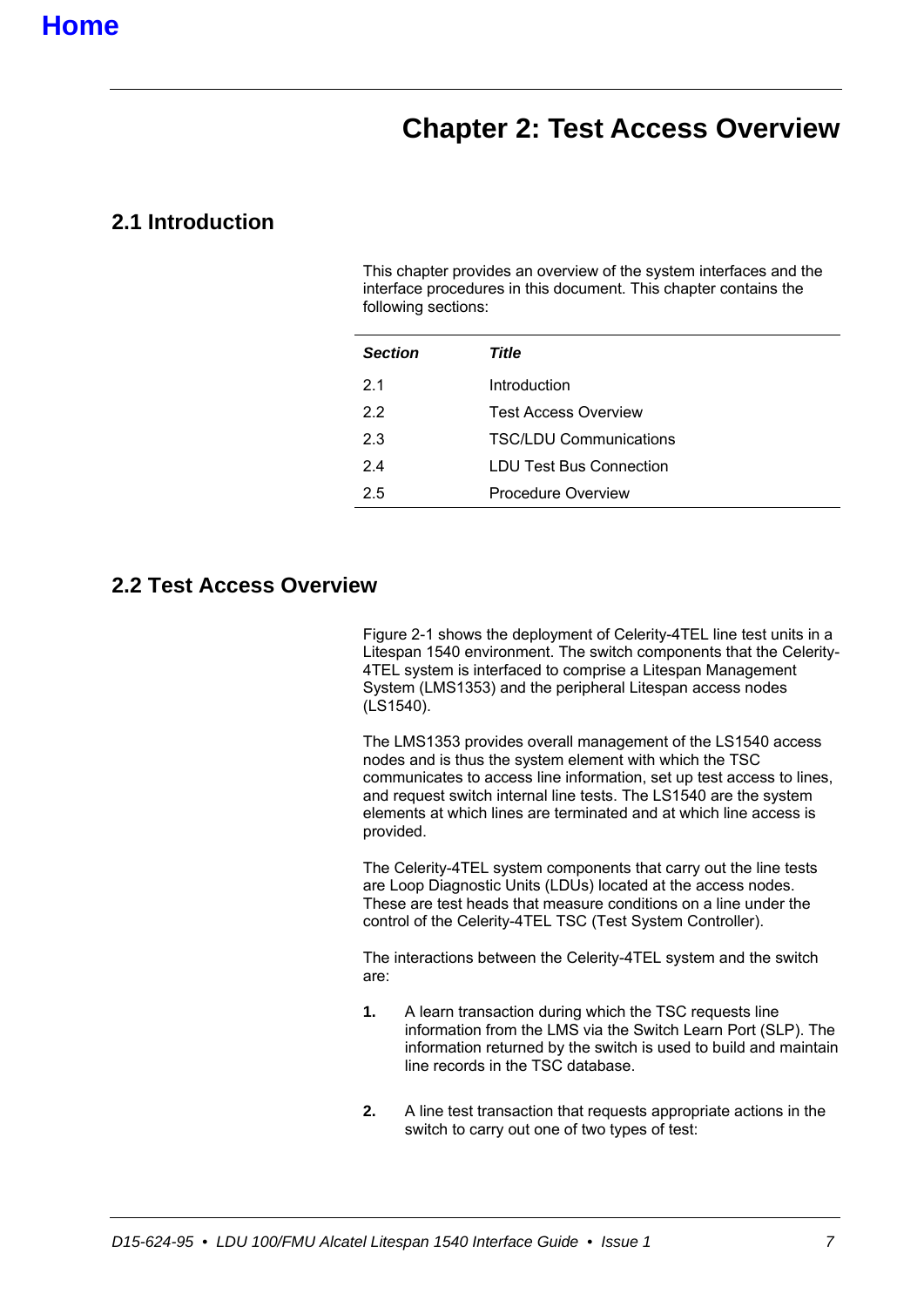*Chapter 2: Test Access Overview* 

- A metallic test performed by a 4TEL LDU. The TSC initiates the test by requesting line access via the LMS Switch Access Port (SAP). When the LMS indicates that the line has been accessed, the TSC communicates with the appropriate LDU to test the line. Finally the TSC indicates to the LMS when the line under test should be released. In the case of a test performed by an LDU, the LMS1353 recognizes two types of line access mechanisms:
	- The DRY-LOOP-TEST that enables an LDU to carry out the entire range of DC and AC measurements in a parametric test.
	- The EXTERNAL-TEST that enables LDU to pull dial tone from the line card on which the line under test resides.

During a metallic test, the switch provides 4-wire access to the line comprising an OUT connection to the line pair that runs from the MDF to the subscriber and an IN connection from the MDF (Main Distribution Frame) to the switch line circuit. The LDU configures this test connection to provide the facility to test inwards, outwards, etc.

• A switch internal test (EMEAS-TEST) performed by a switch test unit (FMU) during which the FMU performs measurements requested by the TSC on the line specified by the TSC. The switch passes the test data from the FMU back to the TSC. The FMU test is restricted to the capabilities of the switch in-built test unit and does not provide sufficient data for the full detailed dispatch analysis that the 4TEL metallic test enables.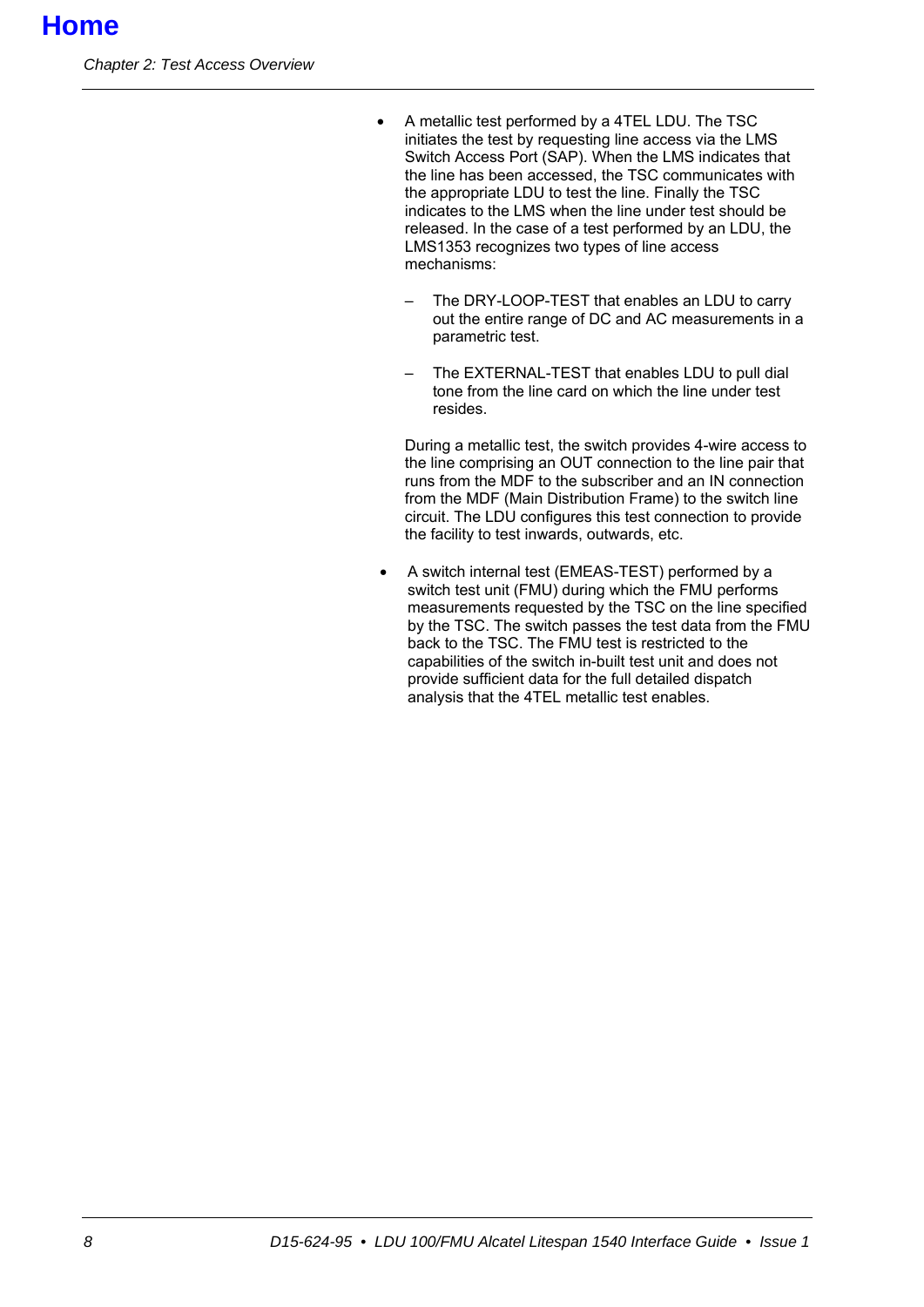<span id="page-16-0"></span>

Note: The SAP and the SLP are LMS ports implemented in the 1353 gateway software that the Celerity-4TEL system uses for line access and line learn functions

LMS - Litespan Management System, a telephony EMS (Element Management System) LS1540 - Litespan cluster elements

FMU - Foreign Measurement Unit. In the LS1540 this is known as the Test Unit or TACC MAX 2000B - Teradyne test bus selection matrix

4T22158 10/31/06

#### **Figure 2-1: Celerity-4TEL Interfaces in Litespan 1540**

#### **2.3 TSC/LDU Communications**

An LDU is installed with a test bus connection via the MAX 2000B to each rack with four LS 1540 elements. The MAX 2000B is controlled by the LDU to connect the LDU test bus to the appropriate MAX 2000B outlet and thence to the appropriate access node (LS1540). TSC/LDU communications comprise test requests from the TSC (when the switch has provided test access at the test port). The LDU carries out the tests and communicates the results to the TSC.

As shown in Figure 2-2, TSC/LDU communications in a Litespan switch uses one of two technologies:

- LDUs with access to a server port on the LAN/WAN network may use TCP/IP communication.
- LDUs that do not have access to a server port on the LAN/WAN network use dial-up modem technology.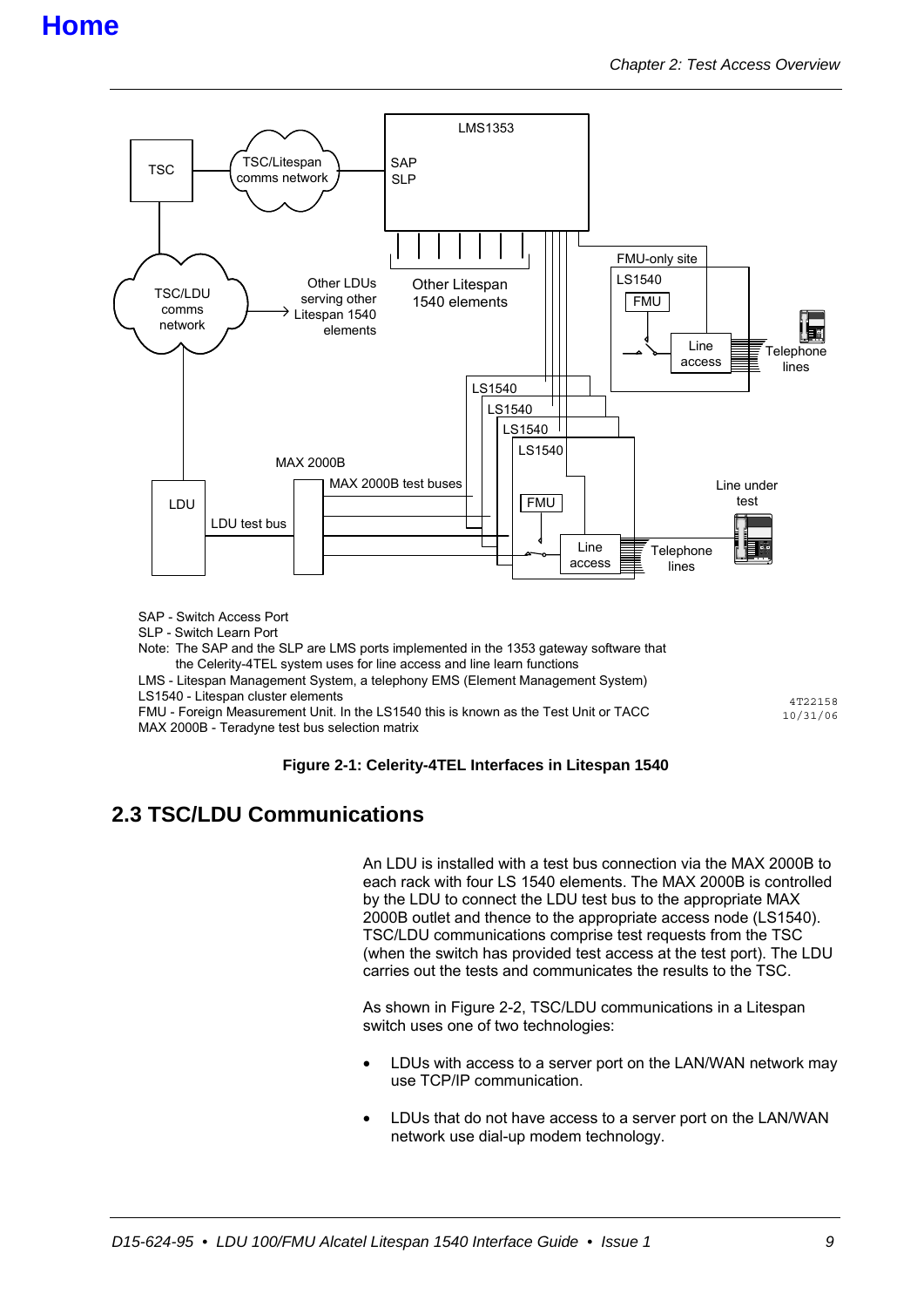*Chapter 2: Test Access Overview* 

<span id="page-17-0"></span>

#### **Figure 2-2: TSC/LDU Communications**

#### **2.4 LDU Test Bus Connection**

As shown in Figure 2-3, the LDU test bus is connected to a Litespan 1540 test port via a 4-wire test bus.



**Figure 2-3: LDU Test Bus Connection**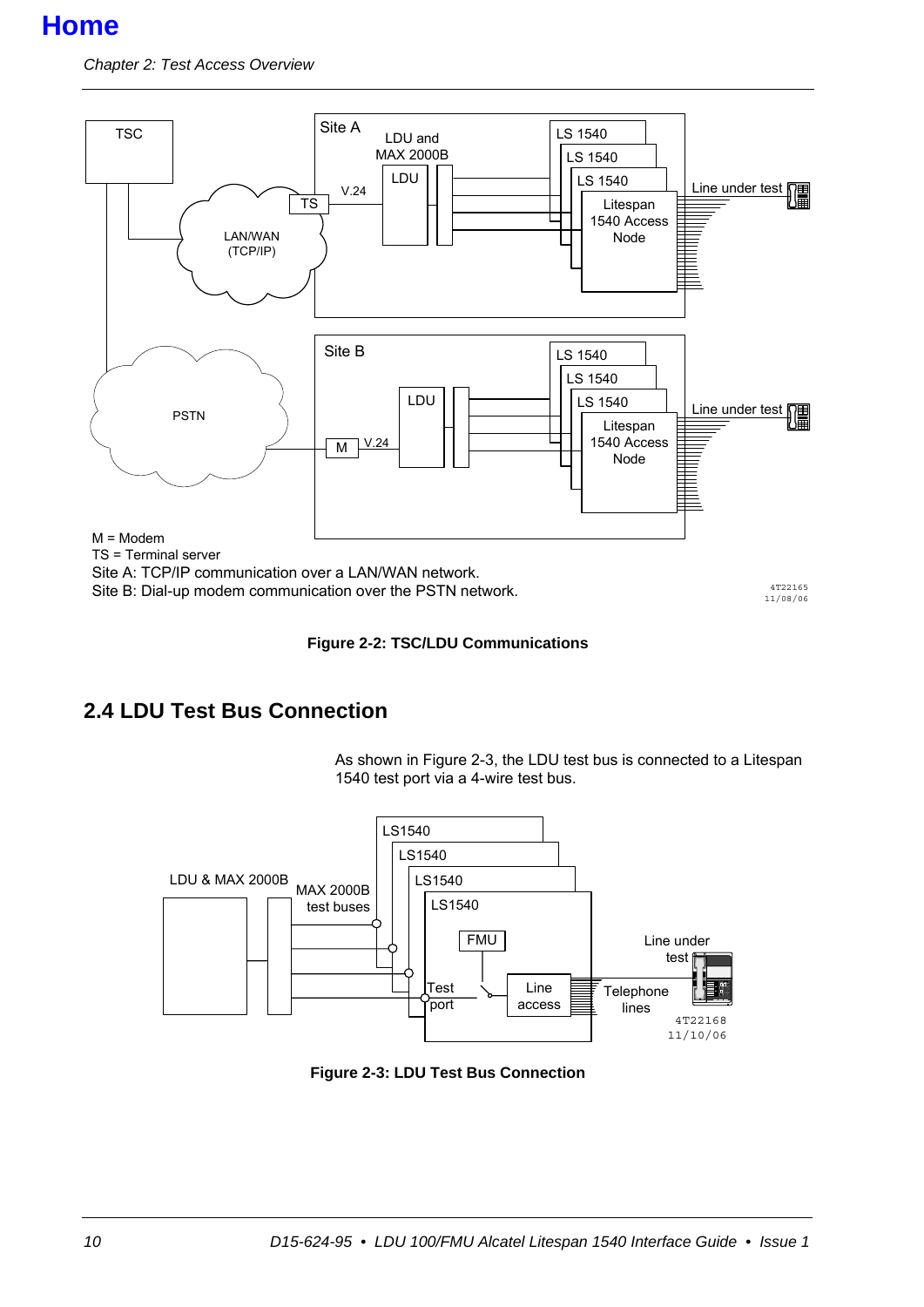#### <span id="page-18-0"></span>**2.5 Procedure Overview**

Configure and test the interfaces as follows:

- **1.** Check that the pre-requisites in Chapter 3 have been met.
- **2.** Verify that LDU test bus connections and SAPs are mapped in TSC data - see Chapter 4 and the *TSC System Configuration Guide*.
- **3.** Verify that any special switch requirements are met for Celerity-4TEL operation in the switch - see Chapter 5.
- **4.** Verify operation across the interfaces see Chapter 6.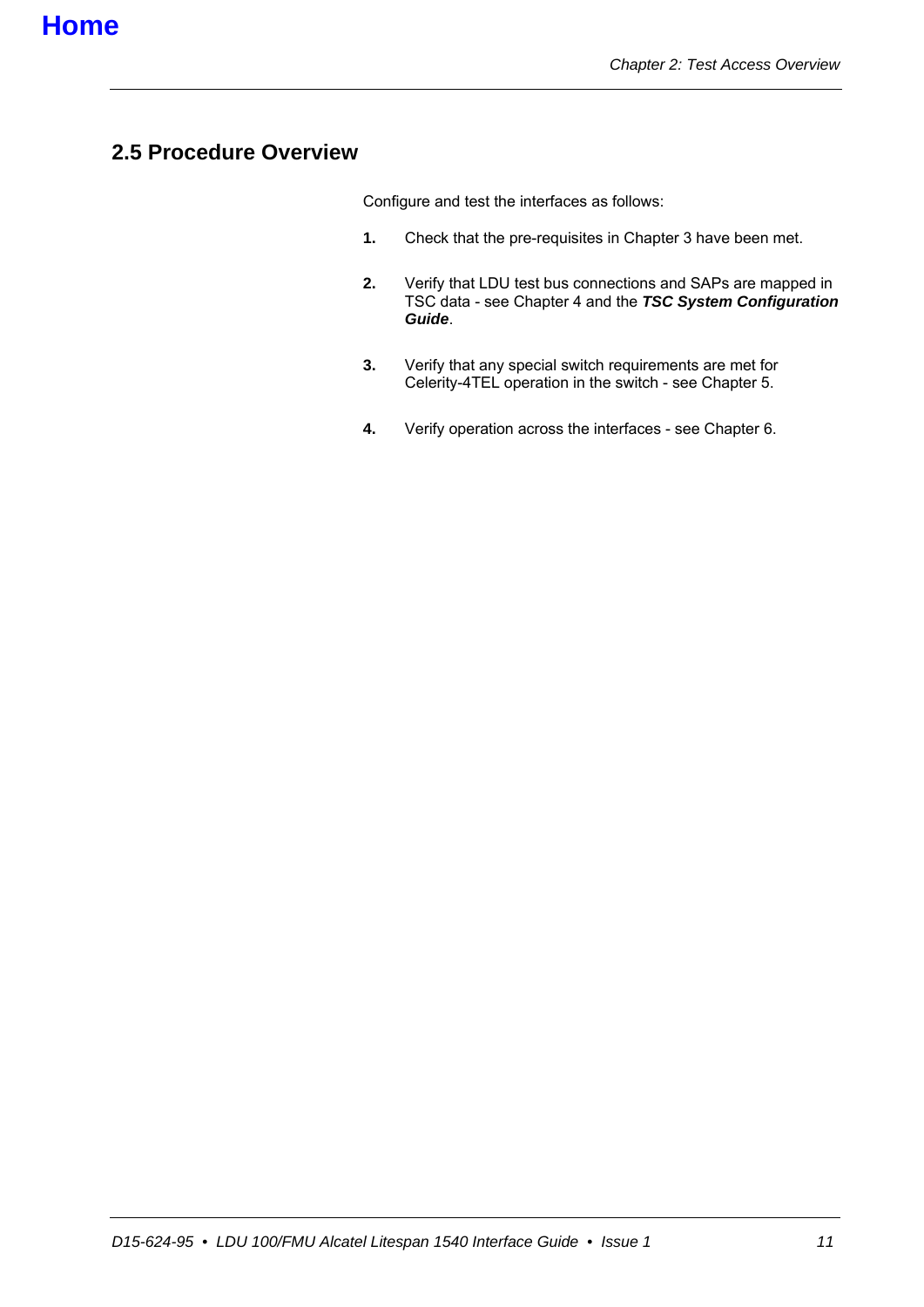*Chapter 2: Test Access Overview*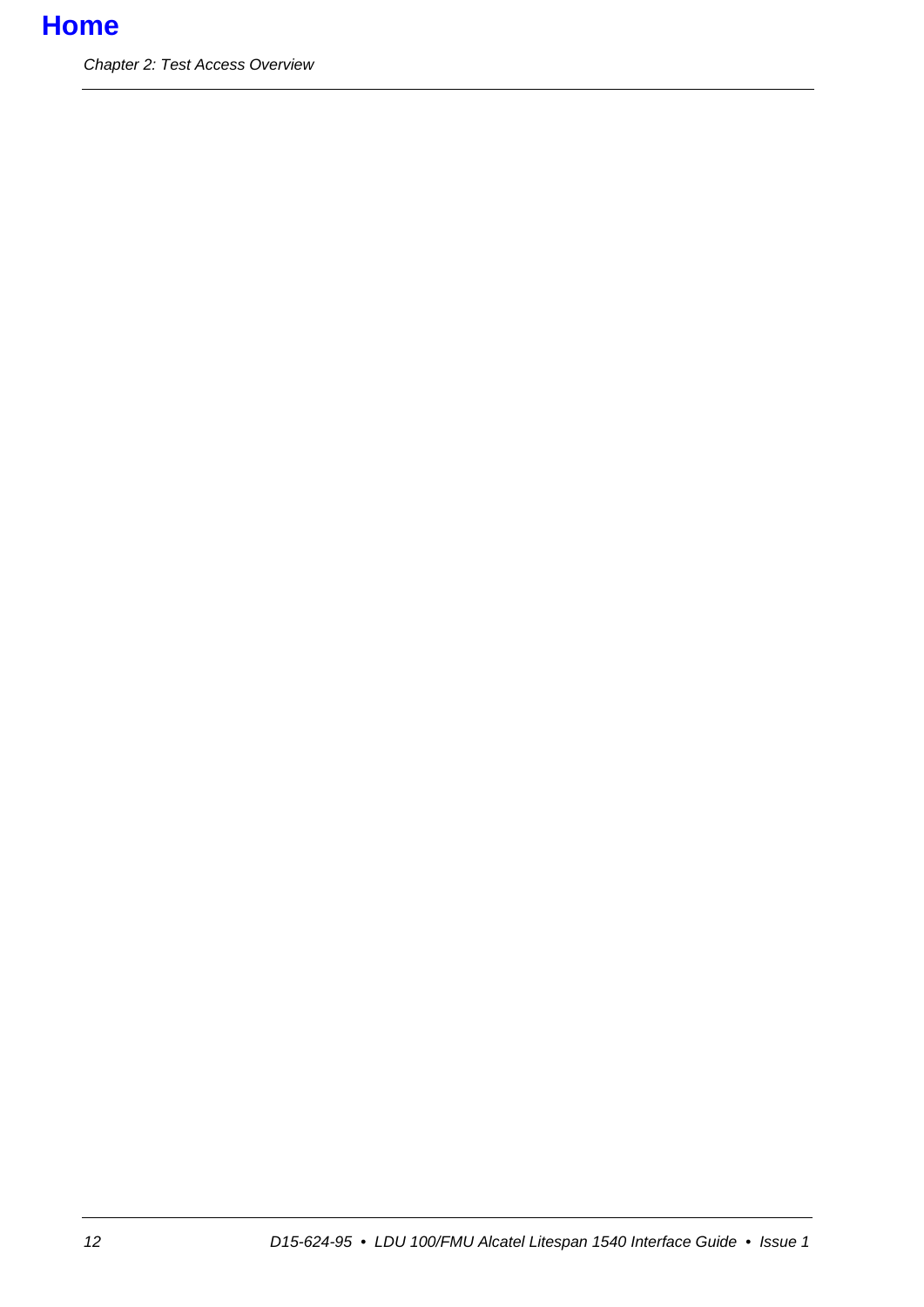## **Chapter 3: Prerequisites**

#### <span id="page-20-0"></span>**3.1 Introduction**

This chapter contains the following sections:

| <b>Section</b> | Title                                  |
|----------------|----------------------------------------|
| 3.1            | Introduction                           |
| 3.2            | Celerity-4TEL Equipment                |
| 3.3            | Switch Equipment                       |
| 3.4            | <b>Required Test Data</b>              |
| 3.5            | Personnel and PC/Terminal Requirements |

The requirements listed in this chapter should be met before attempting to set-up, and test Celerity-4TEL/switch interfaces.

#### **3.2 Celerity-4TEL Equipment**

Check that all LDUs in the installation have been installed in accordance with *LDU Installation*.

#### **3.3 Switch Equipment**

This Interface Guide applies to Litespan 1540 switches running software release V2.5.42. Check compatibility with future builds and software releases by consulting Teradyne.

#### **3.4 Required Test Data**

Some switch data is required to enable the interface functions to be checked. Checksheets illustrated in Appendix C are the suggested medium for compiling the data. The data should be collected before checking the interface operation as equipment timeouts may hamper the verification procedures if you do not have the required data to hand when carrying out the verification procedure.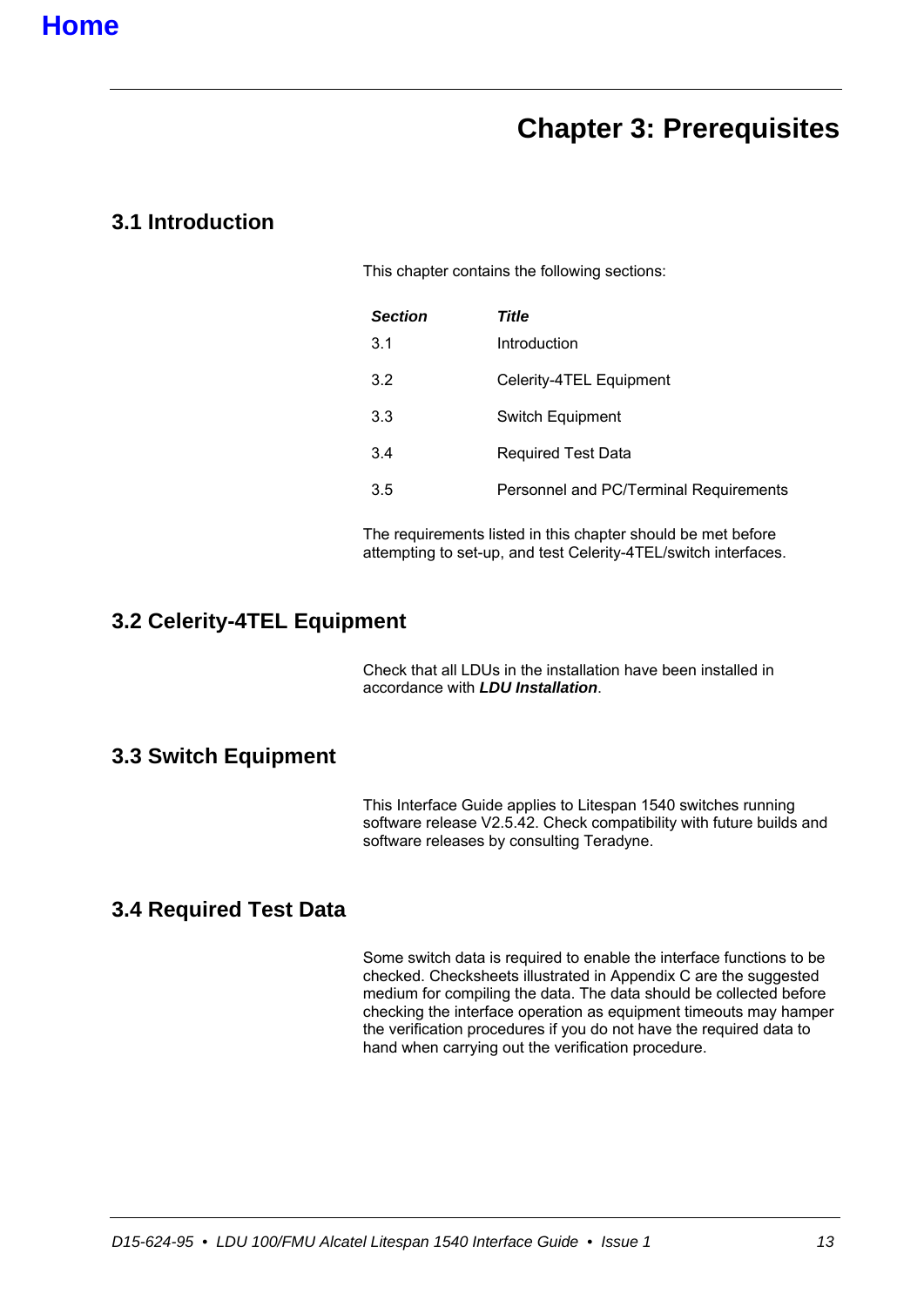<span id="page-21-0"></span>*Chapter 3: Prerequisites* 

#### **Test Lines**

A number of "test lines" and associated exchange data are required to check the test access and learn functions.

Follow the procedure below to record the necessary test data.

**1.** Fill in the preliminary information on the checksheets (see Figure 3-1).

| <b>TSC/LMS1353 LEARN AND LINE ACCESS CHECKSHEET</b> |                    |        |          |                      |
|-----------------------------------------------------|--------------------|--------|----------|----------------------|
| 1 SITE DETAILS                                      |                    |        |          |                      |
| <b>District</b>                                     | <b>Borsetshire</b> | Switch | Ambridge |                      |
|                                                     |                    |        |          | 4T22166A<br>11/08/06 |

#### **Figure 3-1: Checksheet Preliminary Information**

**2.** Identify and record a suitable test line to check the switch learn function. This should be an unassigned line that can easily be assigned. It can be either a POTS or an ISDN line. Record the line as test line 1 on the TSC/LMS learn and line access checksheet – see Figure 3-2.

|                          | <b>TSC/LMS1353 LEARN AND LINE ACCESS CHECKSHEET</b> |
|--------------------------|-----------------------------------------------------|
| 1 SITE DETAILS           |                                                     |
| <b>District</b>          | Switch                                              |
|                          |                                                     |
| 2 TEST DATA              | DN                                                  |
| Test line 1 (unassigned) | 421811234567                                        |
| Test line 2 (assigned)   | 421811234500                                        |

#### **Figure 3-2: Test Lines for Learn and Line Access Checks**

**3.** Identify and record a suitable test line to check the switch line access function. This should be an assigned line that can easily be busied out. It can be either a POTS or an ISDN line. Record the line as test line 2 on the TSC/LMS learn and line access checksheet – see Figure 3-2.

Test line 2 may be any telephone line that:

Is free from service-affecting faults (the moderate fault condition on a sample line is acceptable).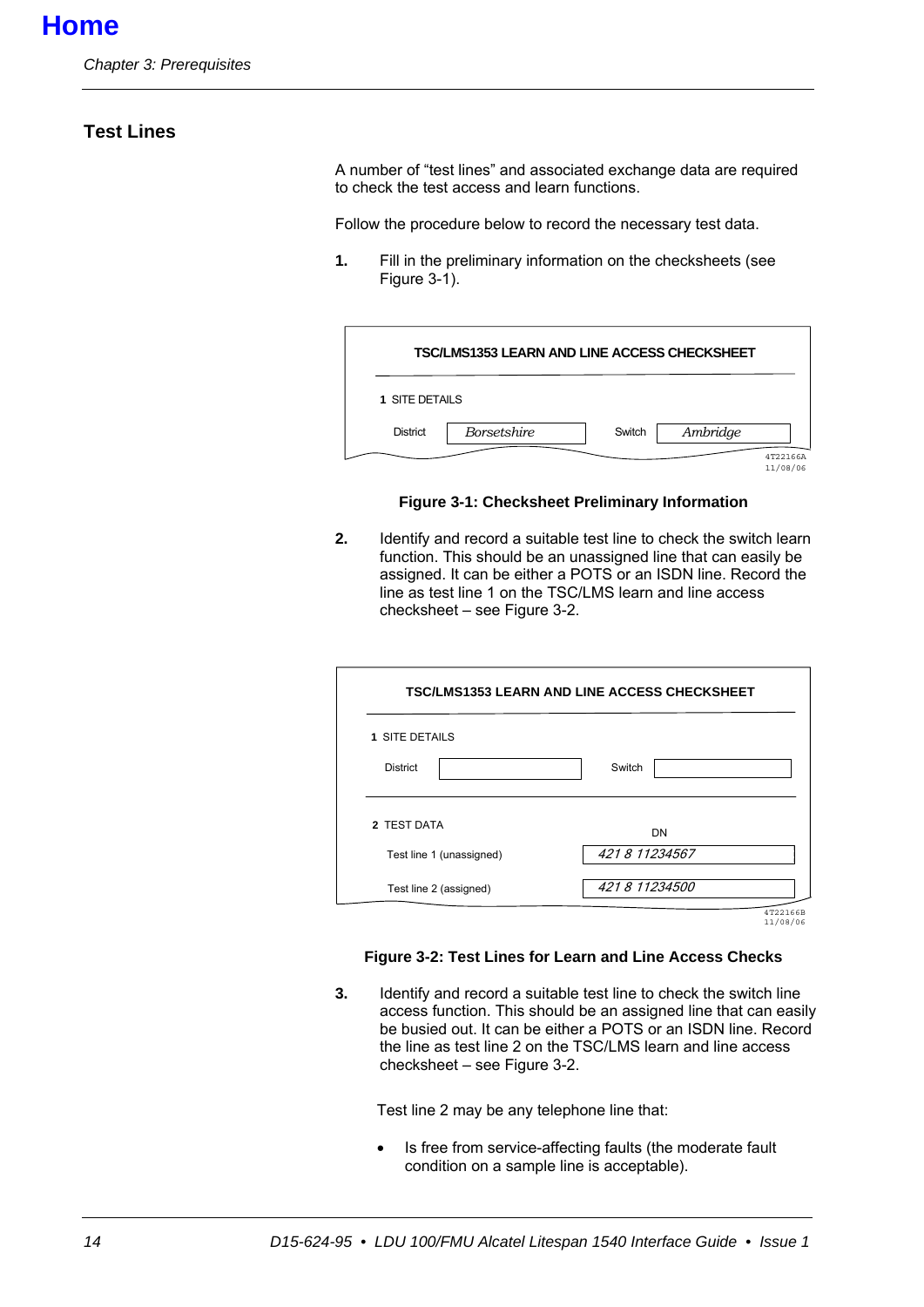- Can be busied out conveniently.
- Will not disrupt service to customers, i.e., is not a current customer's line.
- <span id="page-22-0"></span>**4.** For each access node, identify and record a suitable test line to check the switch line access function at the LDU test bus and the FMU functionality. It can be either a POTS or an ISDN line. Where there is no LDU fitted (Access node 2 in Figure 3-3) only the FMU test is carried out.

This test line may be any telephone line that:

- Is accessible at the access node in question. This may be checked by using a learn command as described in Appendix C.
- Is free from service-affecting faults (the moderate fault condition on a sample line is acceptable).
- Can be busied out conveniently.
- Will not disrupt service to customers, i.e., is not a current customer's line.

|                |                                |                         | LDU/LS1540 LINE ACCESS CHECKSHEET |                                                            |             |
|----------------|--------------------------------|-------------------------|-----------------------------------|------------------------------------------------------------|-------------|
| 1              | <b>SITE DETAILS</b>            |                         |                                   |                                                            |             |
|                | <b>District</b>                | <b>Borsetshire</b>      |                                   | Exchange                                                   | Ambridge    |
| $\mathbf{2}$   | <b>TEST PORT CHECKS</b><br>LDU | Access node<br>(LS1540) | Test Line                         | Access busy line<br>Access idle line<br>Release<br>Release | Report ref  |
|                | Am1<br>Switch internal test    | Ambridge1               | 421 8 56561111                    |                                                            |             |
| $\overline{2}$ | No LDU<br>Switch internal test | Ambridge2               | 421 8 56561222                    |                                                            | No LDU test |
| 3              | Am3<br>Switch internal test    | Ambridge3               | 421 8 56515151                    |                                                            |             |

#### **Figure 3-3: Test Lines for LDU/LS1540 Line Access Checks**

**5.** Check that all of the access nodes in the switch are listed. Those without an LDU will only require the FMU functionality to be tested.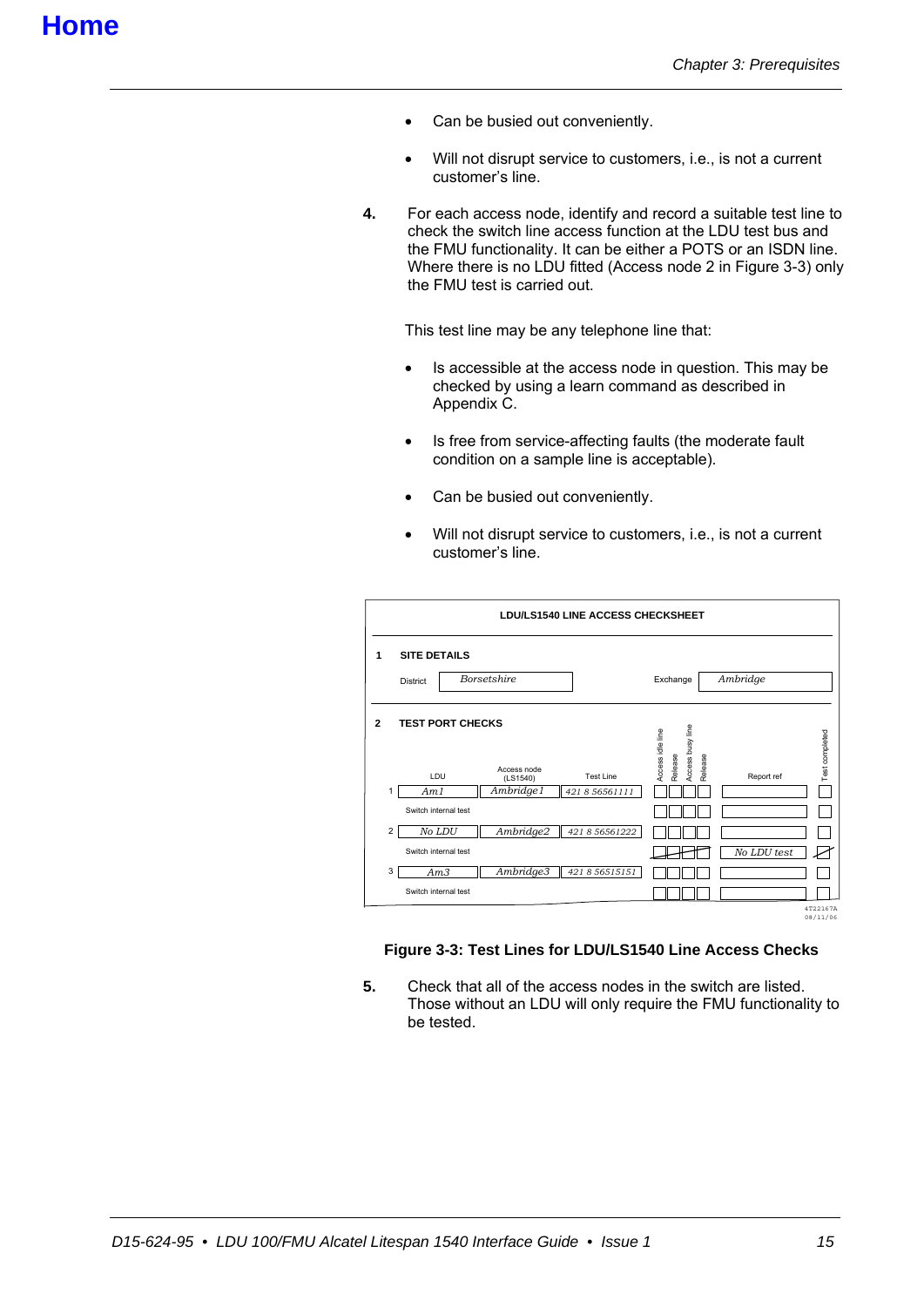## <span id="page-23-0"></span>**3.5 Personnel and PC/Terminal Requirements**

As the tasks that have to be carried out are not necessarily colocated, it may be necessary for two people (who are in telephone communication) to carry out the interface tests. The tasks are:

- Applying commands to the LMS. You can do this using a PC to telnet to the LMS from a suitable network server port.
- Measuring voltages on the LDU test bus. This has to be done at the LDU.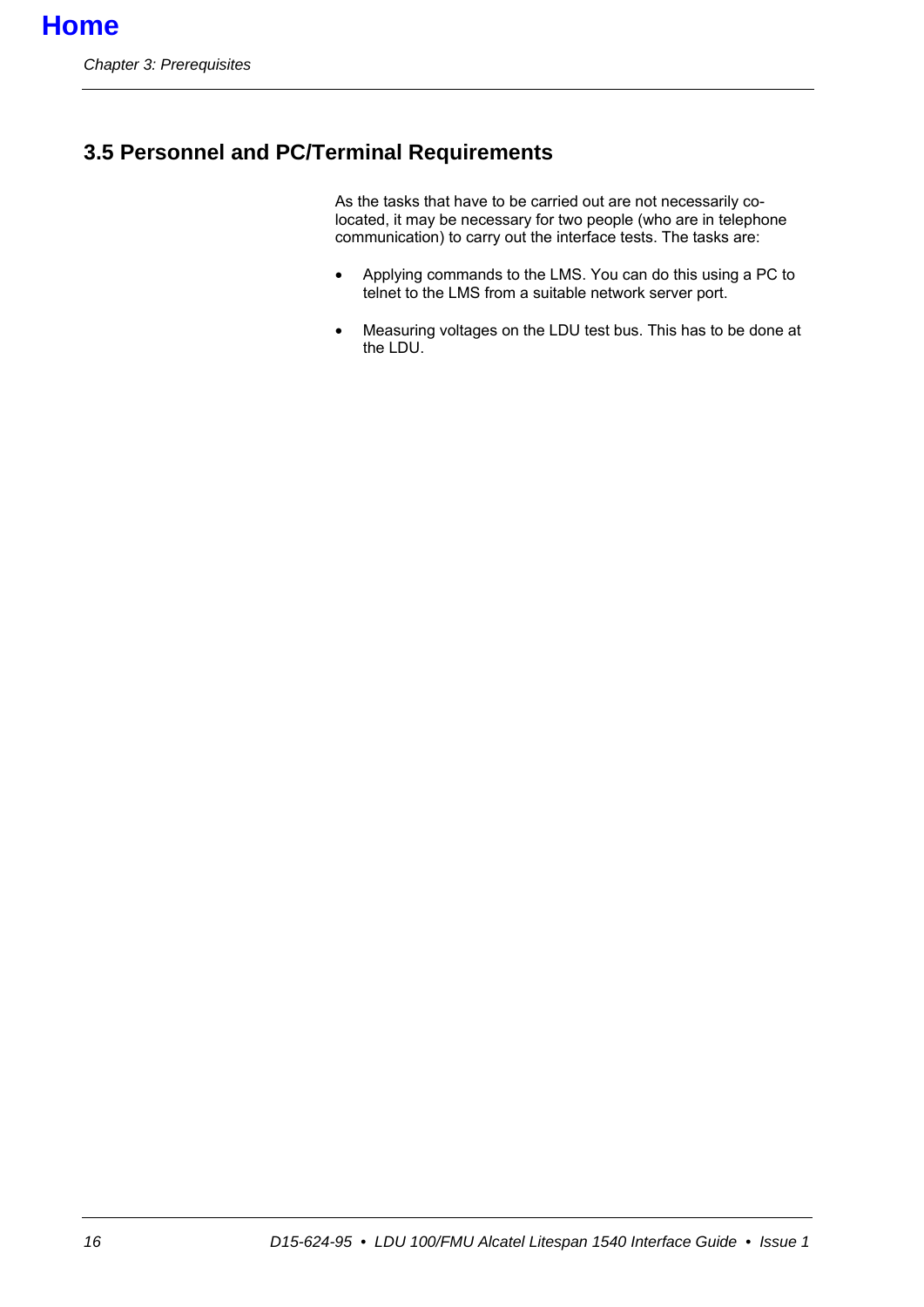## **Chapter 4: TSC Configuration**

#### <span id="page-24-0"></span>**4.1 Introduction**

Celerity-4TEL/switch interfaces and test access dependencies must be configured in TSC data. Through-system functions will not work unless the parts of the system used by the function have been mapped in this way.

Use this chapter to understand how LDUs are typically deployed in a Litespan 1540 switch and the switch data required during data entry. You will then be able to use *TSC System Configuration* to map the deployment correctly in TSC data.

The chapter comprises the following sections:

| <b>Section</b> | <b>Title</b>                          |
|----------------|---------------------------------------|
| 4.1            | Introduction                          |
| 4.2            | Terminology                           |
| 4.3            | <b>Test Access Matrix</b>             |
| 4.4            | Interfaces                            |
| 4.5            | <b>TSC Software Requirement</b>       |
| 4.6            | <b>TSC Configuration Requirements</b> |

#### **4.2 Terminology**

The Celerity-4TEL TSC communicates with the Litespan Management System LMS 1353 via a network connection and thence one of two software elements, a virtual learn port (SLP) or a virtual access port (SAP).

The LMS1353 is management system for the Alcatel LS1540 product family. It provides device configuration, services provisioning, alarm collections, inventory, testing and remote-upgrade of software in LS1540 access nodes. LMS1353 is a platform for integrated applications and for the management of subscribers' lines. One of the applications is known as DN1355 OSS Gateway and this must be running on the LMS1353 for Celerity-4TEL line test implementation in LS1540 technology.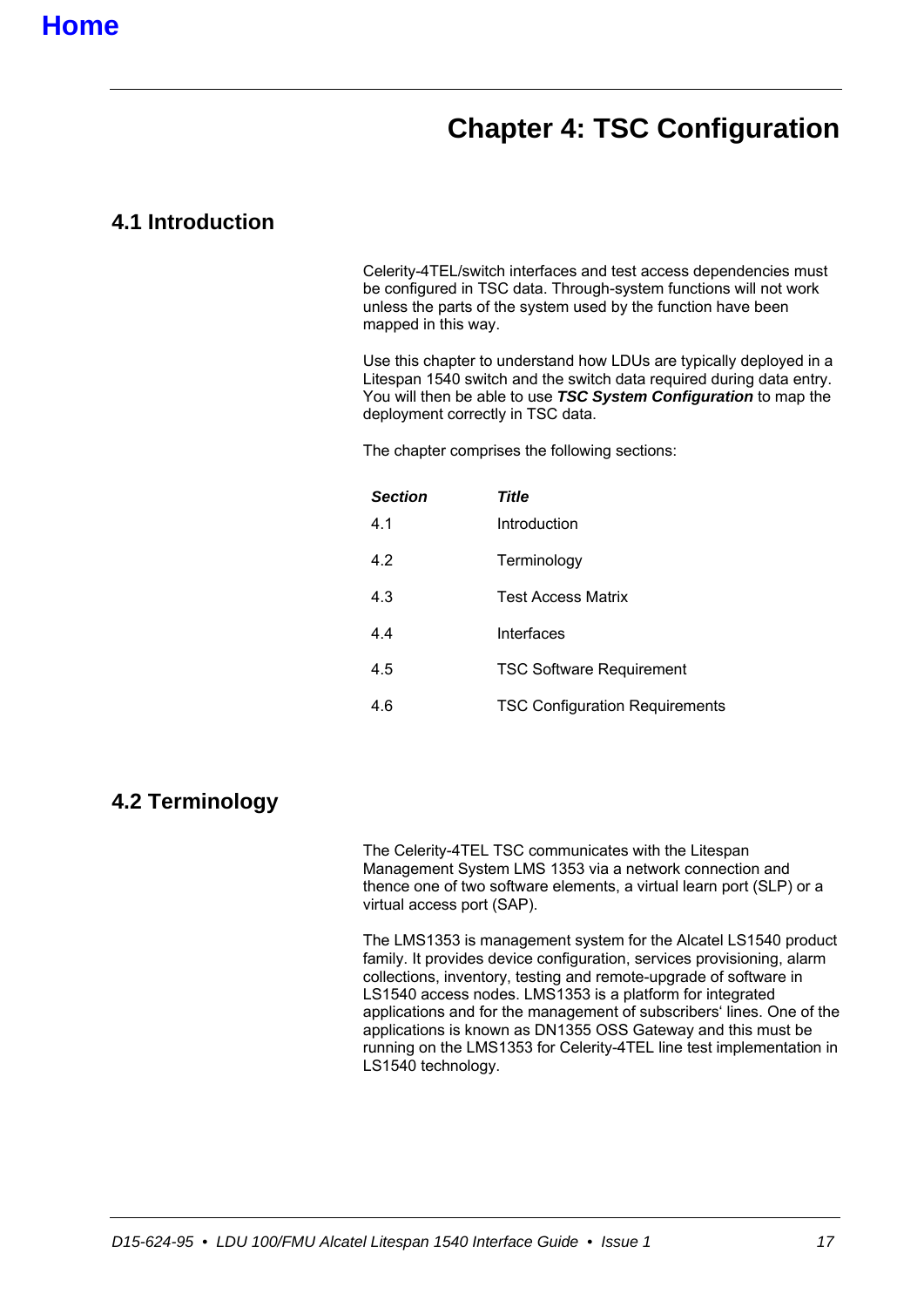<span id="page-25-0"></span>*Chapter 4: TSC Configuration* 

The TSC uses the learn port to send GET-SUBS-INFO commands which are requests for line information from the LMS. It uses the access port to request either test access for a Celerity-4TEL LDU or request that the FMU carries out a test on a line. Table 4-1 correlates the Litespan terminology with the generic terms that are used in this guide.

#### **Celerity-4TEL System Elements**

LDU (Loop Diagnostic Unit) a line measurement unit TSC (Test System Controller) MX2b (MAX 2000B) a test bus selection matrix

#### **Switch Elements**

LMS1353 - Litespan Management System LS1540 - Litespan access node TACC - switch built in test unit or FMU



SAP - virtual Switch Access Port

SLP - virtual Switch Learn Port TB - 4-wire test bus connection

4T22159 10/31/06

#### **Figure 4-1: Celerity-4TEL/Litespan Components and Interfaces**

#### **Table 4-1: Terminology**

| Litespan designation                | <b>Generic Term</b>      |
|-------------------------------------|--------------------------|
| Litespan Management System<br>(LMS) | -                        |
| LS1540                              | Access node              |
| LMS management port                 | SLP (Switch Learn Port)  |
| LMS test port                       | SAP (Switch Access Port) |
| Test port                           | Test port                |
| Test Unit (TACC)                    | FMU                      |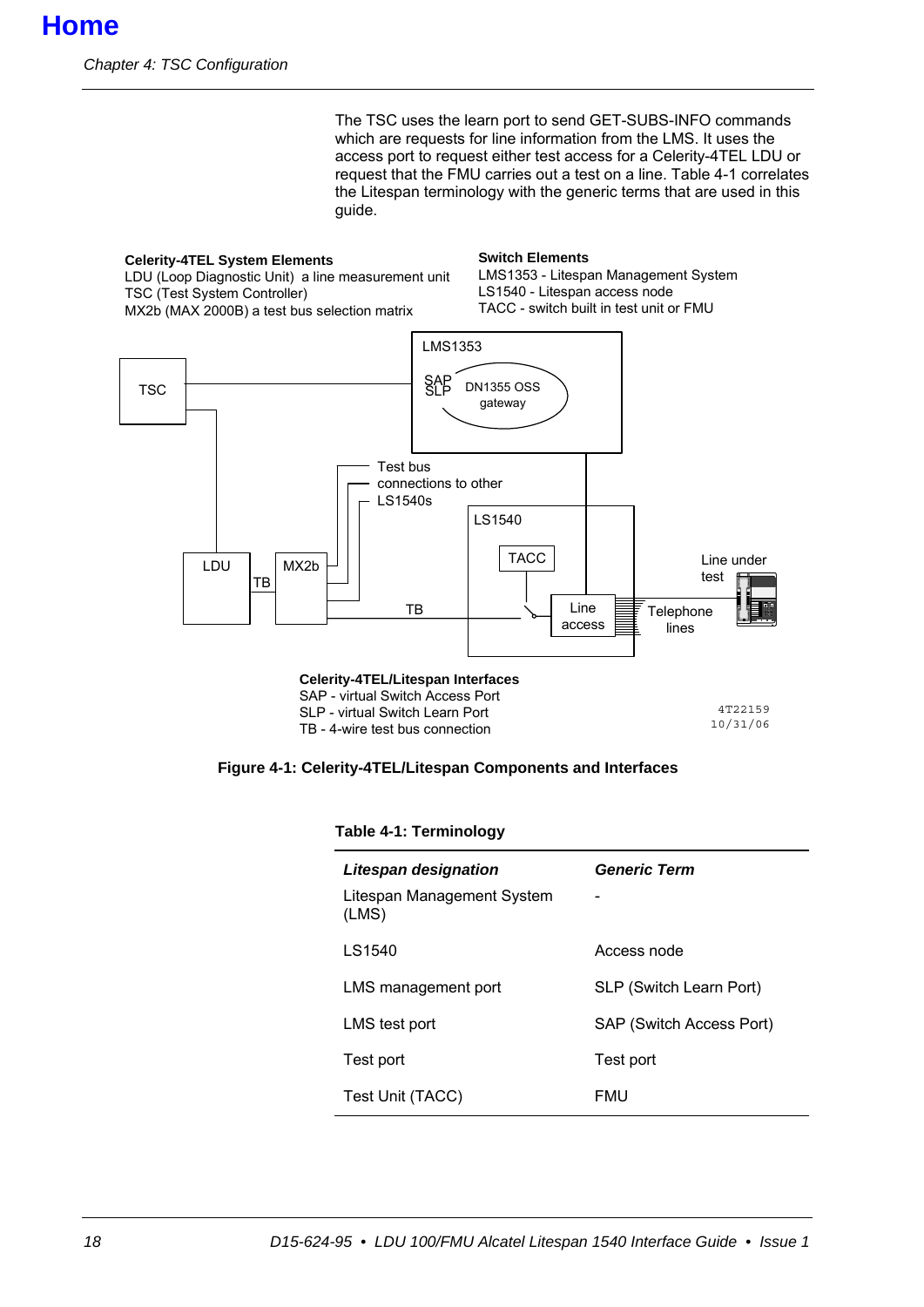<span id="page-26-0"></span>The LS1540 access node is usually composed of up to four shelves (subracks) as shown in Figure 4-2. Each shelf is 425 mm high and has a row of 22 slots in a 300 mm high card cage with a 125 mm high card cage beneath it as shown in Figure 4-3.



**Figure 4-2: LS1540 Access Node – Full Configuration of Shelves**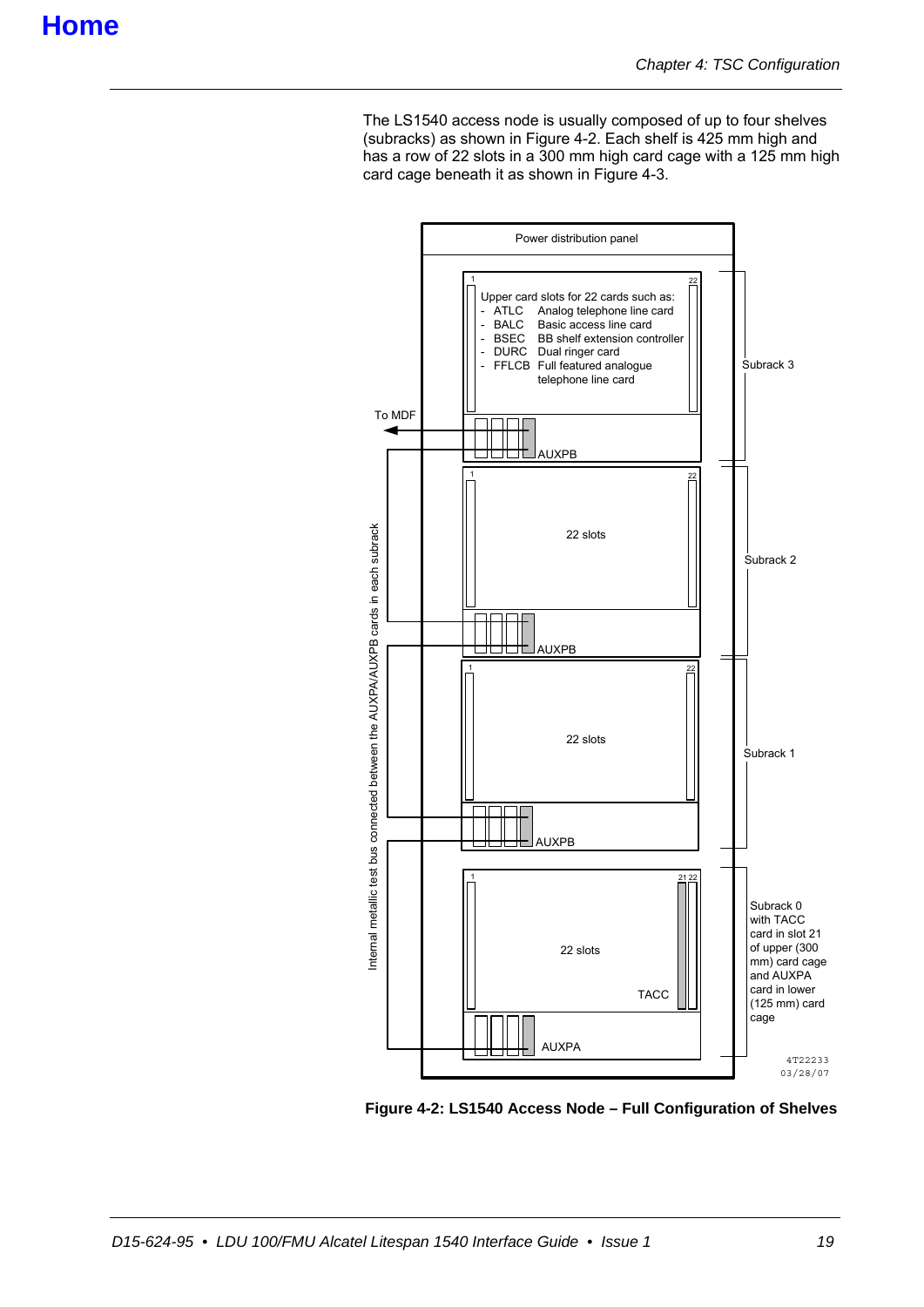#### *Chapter 4: TSC Configuration*

<span id="page-27-0"></span>

**Figure 4-3: Access Node (LS1540) Shelf Layout** 

The TACC test card located in slot 21 in the upper card cage of the lowest shelf (subrack 0) contains the TACC test card that provides metallic access for the LDU test (and executes the FMU test). In the lower card cage of each subrack there is an AUXPA card (subrack 0) or AUXPB card (remaining subracks in the cabinet). This provides the metallic test bus interconnection between subracks.

Figure 4-2 shows the maximum configuration for the LS1540 access node. The smallest configuration will comprise only subrack 0 with the minimum set of hardware modules.

Where there is more than one subrack the TEST BUS connector on the AUXPA card in subrack 0 is connected to the TEST connector on the AUXPB card in subrack 1 as shown in Figure 4-3. A special bifurcated Alcatel cable is used to interconnect the metallic test bus to further subracks. This connects the TEST/DURC connector of the lower AUXPB card to the TEST and DURC connectors of the AUXPB card in the subrack above it. The TEST/DURC connector of the AUXPB card in the uppermost subrack (Figure 4-3 shows the maximum build so this is subrack 3 in this diagram) is connected to the MDF by a cable. The connector pinout is shown against the AUXPB TEST BUS connector for subrack 3 in Figure 4-4.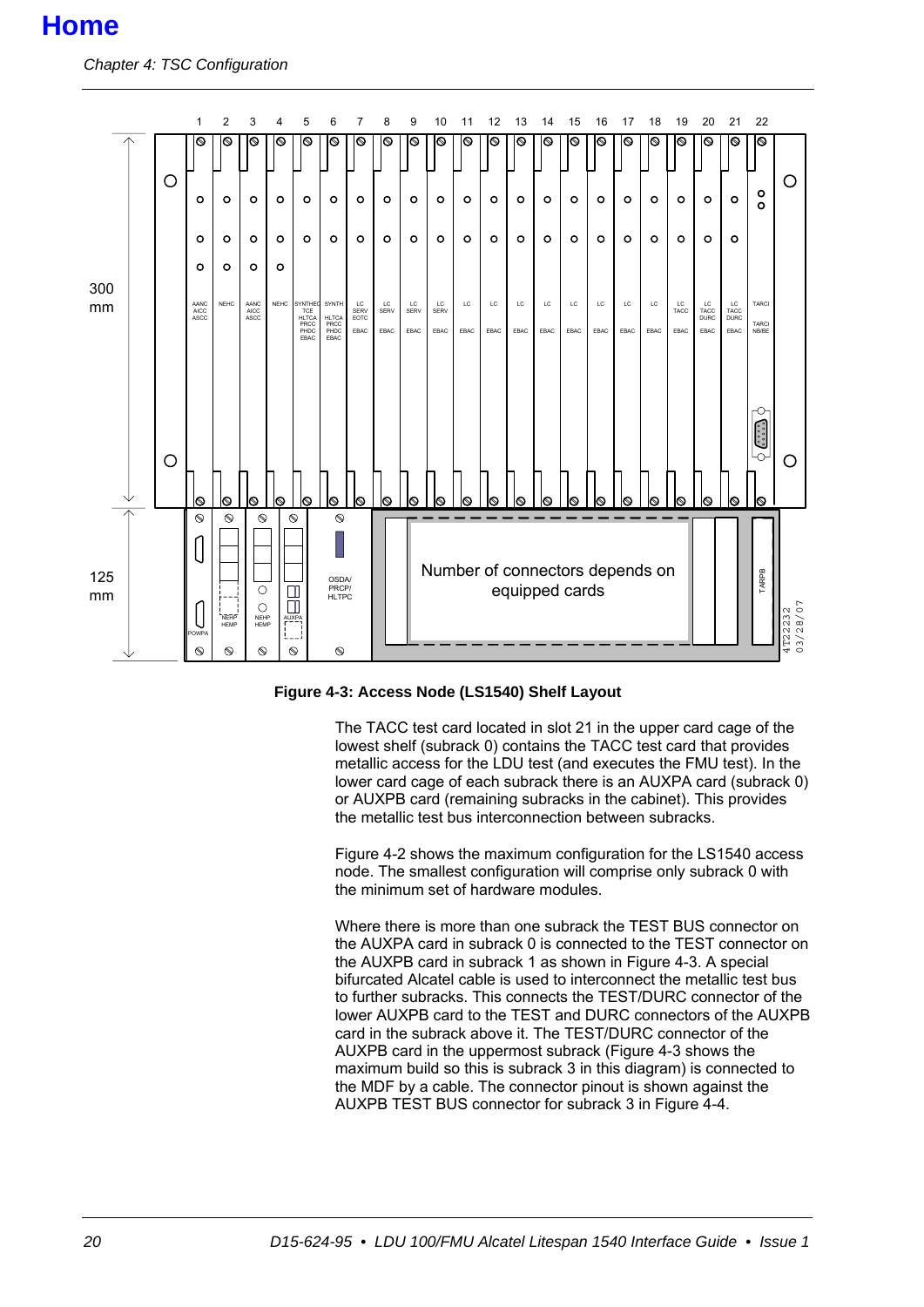<span id="page-28-0"></span>

**Figure 4-4: Access Node Test Bus** 

The test bus cable connected between the TEST/DURC connector and the MDF contains 4 pairs. The white/brown and white/green pair carry the test bus.

**Important:** The wiring of the test bus in the test bus cable is unusual in that the test buses are split between the two twisted pairs. Take careful note of Figure 4-5. The white/brown pair carry the IN and OUT A-legs and the white/green pair carry the IN and OUT B-legs.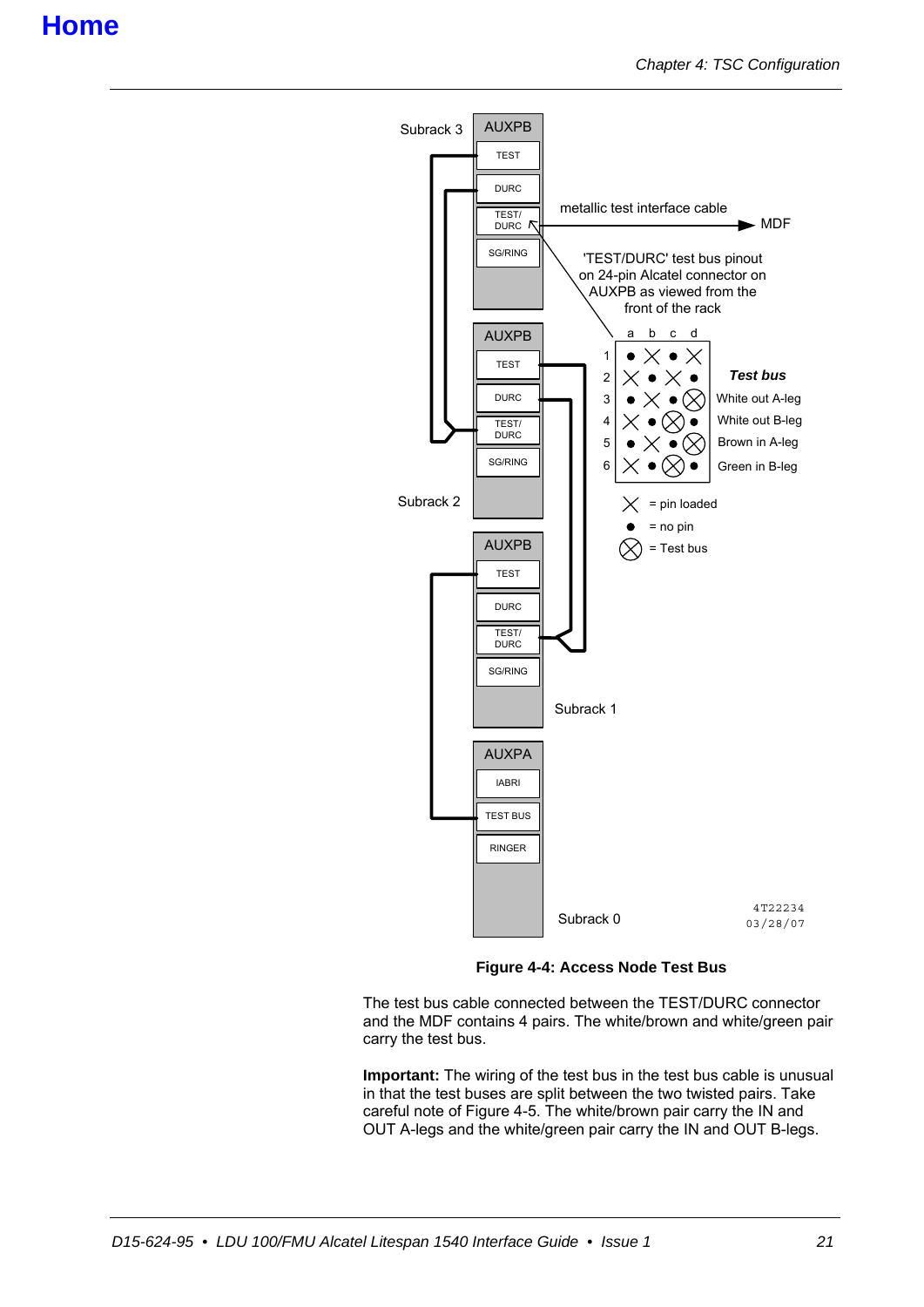<span id="page-29-0"></span>*Chapter 4: TSC Configuration* 



**Figure 4-5: Test Bus Cable** 

#### **4.3 Test Access Matrix**

The Litespan test matrix is synonymous with the LS1540 access node's configuration parameters "nEFriendlyName" as far as 4TEL is concerned.

This parameter uniquely identifies one access node within the entire NGN site. It actually refers to one full LS1540 rack with four subracks with a single metallic test bus terminated on the MDF. One test access matrix also denotes the level of test blocking should two simultaneous test requests be initiated. There can be only one test executed at a given time on one LS5140 access node, the remaining three subracks will be blocked.'

The "nEFriendlyName" parameter usually consists of a geographical name given to a site, a hyphen and a decimal number from 1 onwards to identify the LS1540 rack.

#### **4.4 Interfaces**

#### **Test Ports**

The Litespan test port is synonymous with the LS1540 access node's configuration parameters "nEFriendlyName" as far as 4TEL is concerned. This parameter is configured by LS1540 administrator. For detailed information please refer to Alcatel document "A1355 Socket Access Point Interface".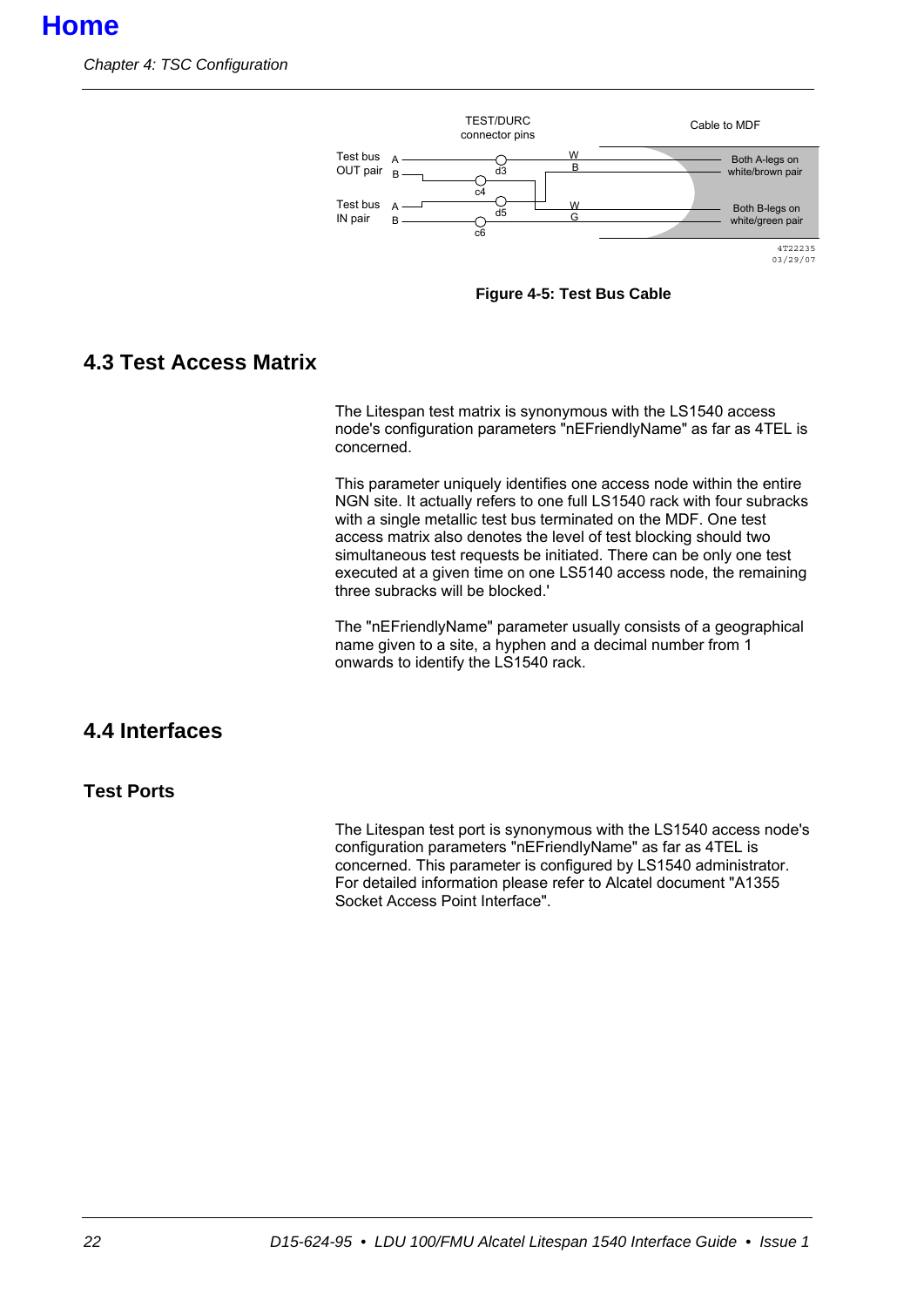<span id="page-30-0"></span>

**Figure 4-6: Switch Access Ports Form Showing Port Defined as SLP** 

#### **4.5 TSC Software Requirement**

Refer to the appropriate system release notes or contact Teradyne for the current TSC software version.

#### **4.6 TSC Configuration Requirements**

The TSC database maps 4TEL communications data, 4TEL measurement unit data, and telephone network data in order to provide full 4TEL line test facilities. The *TSC System Configuration Guide* describes how to use the data entry forms to build these data records.

Satisfy yourself that data records have been built for the LDU and switch before you begin installing the LDU. If necessary, refer to the *TSC System Configuration Guide* to check that this has been done. In particular, check the following: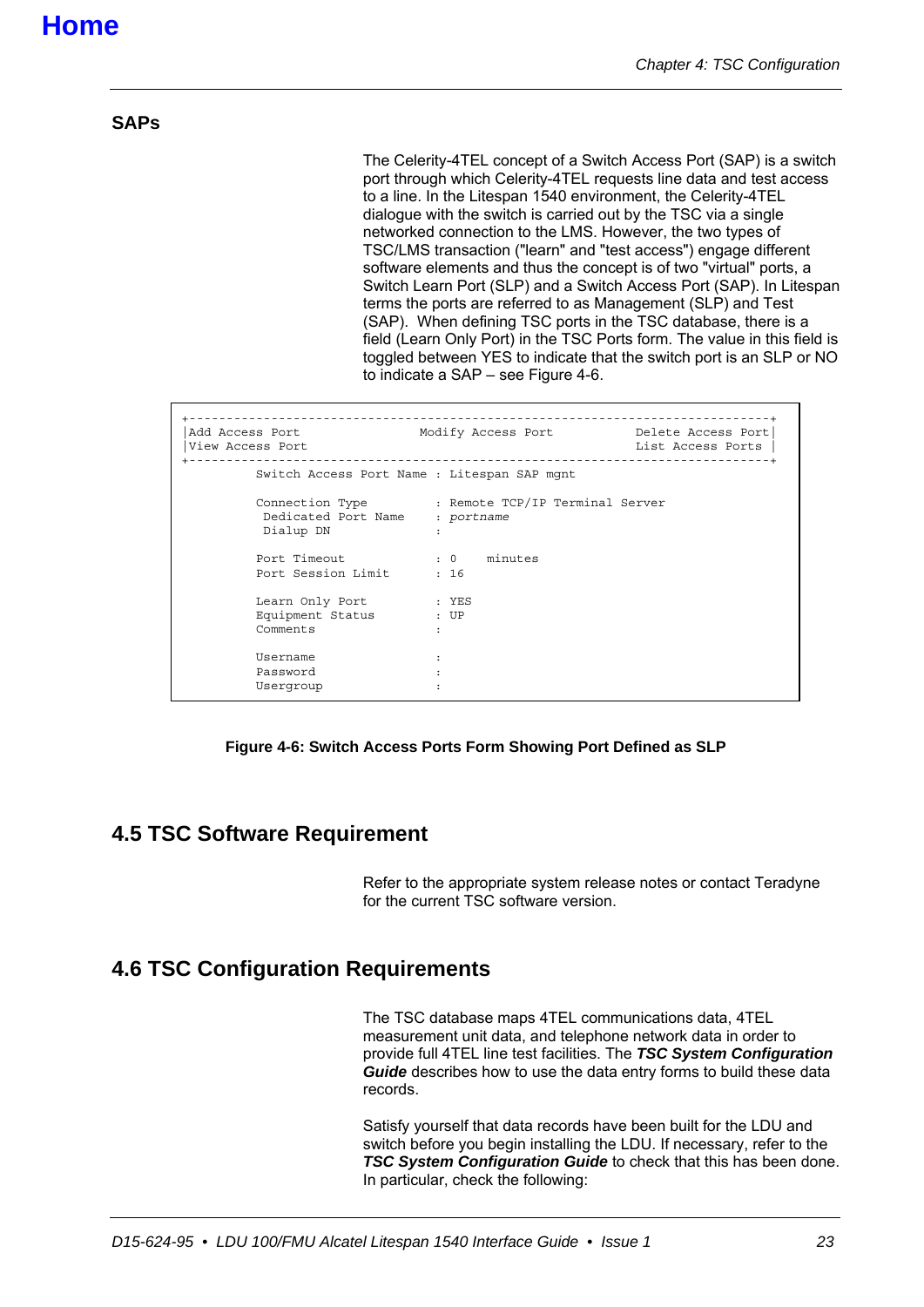*Chapter 4: TSC Configuration* 

- Host switch in which the LDU is to be installed:
	- Type/Interface: Litespan V1R2 (for FMU support and External Test).
	- Access Method: TSC Access
	- Access Method: TSC Access
	- Equipment Status: UP
	- All other parameters set as appropriate.
- SAP and SLP:
	- Switch Access Port Name: Use unique name
	- Connection type: "Remote TCP/IP Terminal Server"
	- Dedicated Port Name: As appropriate
	- Dialup DN: Leave blank
	- Port Timeout: "0" minutes
	- Port Session Limit: "16"
	- Learn Only Port: "NO" for SAP, "YES" for SLP
	- Equipment Status: "UP"
	- Comments: Use for relevant comments if required
	- Username, Password, and Usergroup: Leave blank
- LDU if installed:
	- LDU Type: Check current applicable version with Teradyne.
	- Connection Type: Direct PPP or Dialup PPP as appropriate.
	- Equipment Status: UP
	- Test Ports: The Litespan test port is synonymous with the LS1540 access node's configuration parameters "nEFriendlyName" as far as 4TEL is concerned. This parameter is configured by LS1540 administrator. For detailed information please refer to Alcatel document "A1355 Socket Access Point Interface". Ensure that the test port is mapped to the correct LDU test bus.
	- All other parameters set as appropriate.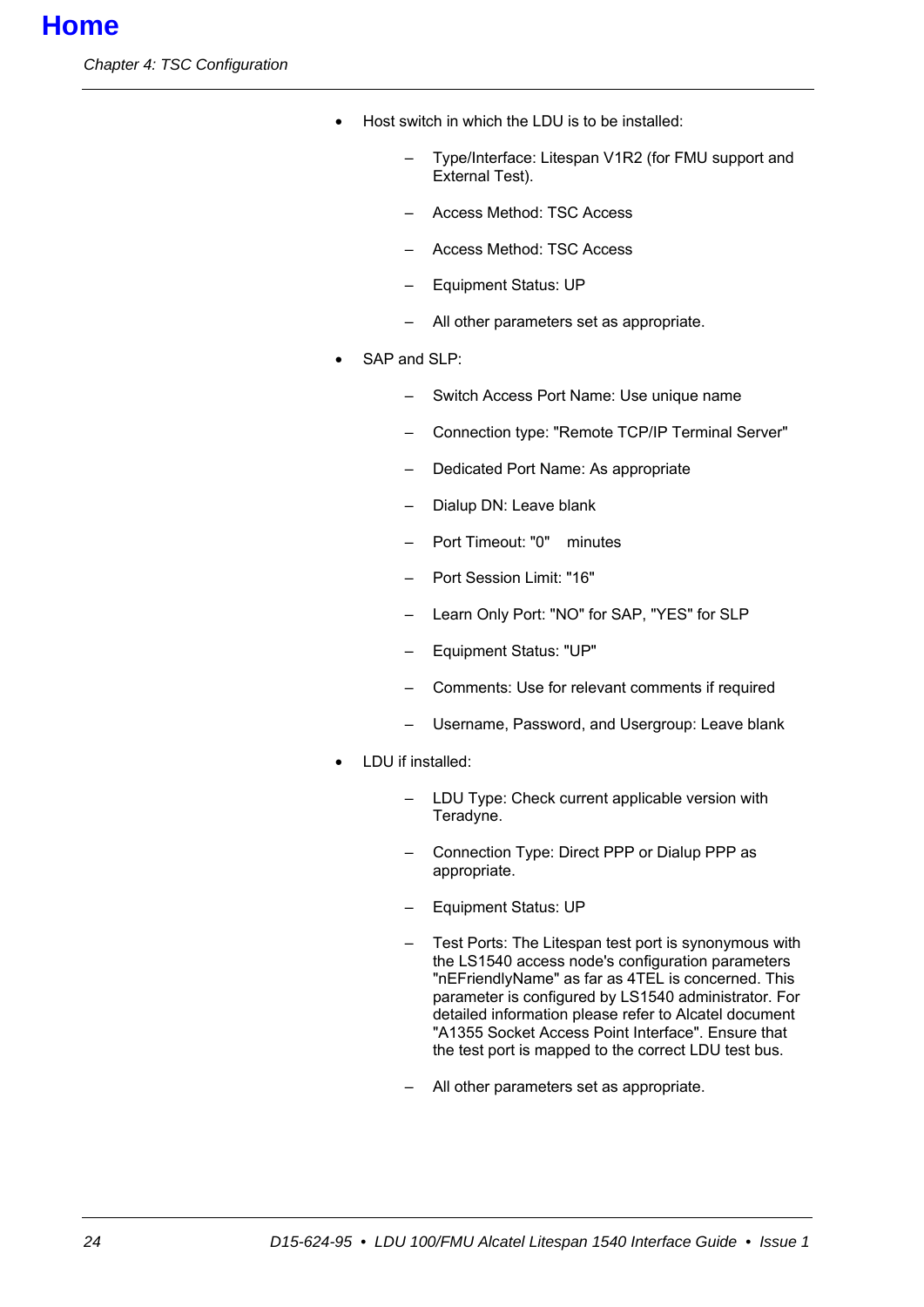- TSC ports providing communication to LMS SAP, SLP and LDUs:
	- Type of port is "Remote TCP/IP Terminal Server".
	- Equipment Status: UP
	- All other parameters set as appropriate.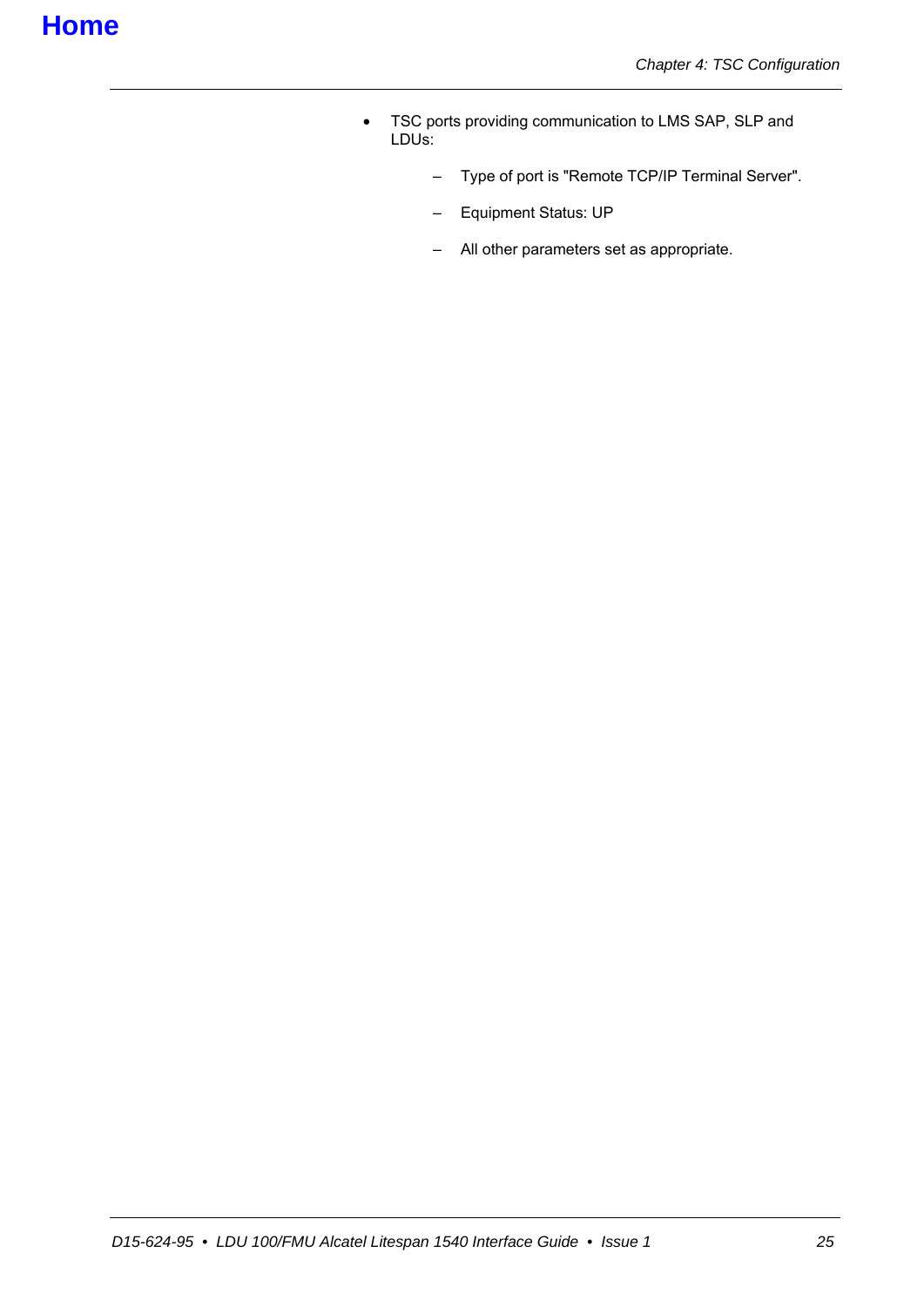*Chapter 4: TSC Configuration*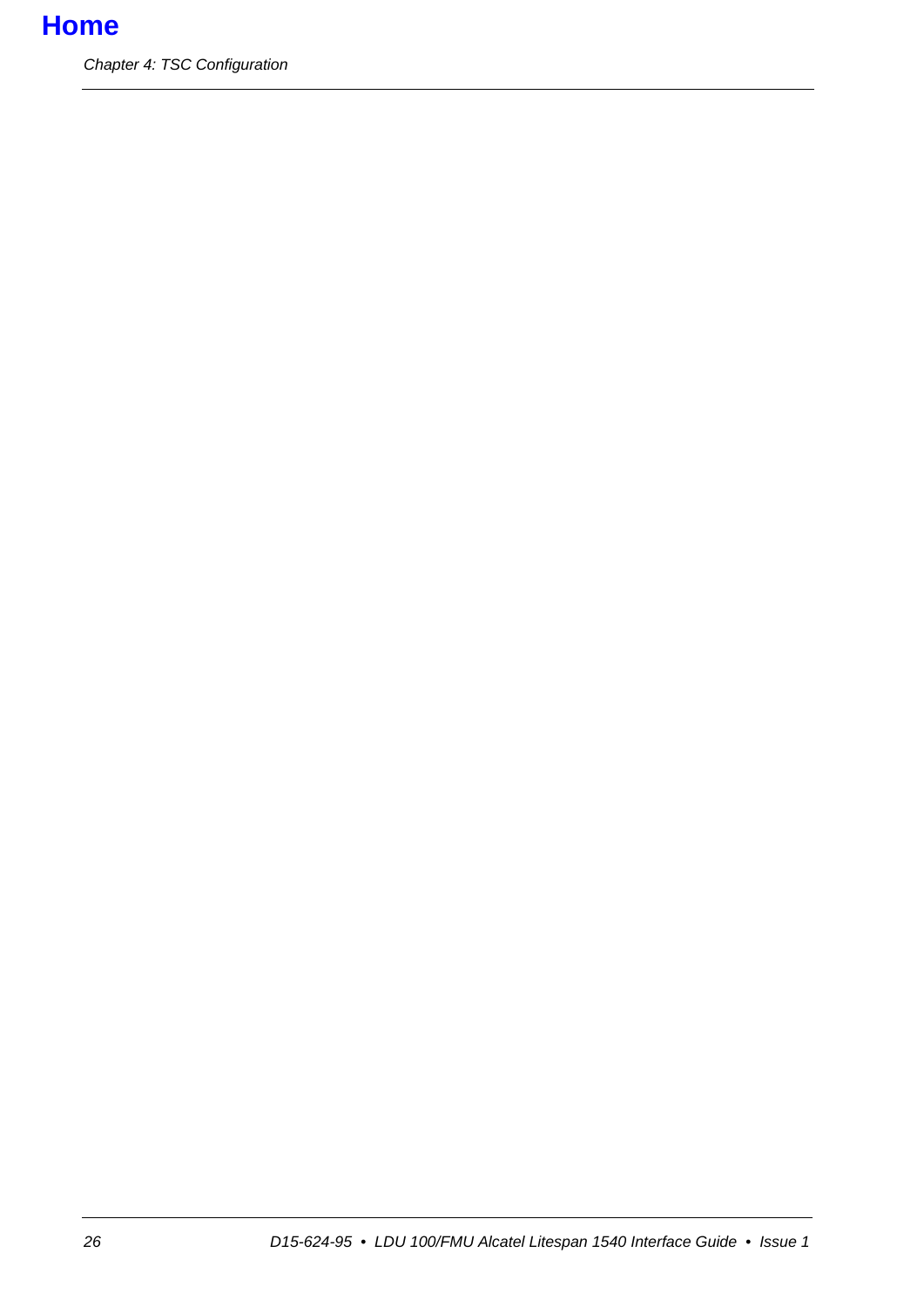## **Chapter 5: Switch Configuration**

<span id="page-34-0"></span>Switch configuration changes should only be implemented by staff with specialist knowledge of the switch and an appreciation of the effect that such changes might have on other facilities or on switch performance.

There is currently no information available on special switch software configuration required to permit Celerity-4TEL operation.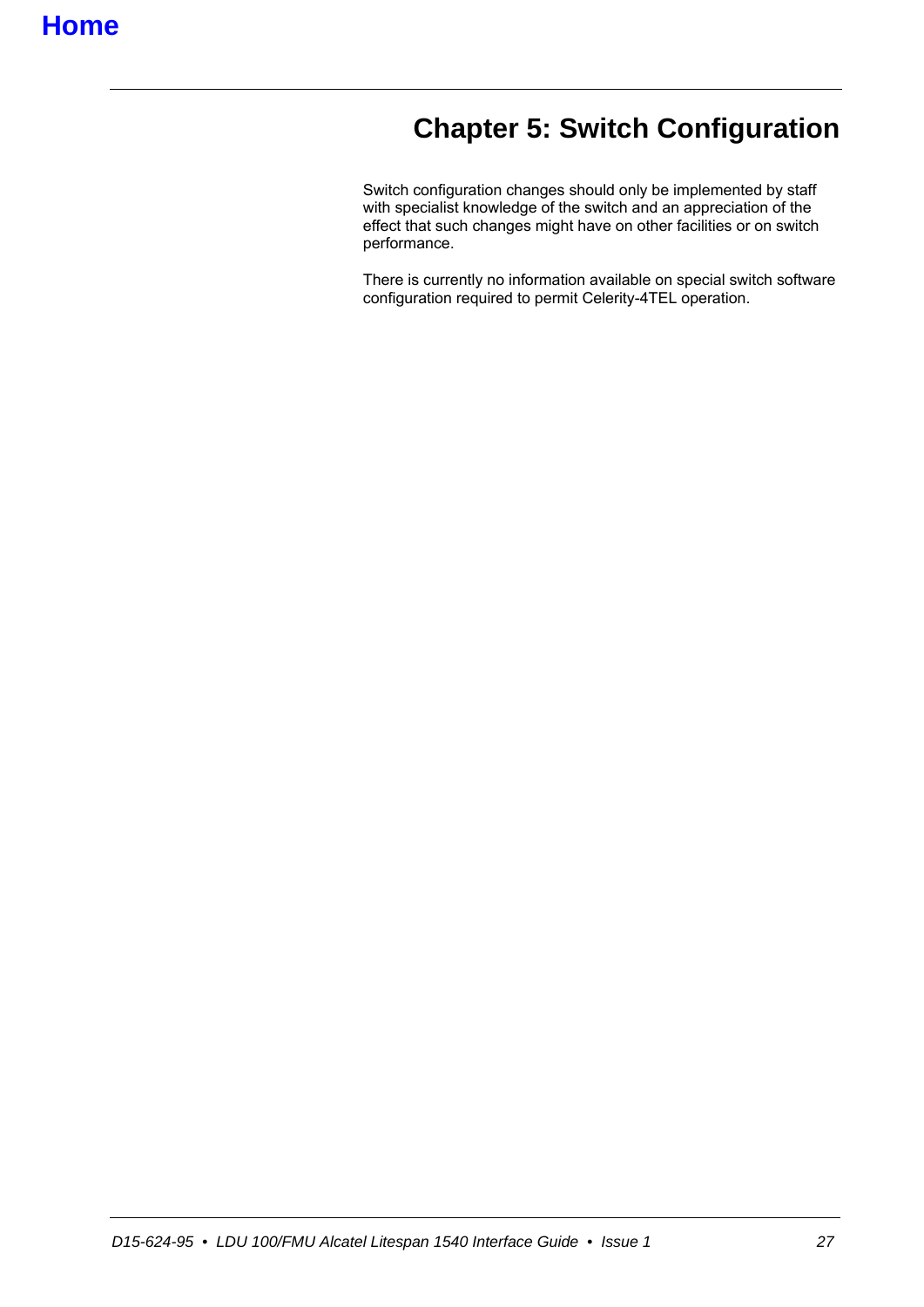*Chapter 5: Switch Configuration*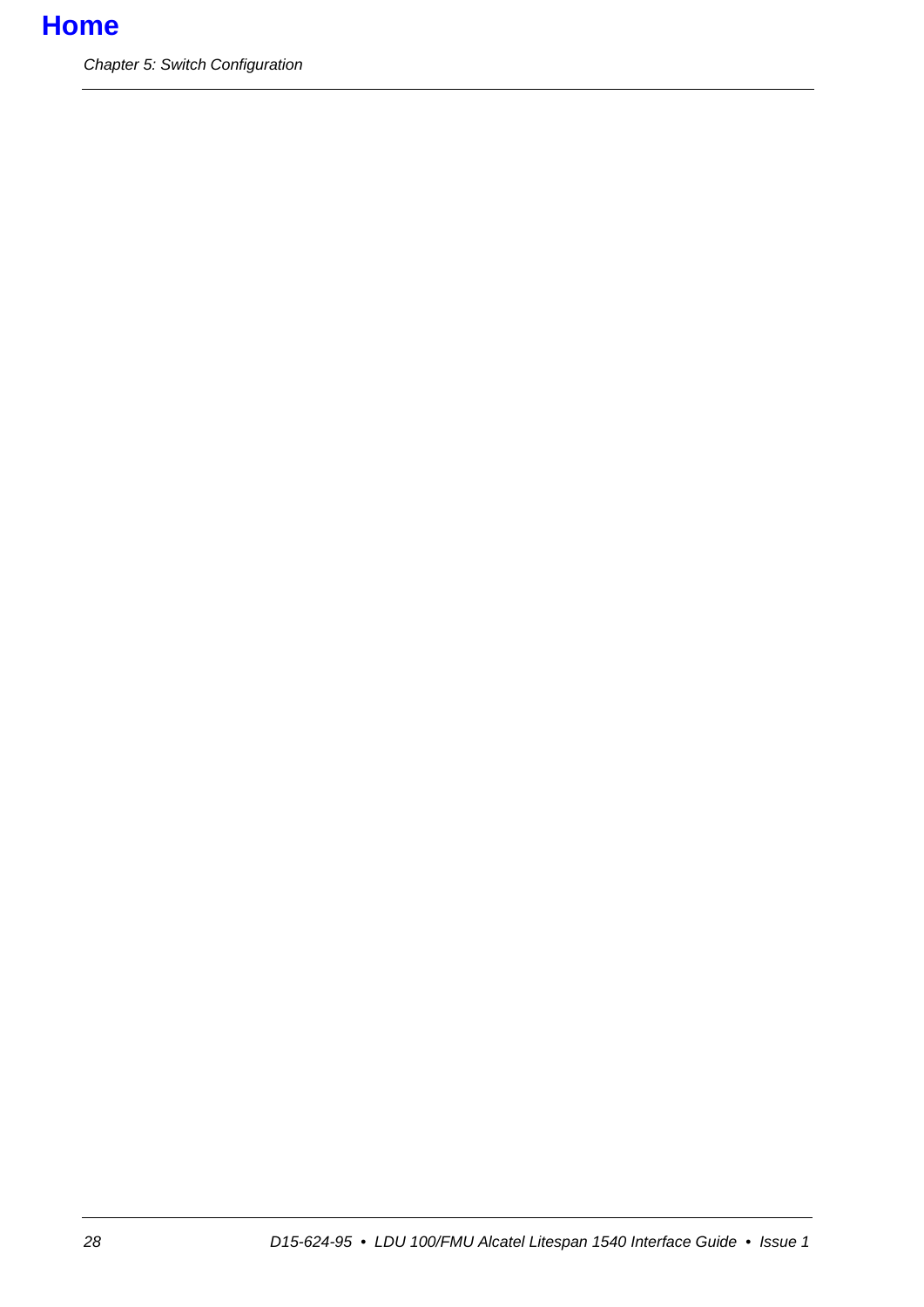# <span id="page-36-0"></span>**Chapter 6: Checking Functionality at the Interfaces**

## **6.1 Introduction**

Use the procedures in this chapter to check all Celerity-4TEL/Litespan interfaces for correct operation.

This chapter contains the following sections:

| <b>Section</b> | Title                                   |
|----------------|-----------------------------------------|
| 6.1            | Introduction                            |
| 6.2            | Overview                                |
| 6.3            | Setting up                              |
| 6.4            | Checking the Learn Function at the SLP  |
| 6.5            | Checking the Access Function at the SAP |
| 6.6            | Checking Line Access at the LDU         |
| 6.7            | Checking the FMU Functionality          |

## **6.2 Overview**

Figure 6-1 provides an overview for the test procedures for the Celerity-4TEL interfaces in a Litespan switch. The procedures are detailed in the following sections.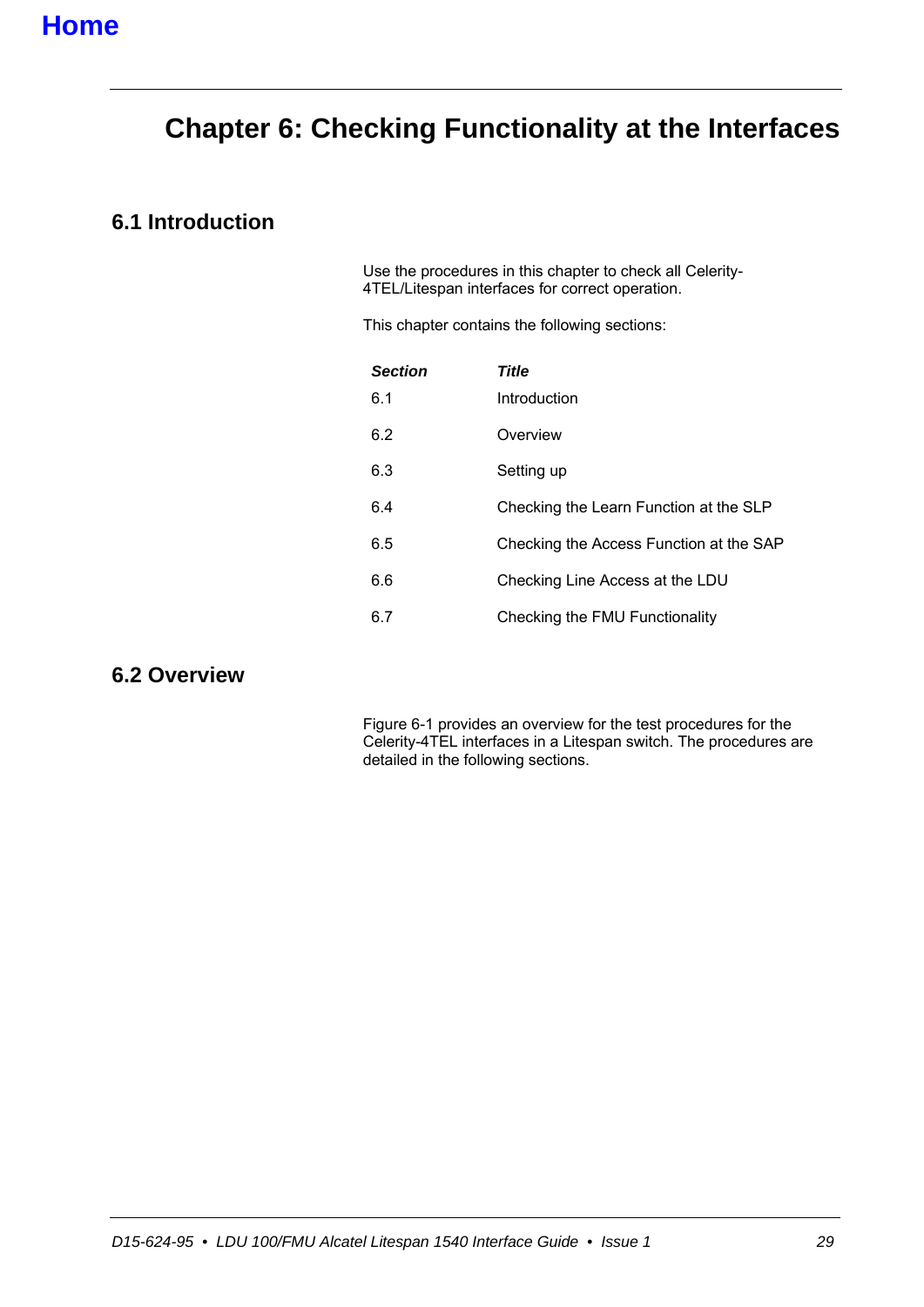<span id="page-37-0"></span>*Chapter 6: Checking Functionality at the Interfaces* 



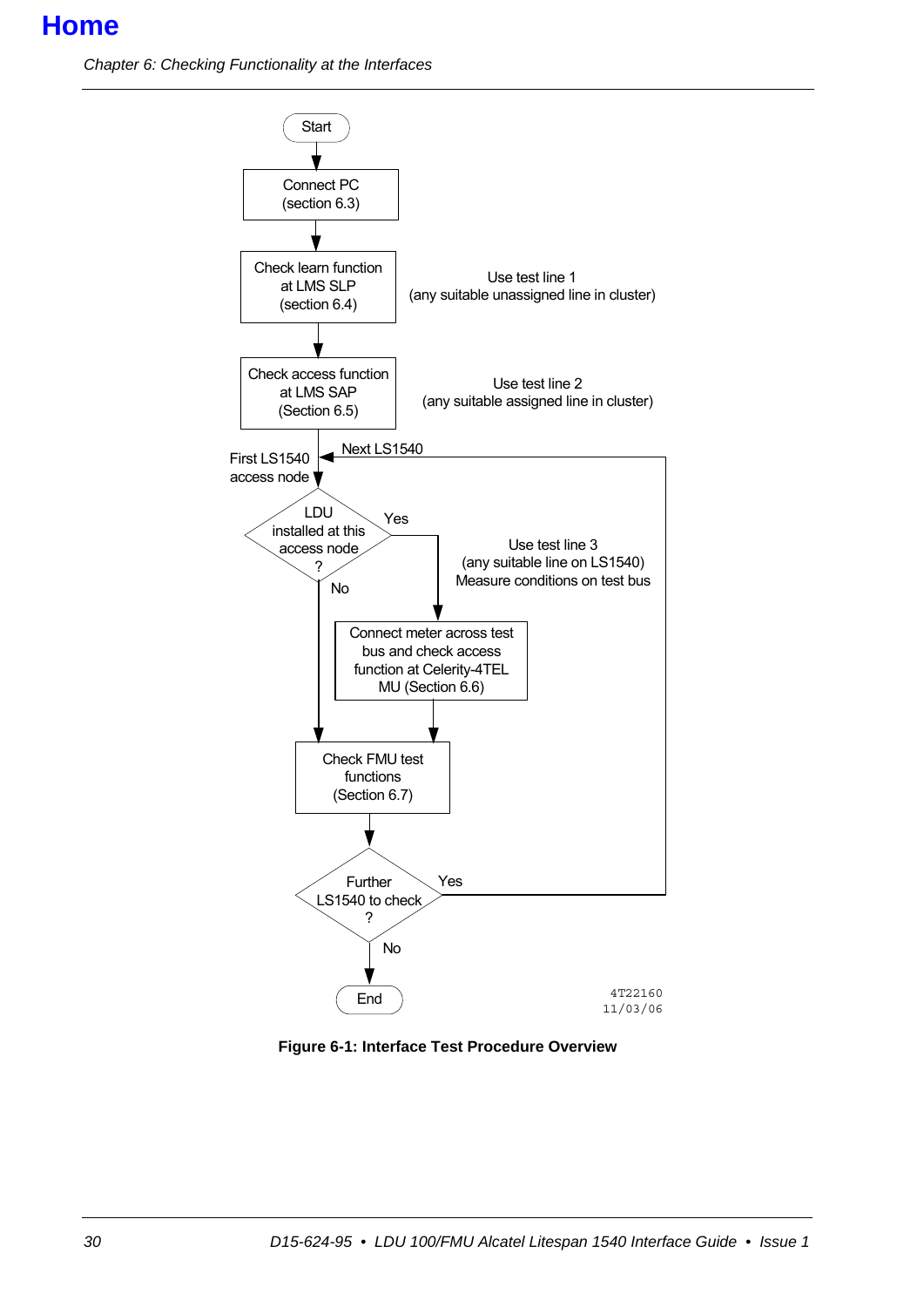## <span id="page-38-0"></span>**6.3 Setting up**

Check line access when all LDUs are fully installed in the switch and are connected to their designated exchange ports. Follow the procedure in this chapter. Note down any deviation from the system responses and responses given in the procedure and resolve the problem before proceeding further.

Use the test port checksheet to check off each test as it is completed.

- **1.** Connect your PC to a network connection that will provide a network connection to the LMS.
- **2.** If required, login using whatever login procedure is required by the network and/or the LMS in question to establish a session on the LMS.

## **6.4 Checking the Learn Function at the SLP**

Figure 6-2 summarises the learn function check that is carried out to verify that the switch responds correctly to learn commands applied at the SLP assigned to the TSC. The procedure is detailed below.

**Note:** During the procedure in this section an unassigned line has to be assigned then returned to it's previous status. If anything prevents you from assigning and de-assigning lines you should use other Litespan facilities to ascertain that the learn function is enabled at the SLP that the TSC uses.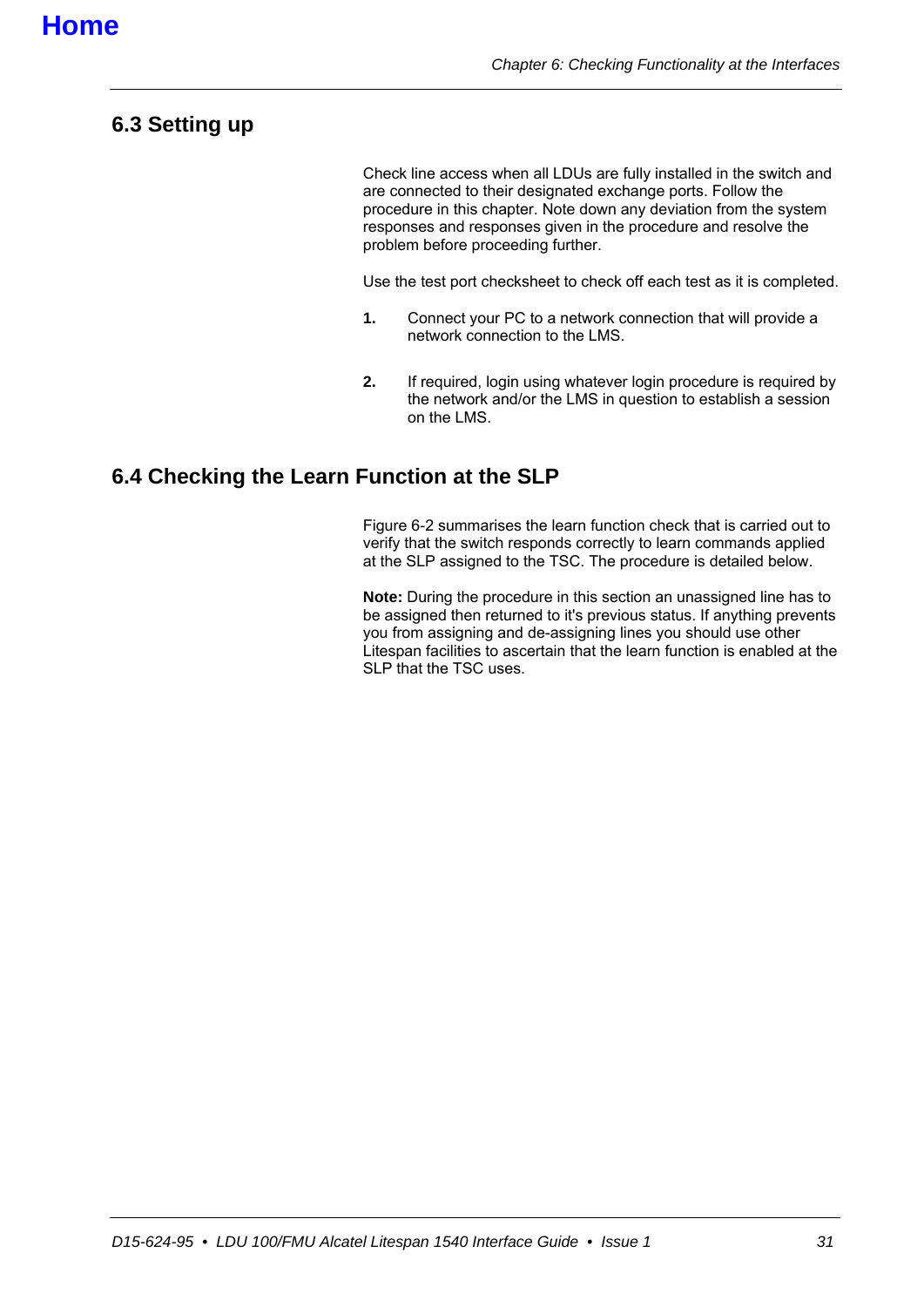*Chapter 6: Checking Functionality at the Interfaces* 



### **Figure 6-2: Learn Function Test**

Follow the procedure below to check the learn function at the SLP to which the TSC is connected.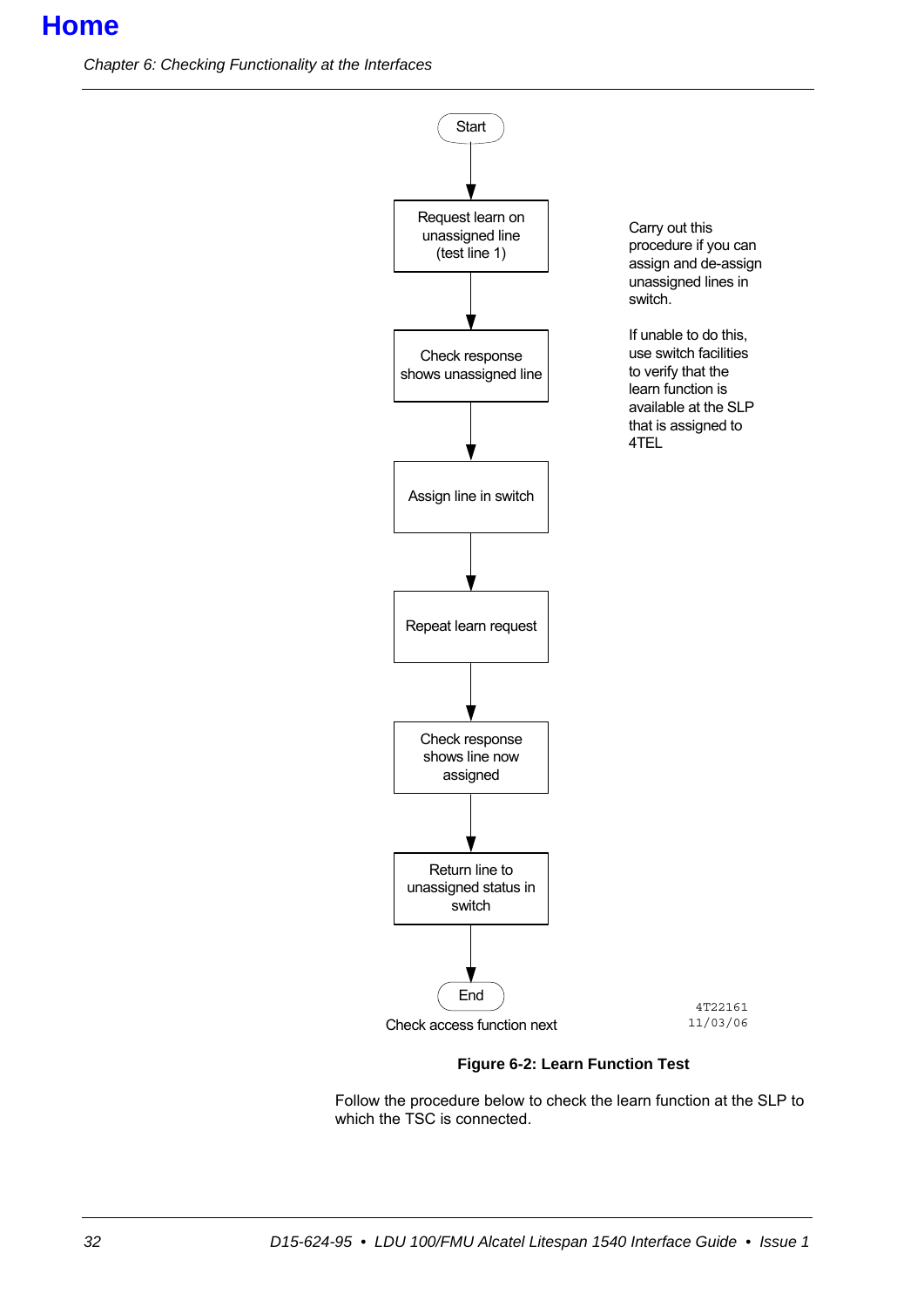- **3.** If possible (see note above) establish a network connection with the SLP using the appropriate login or other procedure if required.
- **4.** Type the following command at the PC:

### **GET-SUBS-INFO,1,DN,***dn1***,REQMASK, "YYYNNNNNNNNNNY"<Enter>**

Where *dn1* is the directory number (DN) of test line 1 in full national directory number format. (Test line 1 is an unassigned line – see Chapter 3.)

**Note:** The REQMASK (data required mask) identifies the information required in the response. The "Y" characters in the mask effectively request the following information:

- DN (directory number)
- UPID (equipment number)
- NFN (the identity of the Litespan 1540 at which the line can be accessed for test)
- ST (line type, POTS or ISDN basic rate)

### *The system will respond with a message in the form:*

GET-SUBS-INFO,LAST,1,ERROR,TOE,LE,14 => dirNumberNotInNE

### *or*

GET-SUBS-INFO,LAST,1,ERROR,TOE,LE,19 => unknownSubscriber

Where the important parameter is the fourth which should be "ERROR" as shown and the last which shows that the number submitted in step 4 (test line 1) is a directory number not in the Network element (first example above) or an unknown subscriber (second example above).

- **5.** Check that the response indicates that the line is unassigned/not known.
- **6.** Assign test line 1 in the switch
- **7.** Re-type the command used in step 2:

### **GET-SUBS-INFO,1,DN,***dn1***,REQMASK,"YYYNNNNNNNNNNY"<Enter>**

### *The system will respond with a message in the form:*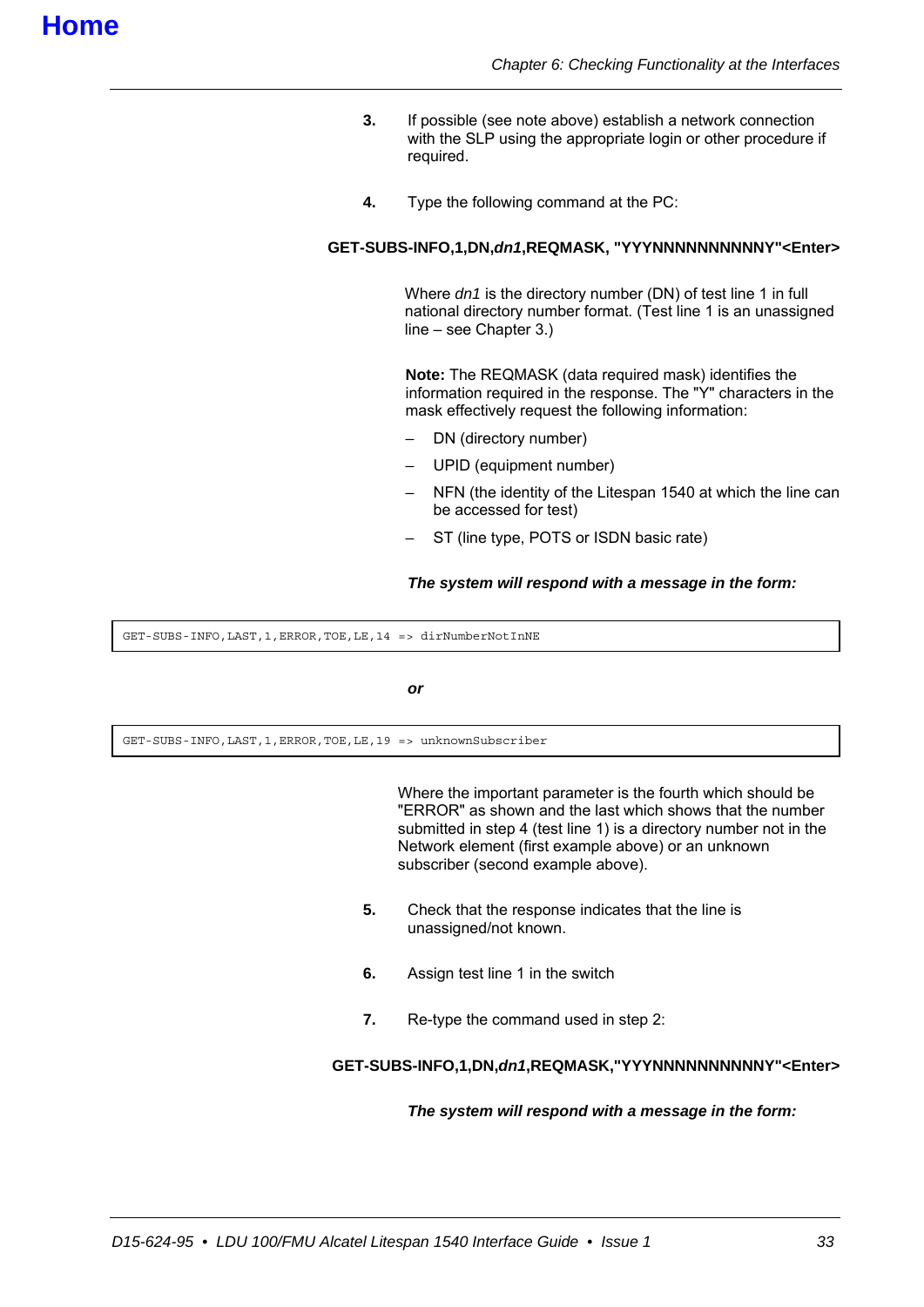*Chapter 6: Checking Functionality at the Interfaces* 

GET-SUBS-INFO,LAST,1,OK,DN *dirnum*,UPID "*eqnum*",NFN "*access\_node*",ST *linetype*<CR>

- **8.** Check the response. The fourth parameter should now be "OK" as shown and the parameters that follow should be as follows:
	- *dirnum* should be the DN of test line 1.
	- *eqnum* will be in the form *a*#*b*#*c*#*d*# where the elements identify the line by rack within a node (always 1), subrack, slot, and port. For example, the equipment number 4#3#02#1 indicates rack 4, subrack 3, slot 02, port 1.

**Note:** LS1540s, are configured by Slovak Telekom, to be distinguished by the "nEFriendlyName" field in the response string. This field identifies a specific node within an NGN site. Since a node can have only one rack, the 'rack' field is always '1'.

- *accessnode* is name of the access node which effectively identifies the test port (also the rack within a site) at which the line under the test is located and can be accessed for test.
- *linetype* identifies the line type as either a POTS (POT) or ISDN basic rate (BA).
- **9.** Return the test line 1 to it's unassigned status (reverse the action in step 6).

**Note 1:** You can check that you have successfully de-assigned the line by repeating step 7.

**Note 2:** Check off the tests as you carry them out (see Figure 6-3). If you have any problems resolve them before proceeding further and reference them in the "Remark/report" space provided.



**Figure 6-3: Completing the Checksheet**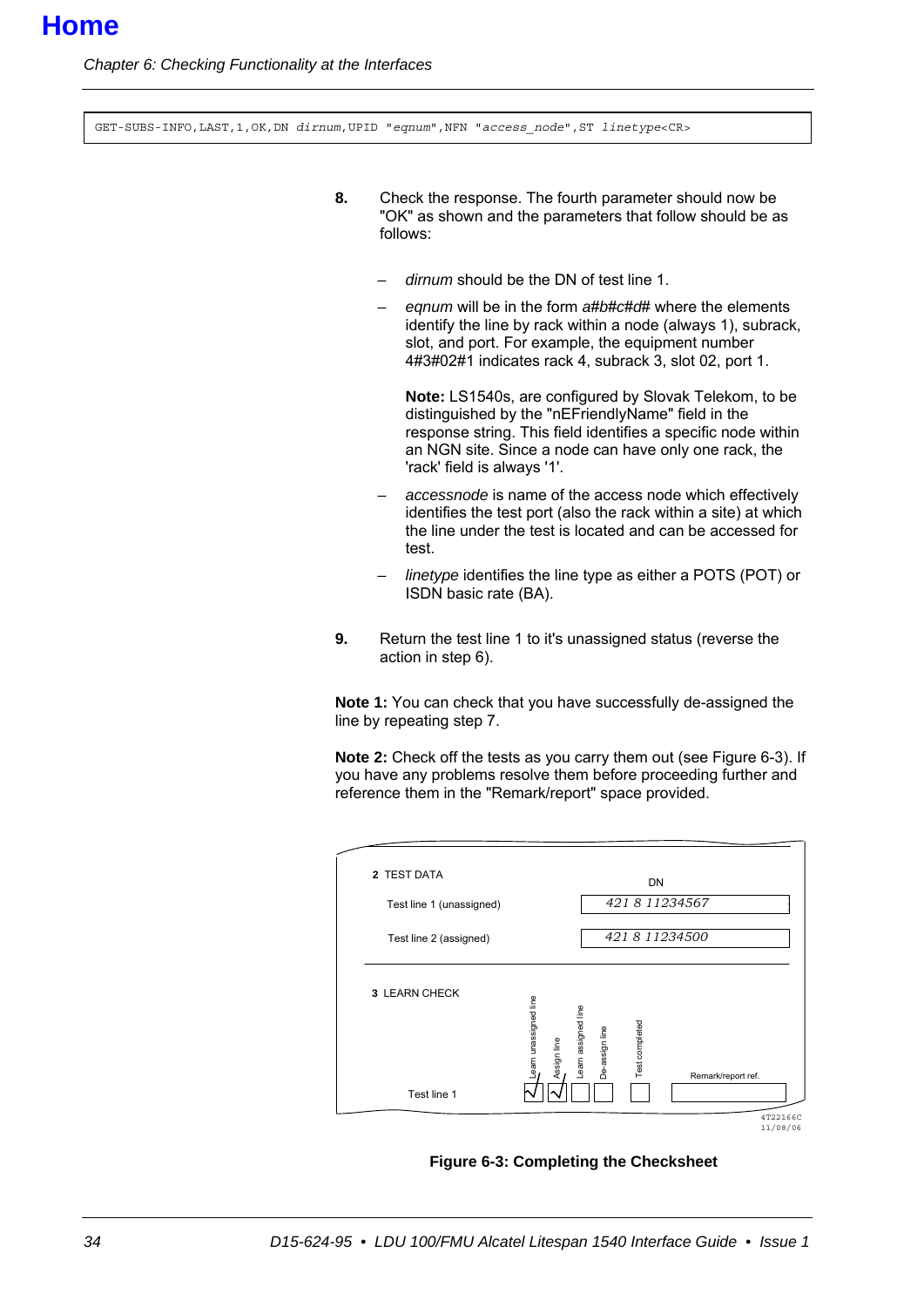# <span id="page-42-0"></span>**6.5 Checking the Access Function at the SAP**

Figure 6-4 summarises the access function check that is carried out to verify that the switch responds correctly to access commands applied at the SAP assigned to the TSC. The procedure is detailed below.



**Figure 6-4: SAP Line Access Test**

## **Line Access (Idle Line)**

- **10.** Establish a session on the LMS SAP using the correct login or other procedure if required.
- **11.** Type the following command at the PC:

### **DRY-LOOP-TEST,1,***dn2***<Enter>**

Where *dn2* is the directory number (DN) of test line 2 in full national directory number format. (Test line 2 is an idle assigned line – see Chapter 3.).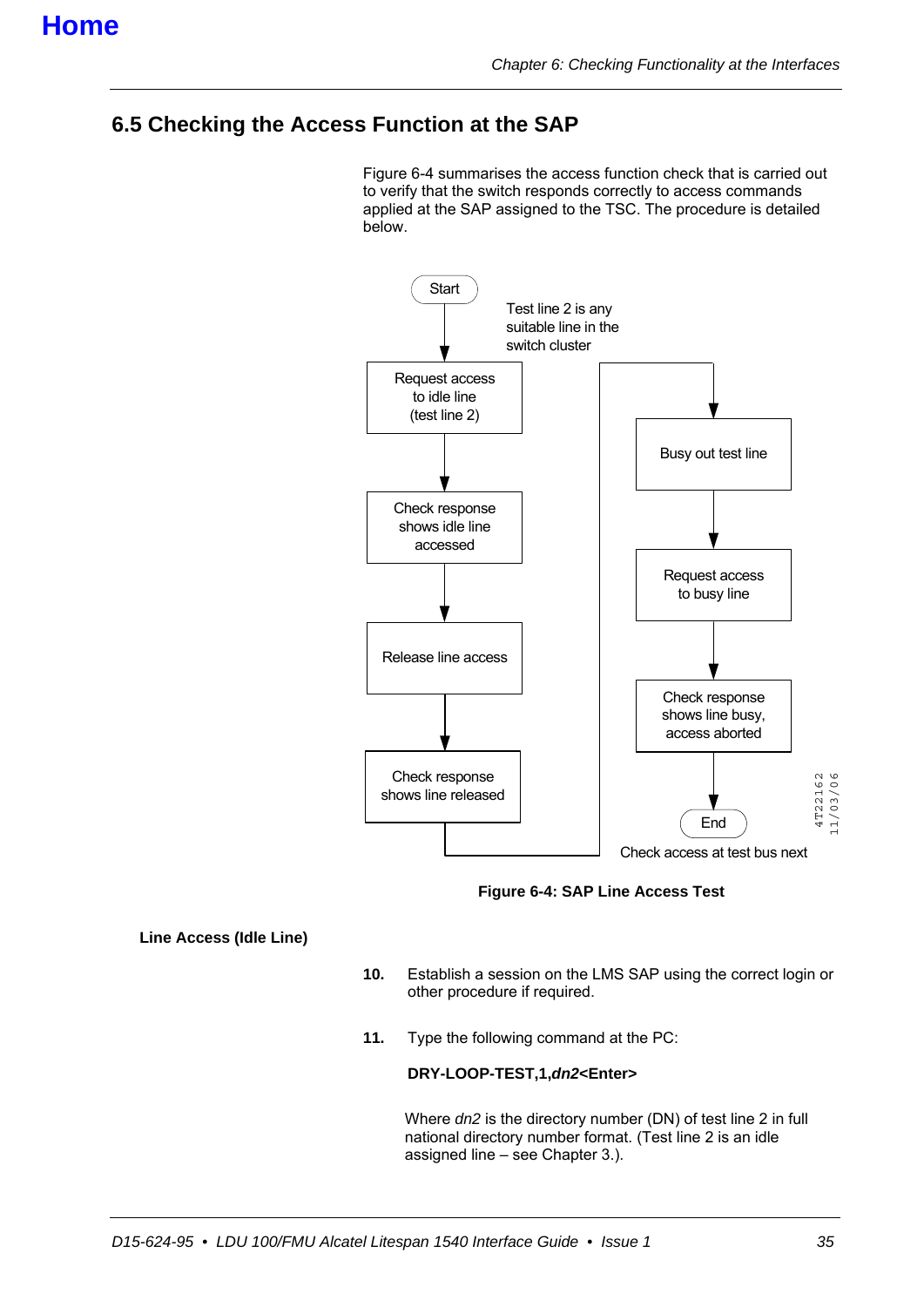*The system will respond with a message in the form:* 

DRY-LOOP-TEST,LAST,1,*dirnum*,"*accessnode*",OK,UP,,"*eqnum*",DLR connectionEstablished<CR>

- **12.** Check the response. The sixth parameter should be "OK" as shown. Other significant parameters are:
	- The final field gives the result of the access. In the example shown above "DLR connectionEstablished" indicates that you have test access to *dn2* and it is an idle line. If it were busy the final field would be "DLR accessFailed". Anything else in the final field indicates an untestable line.

The significance of *dirnum*, *accessnode*, *eqnum*, are as described in step 8.

**13.** Type the following command:

### **CANCEL-PERM-TEST,1,DN,***dn2***<Enter>**

where  $dn2$  is the DN of test line 2 (see Chapter 3)..

#### *The switch will respond:*

CANCEL-PERM-TEST,LAST,1,*dn2*,"*accessnode*",OK,UP,,"*eqnum*",TO pass,ATR connectionEstablished<CR>

- **14.** Check the following parameters in the switch response:
	- The sixth parameter should be "OK" as shown in the above example.
	- The 10<sup>th</sup> parameter should be "TO pass" as shown in the above example.
	- The last parameter gives the result of the release. "ATR connectionEstablished" (shown in the above example) indicates a successful release. Any other value indicates a failure.

### **Line Access (Busy Line)**

- **15.** Busy out test line 2.
- **16.** Repeat the access command (used in step 11) by typing:

### **DRY-LOOP-TEST,1,***dn2***<Enter>**

#### *The system will respond with a message in the form:*

DRY-LOOP-TEST,LAST,1,*dirnum*,"*accessnode*",OK,UP,,"*eqnum*",DLR accessFailed<CR>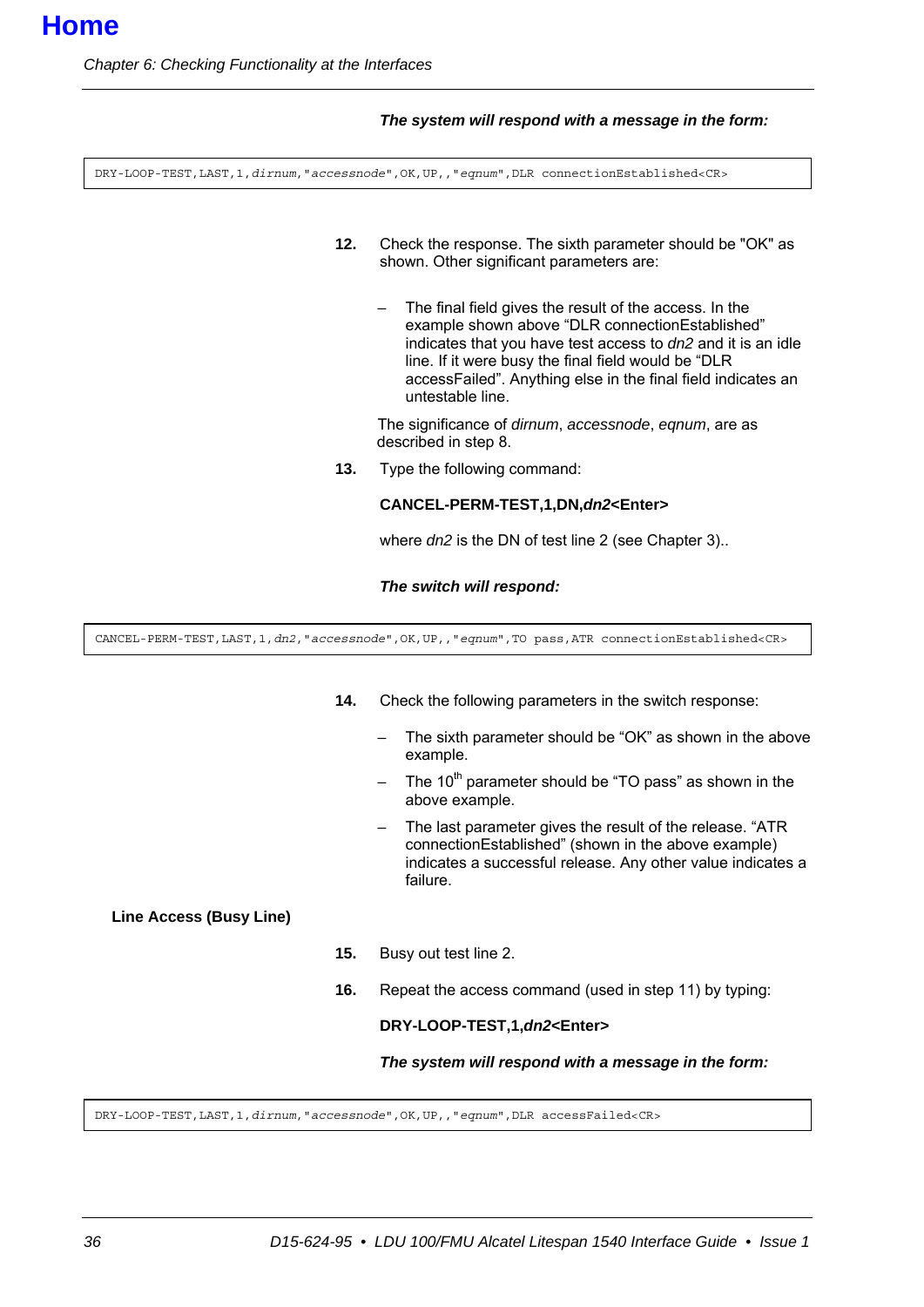**17.** Check that the last field now shows that access has failed.

**Note:** LMS does not explicitly indicate that the line under test is busy. It only presents the result of the attempt for access.

**18.** Release test line 2 so that it is idle again.

## <span id="page-44-0"></span>**6.6 Checking Line Access at the LDU**

Figure 6-5 summarises the access function check that is carried out at each LDU. The check verifies that the line test access is correctly provided at the LDU test bus in response to commands applied at the SAP that is assigned to the TSC. The procedure is detailed below.



### **Figure 6-5: Checking Line Access at LDU**

Follow the procedure below to test the access to the LDU test bus.

**Line Access (Idle Line)** 

**19.** Disconnect the connector on the LDU that connects the LDU test pair to the LDU – see Appendix A for connections.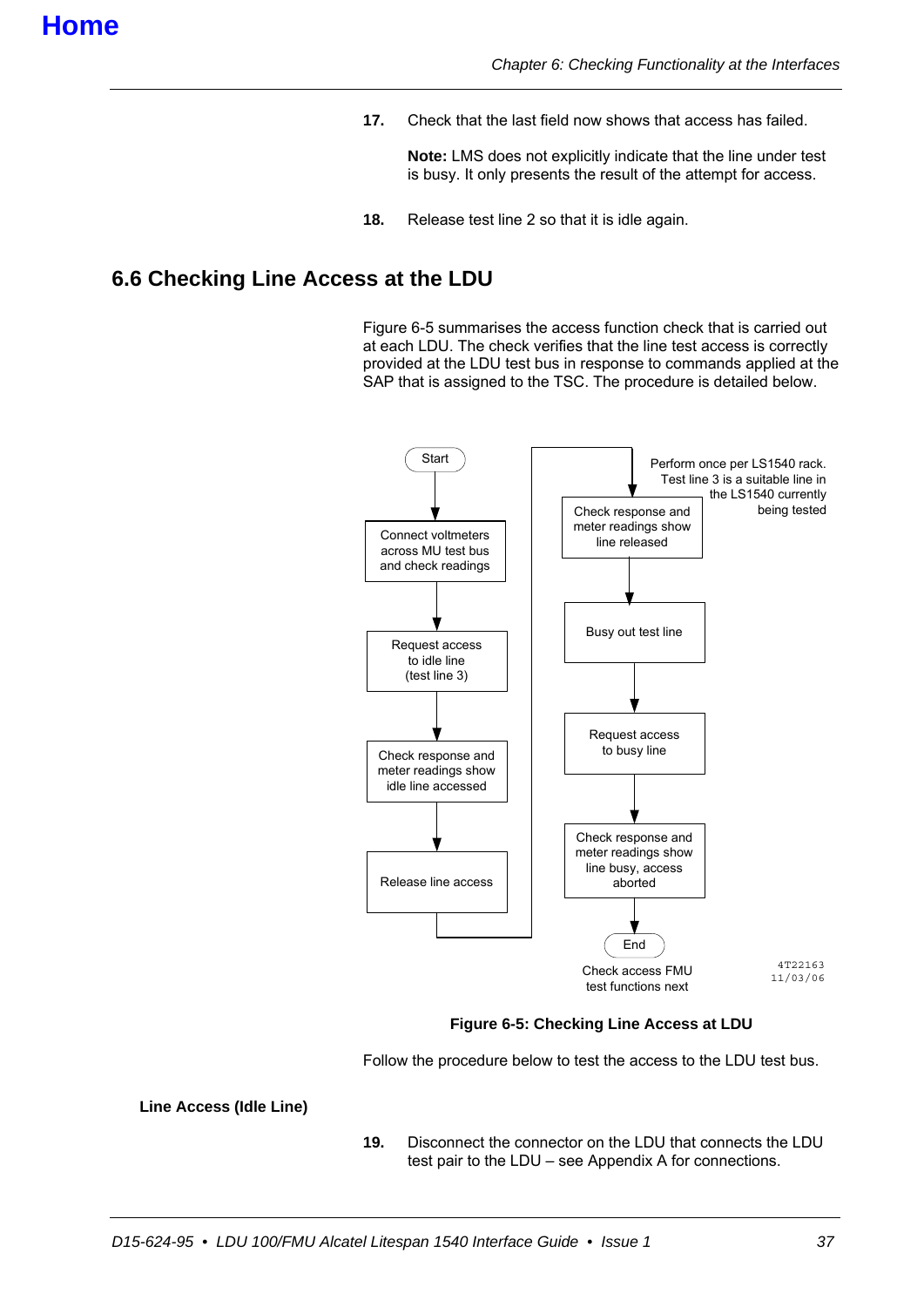*Chapter 6: Checking Functionality at the Interfaces* 

**20.** On the connector that you have removed from the LDU (which should be connected to the switch test port) Connect the voltmeter active lead to A-wire of IN bus and the earth lead to the LDU earth – see Appendix A for connections.

Then move the voltmeter active lead to A-wire of the LDU OUT bus while keeping the earth lead at LDU earth.

**21.** Ensure that the PC is in communication with the SAP.

**Note:** This was established in step 10 and, unless a timeout or some other interruption has caused the connection to have been dropped, the connection should still be intact.

- **22.** Check the meter reading:
	- The IN bus A-leg should be 0 V.
	- The OUT bus A-leg should be 0 V.
- **23.** Type in the access command at the PC:

### **DRY-LOOP-TEST,1,***dn3***<Enter>**

where *dn3* is the directory number (DN) of test line 3 (an idle assigned line – see Chapter 3).

### *The system will respond with a message in the form:*

DRY-LOOP-TEST,LAST,1,*dirnum*,"*accessnode*",OK,UP,,"*eqnum*",DLR connectionEstablished<CR>

- **24.** Check the voltage on the test pair and the response at the PC:
	- The IN bus A-leg should be either 50 V (POTS line) or 90 V (ISDN line).
	- The OUT bus A-leg should be 0 V.
	- The system response should show "OK" in the 6<sup>th</sup> field and "connectionEstablished" in the last field.
- **25.** Type the following command:

### **CANCEL-PERM-TEST,1,DN,***dn3***<Enter>**

where *dn3* is the DN of test line 3 (see Chapter 3).

### *The switch will respond:*

CANCEL-PERM-TEST,LAST,1,*dn2*,"*accessnode*",OK,UP,,"*eqnum*",TO pass,ATR connectionEstablished<CR>

- **26.** Check the voltage on the A-leg s on both sides of the test bus and the response at the PC:
	- The IN bus A-leg should be 0 V.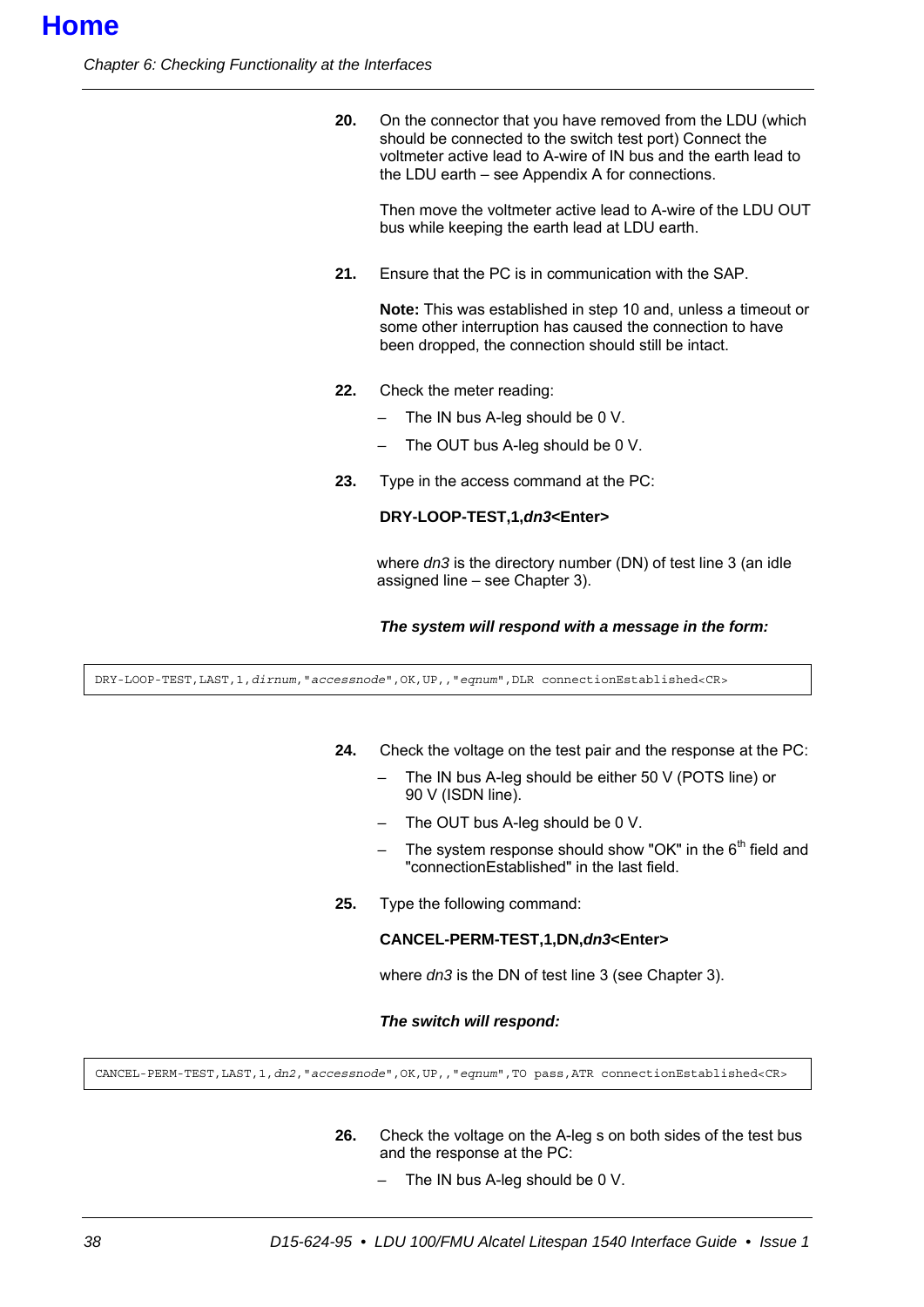- The OUT bus A-leg should be 0 V.
- The system response should show:
	- $-$  "OK" in the  $6<sup>th</sup>$  field.
	- "TO pass" in the 10th field and
	- "ATR connectionEstablished" in the last field.

<span id="page-46-0"></span>

| Line Access (Busy Line) |  |
|-------------------------|--|
|-------------------------|--|

- **27.** Busy out test line 3.
- **28.** Repeat the access command by typing:

**DRY-LOOP-TEST,1,***dn3***<Enter>**

*The system will respond with a message in the form:* 

DRY-LOOP-TEST,LAST,1,*dirnum*,"*accessnode*",OK,UP,,"*eqnum*",DLR accessFailed<CR>

- **29.** Check the voltage on the A-legs of both IN and OUT test buses and the response at the PC:
	- The IN bus A-leg should still be 0 V.
	- The OUT bus A-leg should be 0 V.
	- The system response should show " DLR accessFailed " in the last field.
- **30.** Remove meter connections made in step 20 and reconnect the LDU connector that you disconnected in step 19.
- **31.** If there are further lines to test, repeat steps 19 to 30 on the next test line.

## **6.7 Checking the FMU Functionality**

The interface described in this document enables the 4TEL system to use the switch in-built test head to test lines. This facility is checked for each Litespan 1540 using the procedure in this section. The procedure is summarised in Figure 6-6 and tests FMU functionality by checking Litespan responses to commands that the TSC will issue when attempting to test a line via the FMU. The procedure is detailed below.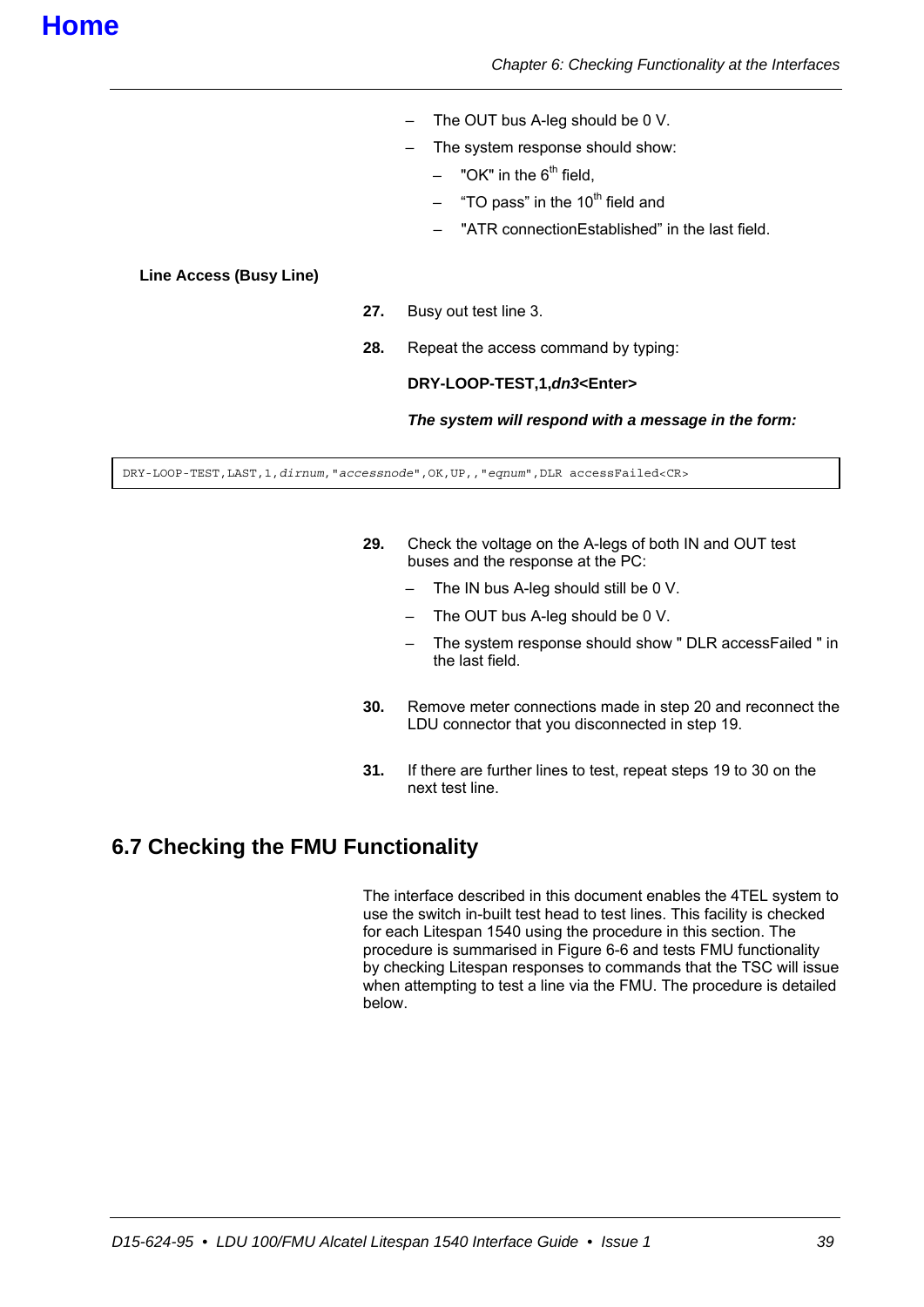*Chapter 6: Checking Functionality at the Interfaces* 



**Figure 6-6: FMU Check** 

Follow the procedure below to check that the commands that the Celerity-4TEL system uses are enabled at the SAP.

**32.** Ensure that the PC is in communication with the SAP.

**Note:** This was established in step 10 and, unless a timeout or some other interruption has dropped the connection, the connection should still be intact.

**33.** Type in the outward test (LOP) command:

**EMEAS-TEST,1,***dn4***,RIa,RIb,RIc,RId,RIe,RIh,VAa,VAb,VAc,VAd,VAe,VAh,VCa,VCb,VCc, VCd,VCe,VCh,ACa,ACb,ACc,ACd,ACe,ACh,CCa,CCb,CCc,CCd,CCe,CCh,CAa,CAb,CAc, CAd,CAe,CAh<Enter>**

### Where:

- *dn4* is the DN for test line 4.
- The values RIa to CAh should be typed in as shown. They are test requests as explained in Appendix B.

*The system tests the line and returns the results in a reponse such as:*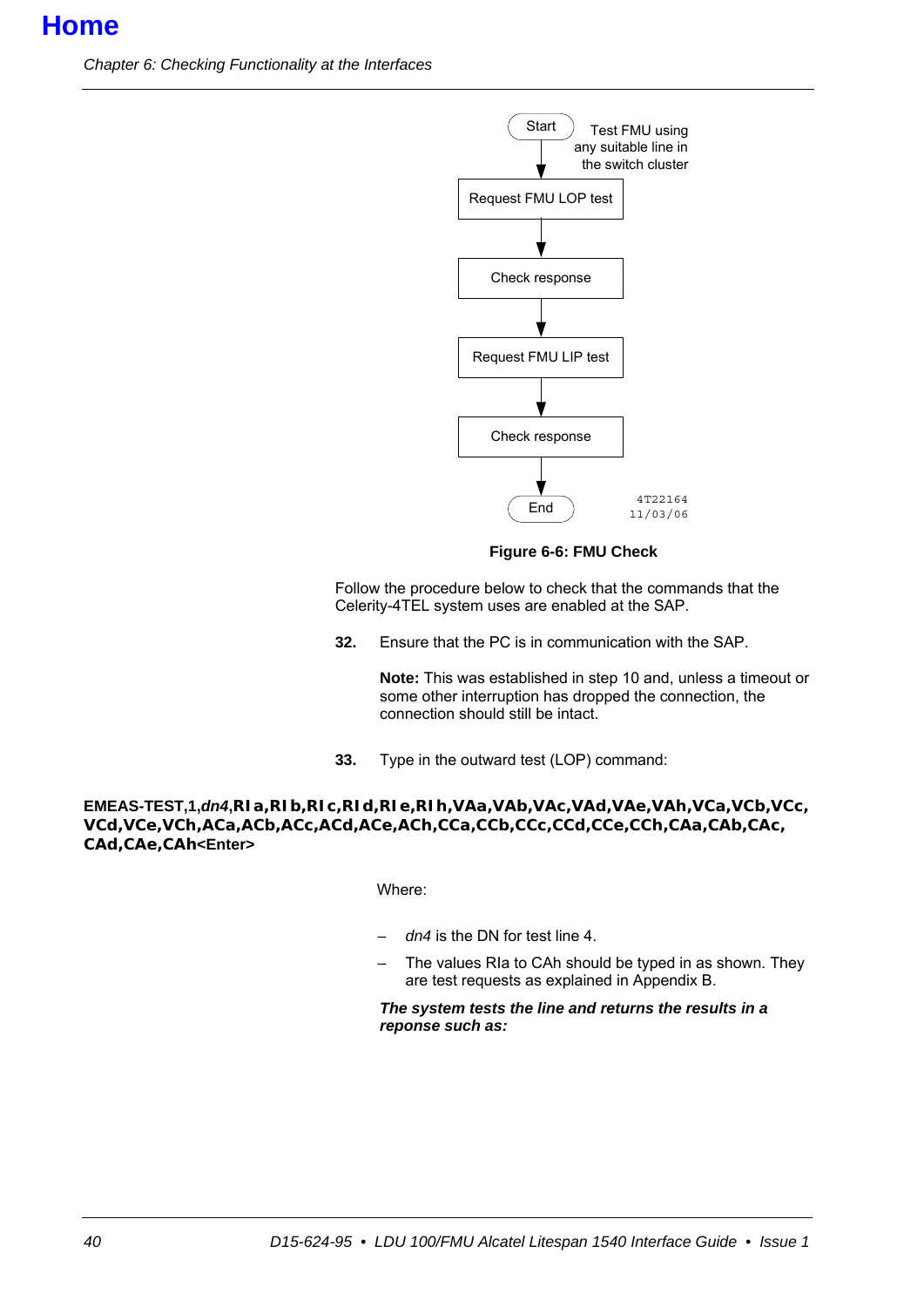| EMEAS-TEST, LAST, 1, dirnum, , "matrix", OK, UP, POT, "eqnum", VAa 97, VAb 97, VAc 93,            |  |
|---------------------------------------------------------------------------------------------------|--|
| VAd "testNotAllowed", VAe "testNotAllowed", VAh "testNotAllowed", VCa 0, VCb 0, VCc -100,         |  |
| VCd "testNotAllowed", VCe "testNotAllowed", VCh "testNotAllowed", ACa "testNotAllowed",           |  |
| ACb "testNotAllowed", ACc "testNotAllowed", ACd "testNotAllowed", ACe "testNotAllowed",           |  |
| ACh "testNotAllowed", CCa "testNotAllowed", CCb "testNotAllowed", CCc "testNotAllowed",           |  |
| CCd "testNotAllowed", CCe "testNotAllowed", CCh "testNotAllowed", CAa 14, CAb 29, CAc 26,         |  |
| CAd "testNotAllowed", CAe "testNotAllowed", CAh "testNotAllowed", RIa 208000000,                  |  |
| RIb 127000000, RIc 115000000, RId "testNotAllowed", RIe "testNotAllowed", RIh 205000000 <cr></cr> |  |

**Note:** The test results will differ from the example shown above. The actual values will depend on the state of the line being tested. Where measurements are not possible, the system will provide an explanatory text string such as "testNotAllowed".

- **34.** Check the response:
	- The parameters *dirnum*, and *eqnum* identify the directory and equipment numbers of the line under test.
	- The parameter *matrix*, identifies the test matrix that provides test access to that line.
	- The tests requested in step 33 are re-iterated (not necessarily in the same order) followed by the result of the test. The measurements are as indicated in Appendix B.
- **35.** Type in the inward test (LIP) command:

#### **EMEAS-TEST,1,***dn4***,FVa FVh FCa FCh<Enter>**

*The system tests the line and returns the results in a reponse such as:* 

EMEAS-TEST,LAST,1,*dirnum*, ,"*accessnode*",OK,UP,POT,"*eqnum*",FVa *result*,FVh *result*,FCa *result*, FCh *result*<CR>

**36.** Check the response. The format is explained in Appendix B.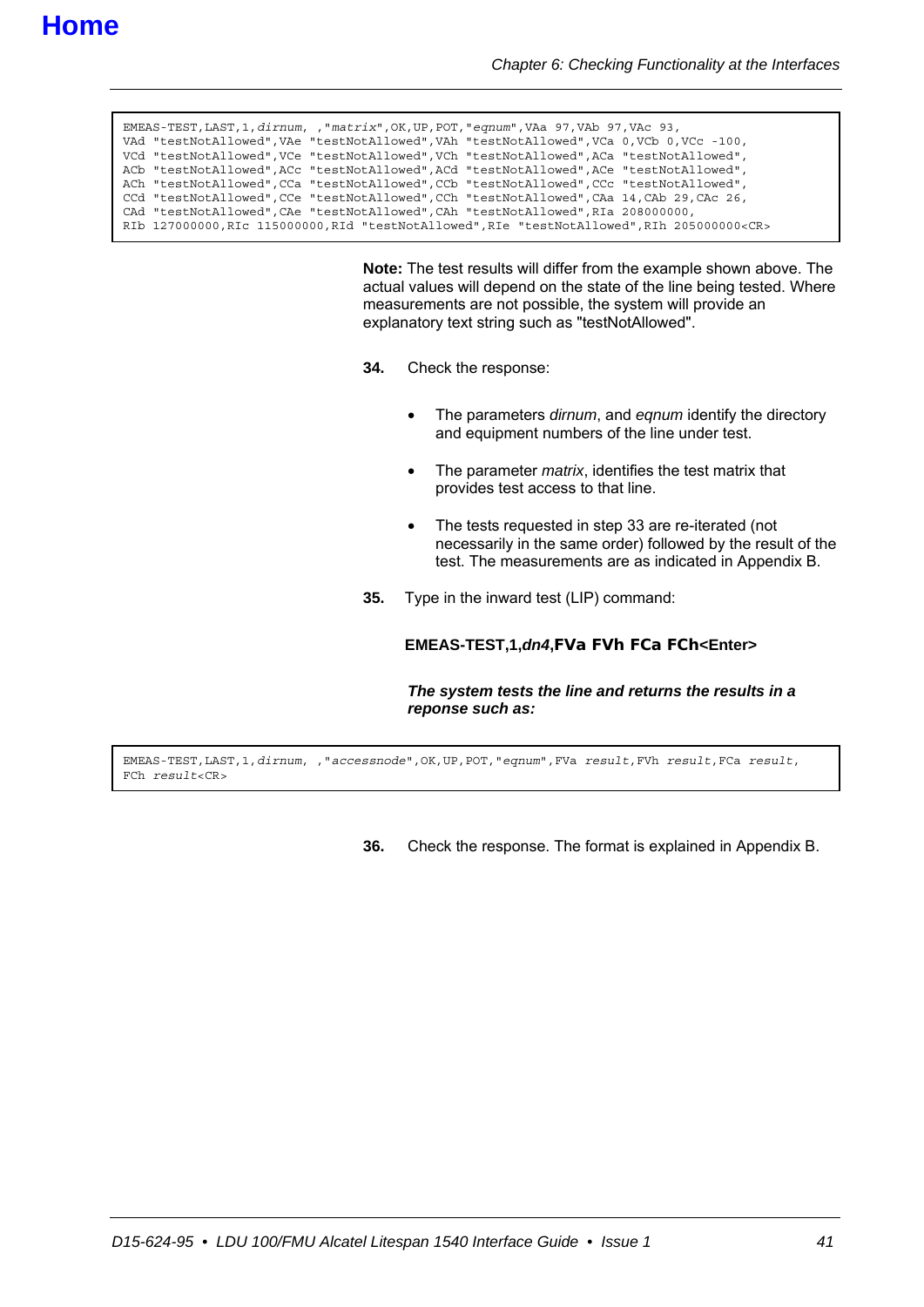*Chapter 6: Checking Functionality at the Interfaces*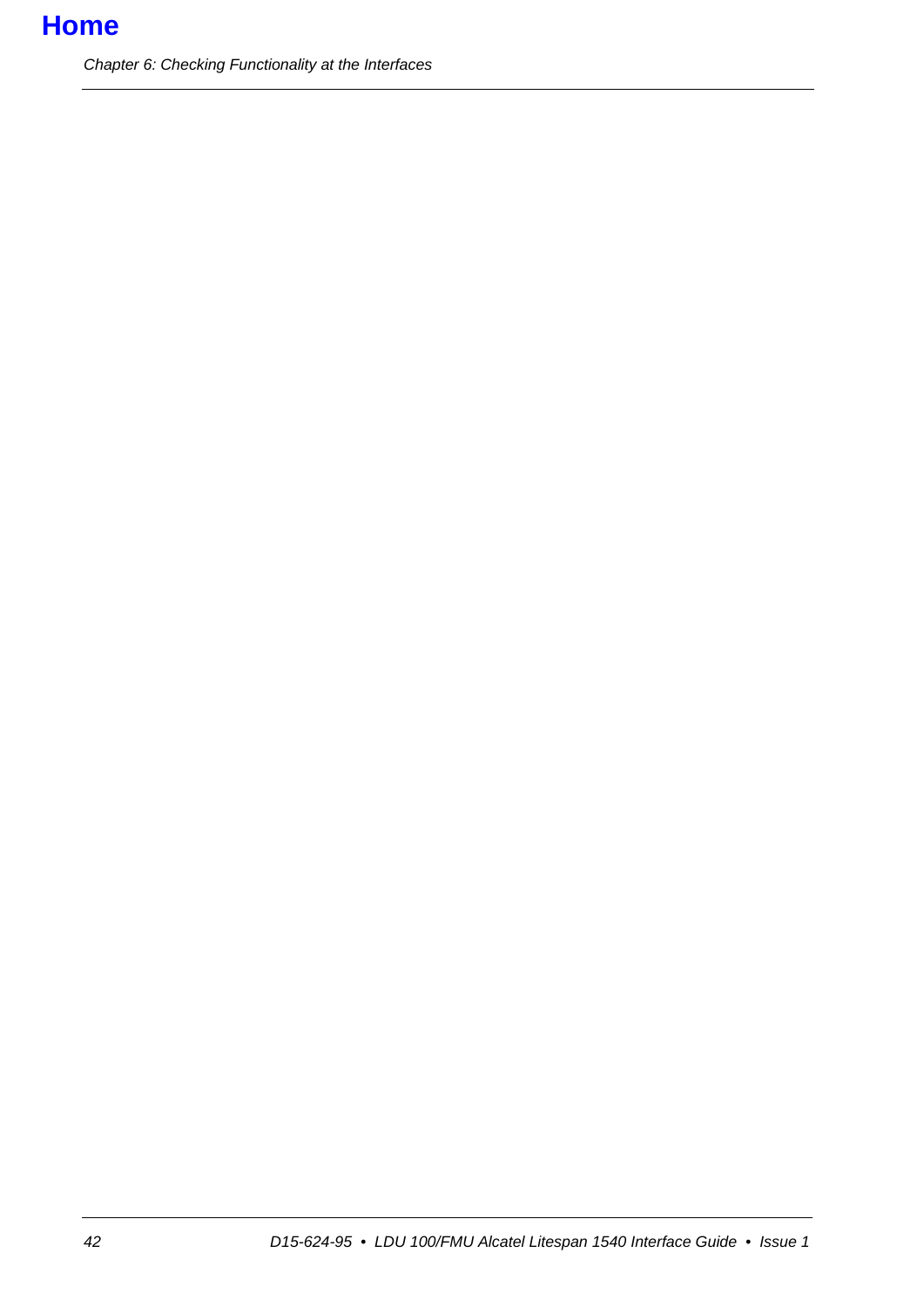# **Appendix A: LDU Test Bus Terminations**

## <span id="page-50-0"></span>**A.1 Introduction**

This appendix identifies the location and pin numbering of the test bus connections on the LDU. It contains the following sections:

| <b>Section</b> | Title                        |
|----------------|------------------------------|
| A.1            | Introduction                 |
| A.2            | <b>Test Bus Terminations</b> |
| A.3            | MAX 2000B Connections        |

## **A.2 Test Bus Terminations**

Figure A-1 shows the location of the connectors on the LDU rear panel. In this interface, four connectors are in use. They are:

- P1, exchange battery and earth connections as described in *LDU Installation*.
- P4, sample line and test bus connections. The connector pinout is shown in Figure A-2 and connection to the MAX 2000B is described in *LDU Installation* and illustrated in Section A-2.
- J5 is the V.24 connector for TSC communications as described in *LDU Installation*.
- J6 is the V.24 connector for MAX 2000B control. The connection to the MAX 2000B is described in *LDU Installation* and illustrated in Section A-2.

**Note:** *LDU Installation* covers the connection of the MAX 2000. The MAX 2000B has exactly the same external connections. The difference is that the MAX 2000 default (inactive) condition is to connect each TEST bus IN pair through to the corresponding OUT pair at each MAX 2000 outlet. The MAX 2000B defaults to isolate the IN pair from it's corresponding OUT pair.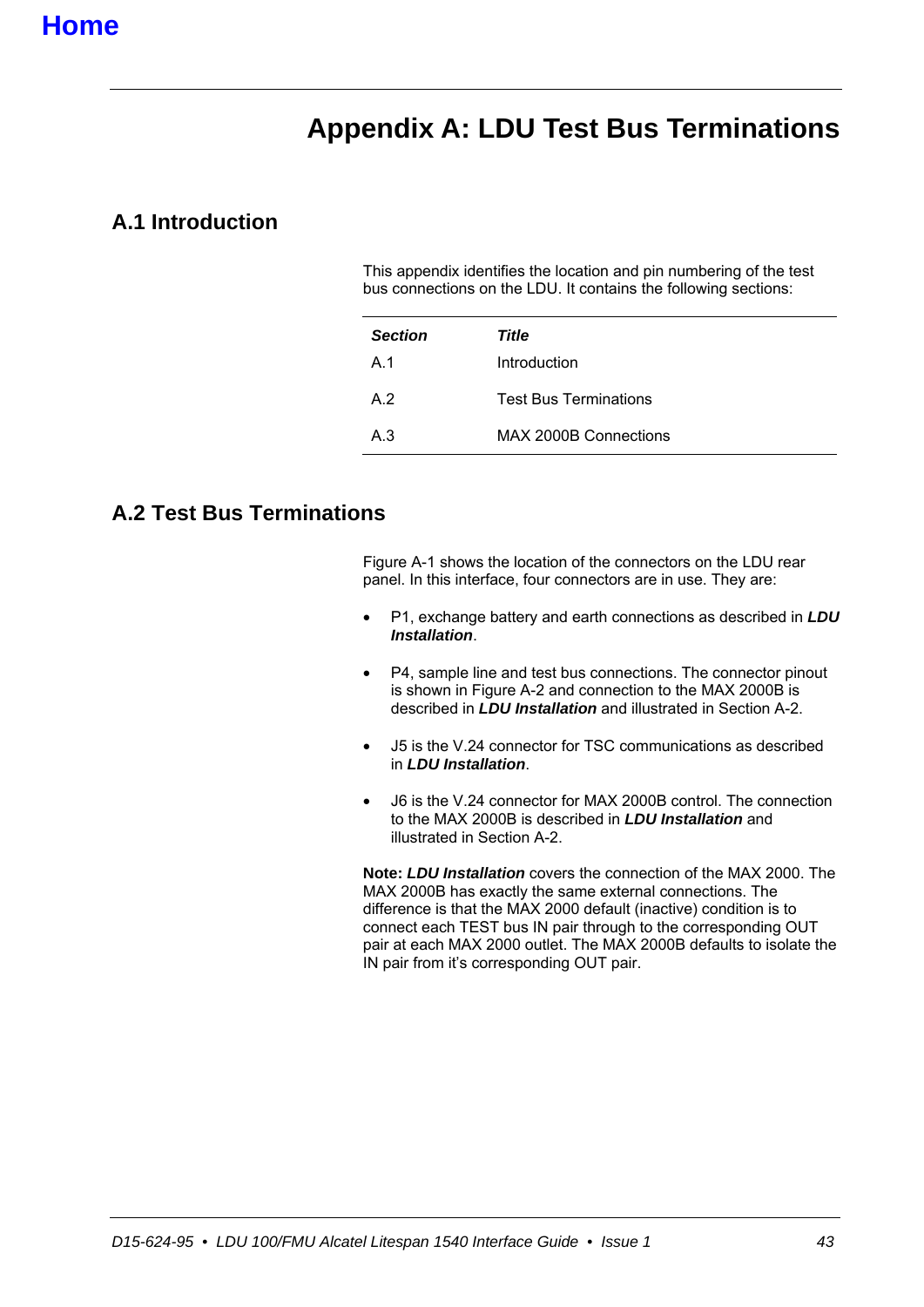*Appendix A: LDU Test Bus Terminations* 



**Figure A-1: LDU Rear Panel**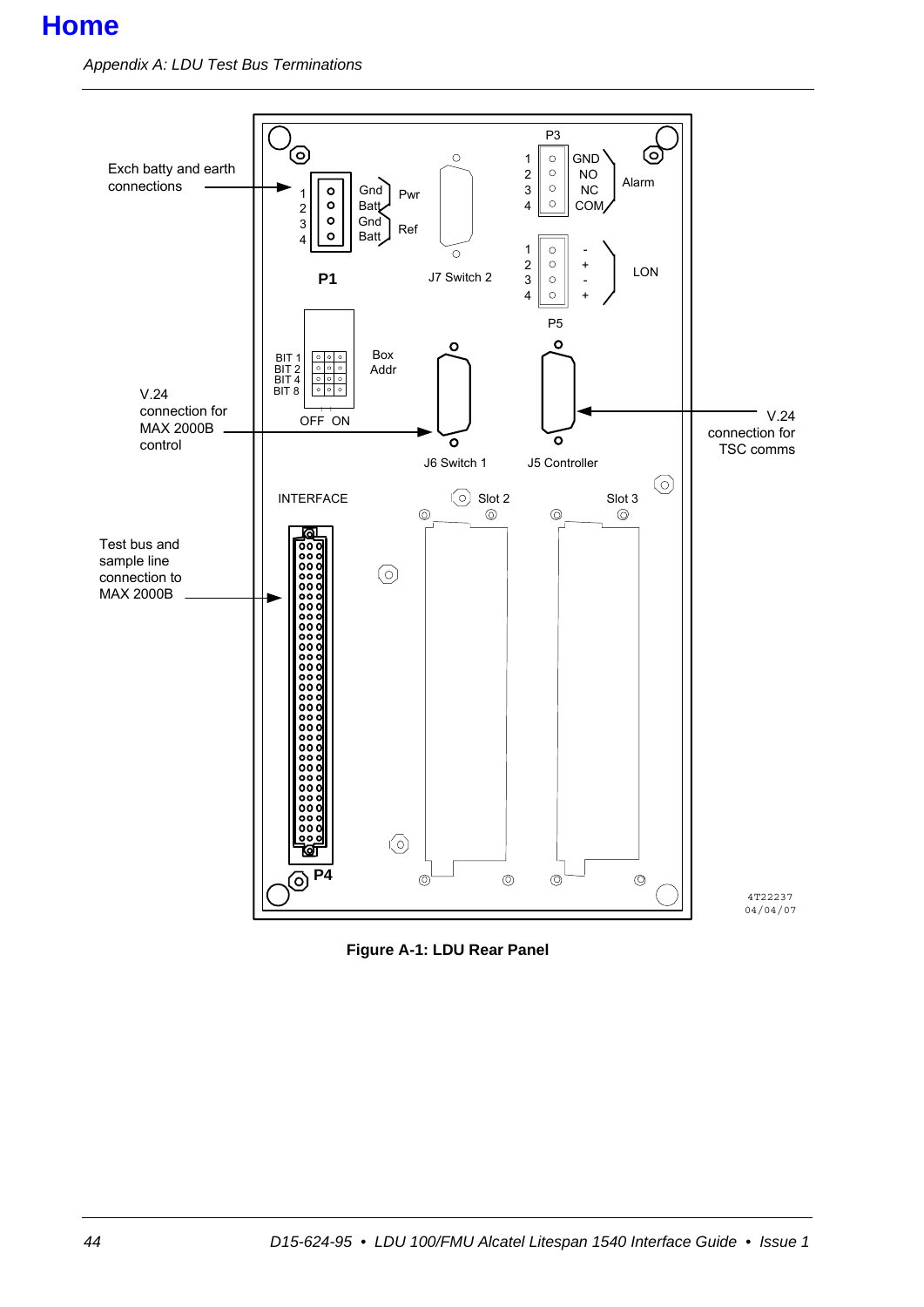<span id="page-52-0"></span>

**Figure A-2: LDU Connector P4 Pinout** 

## **A.3 MAX 2000B Connections**

*LDU Installation* covers the connection of the MAX 2000. The MAX 2000B has exactly the same external connections. The difference is that the MAX 2000 default (inactive) condition is to connect each TEST bus IN pair through to the corresponding OUT pair at each MAX 2000 outlet. The MAX 2000B defaults to isolate the IN pair from it's corresponding OUT pair.

Figure A-3 shows the way in which the LDU test bus is connected from LDU connector P4 to the MAX 2000B connector X2. It also shows the way the MAX 2000B outlets are organised on MAX 2000B connector X1. The illustration shows the LDU test bus 1 connected to the MAX 2000B inlet. If LDU test bus 2 is connected to the MAX 2000B instead of test bus 1 then the connection at the LDU is to the test bus 2 pins shown in Figure A-2 rather than the test bus 1 pins.

**Note:** MAX 2000B connectors X1 and X2 take the form of wire wrap pin fields and are located on the rear panel of the MAX 2000B. The location of LDU connectors is shown in Figure A-1.

The control signalling that the LDU uses to select and configure MAX 2000B outlets is carried out via the control cable connected between LDU connector J6 and MAX 2000B connector X2 as illustrated in Figure A-4.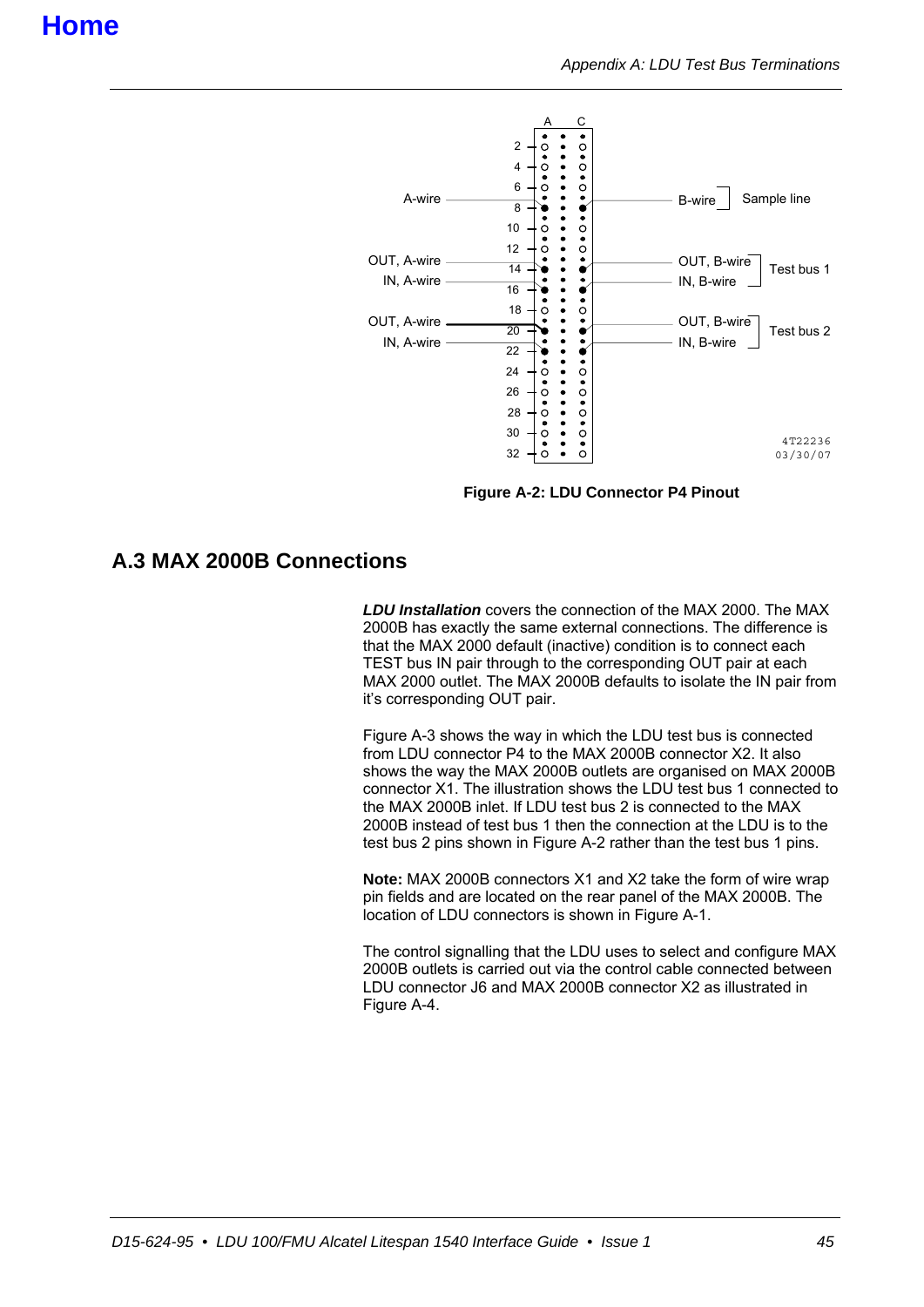*Appendix A: LDU Test Bus Terminations* 



**Figure A-3: MAX 2000B Test Bus Connections**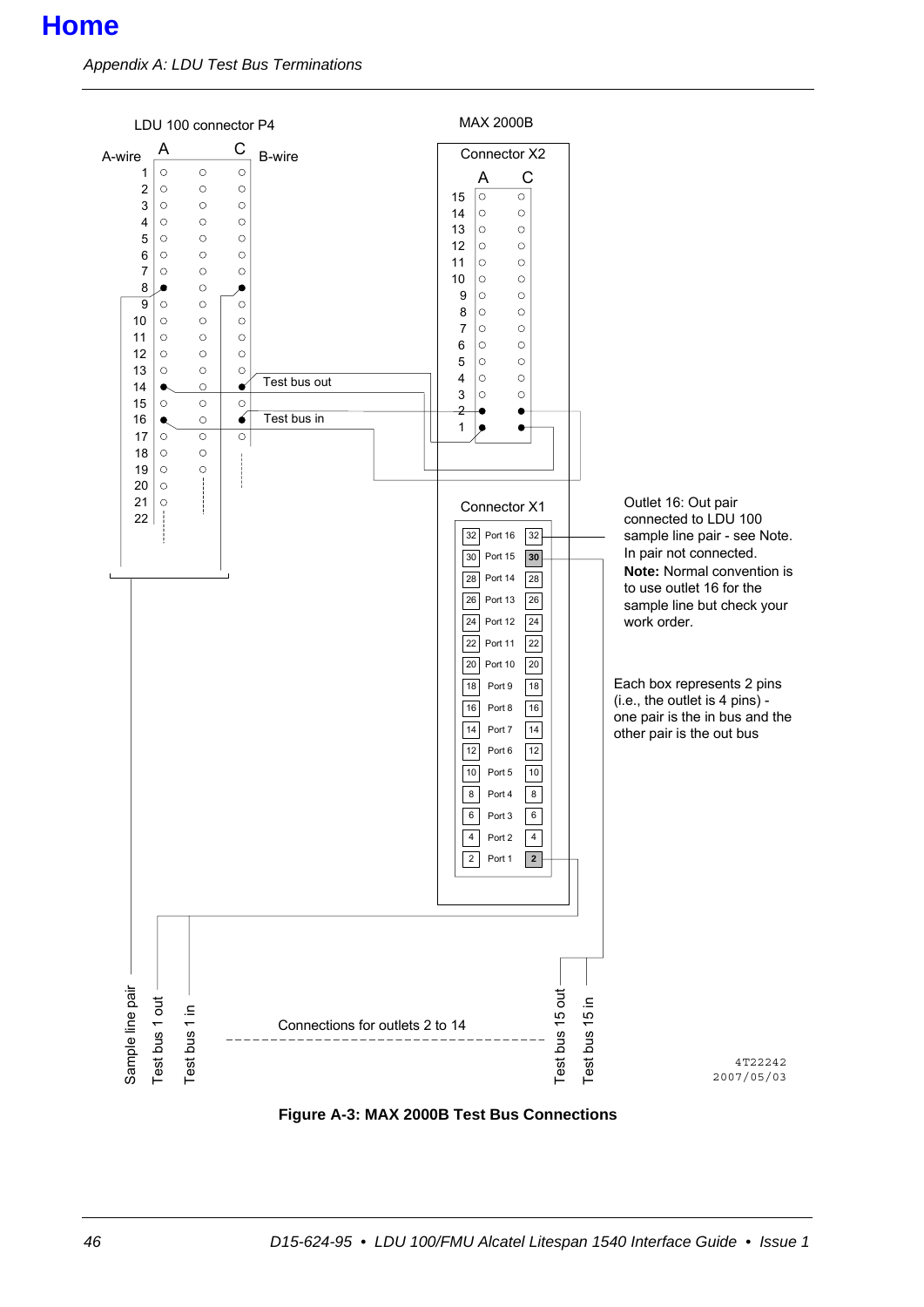

**Figure A-4: LDU 100/MAX 2000B Matrix Control Connections**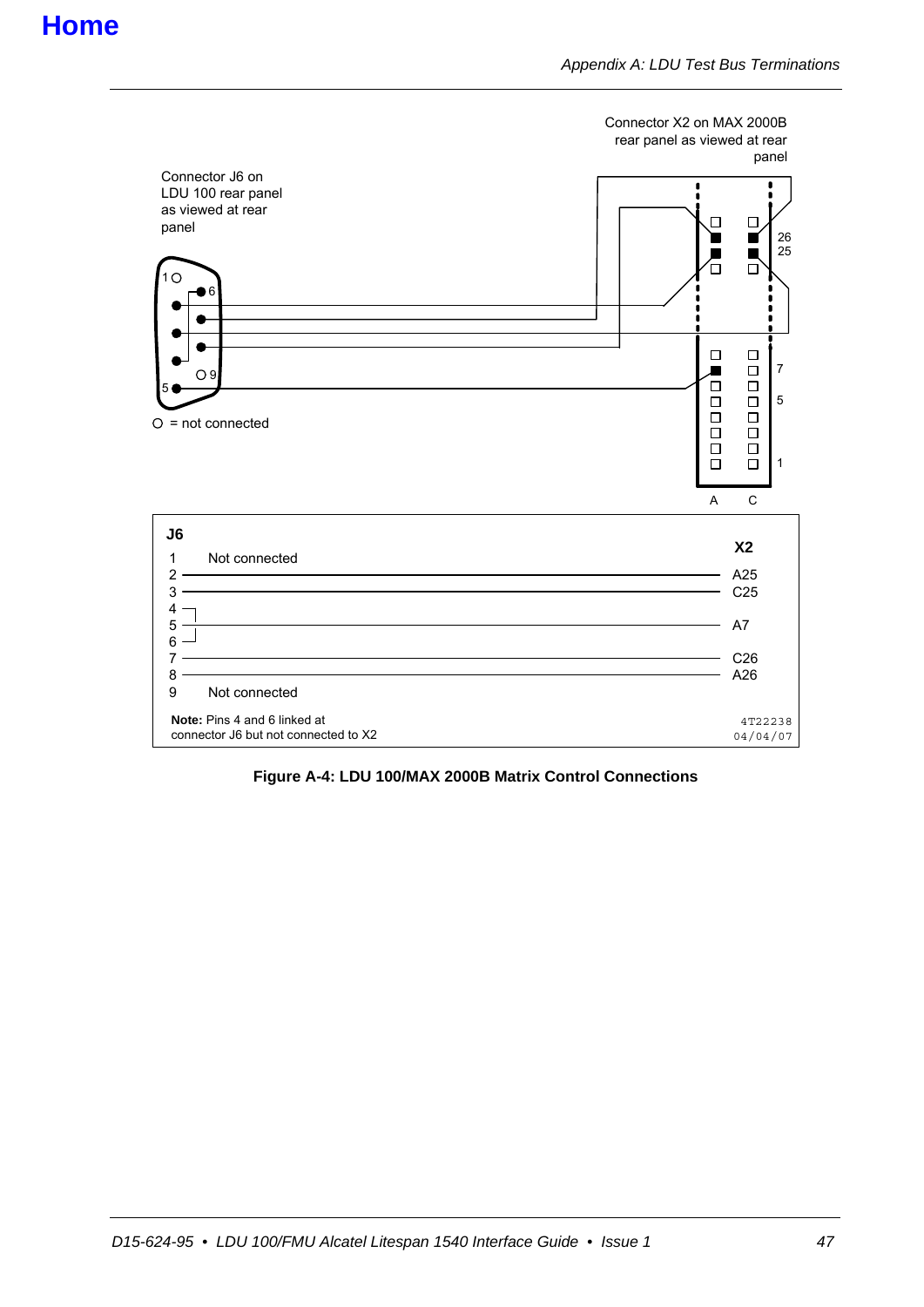*Appendix A: LDU Test Bus Terminations*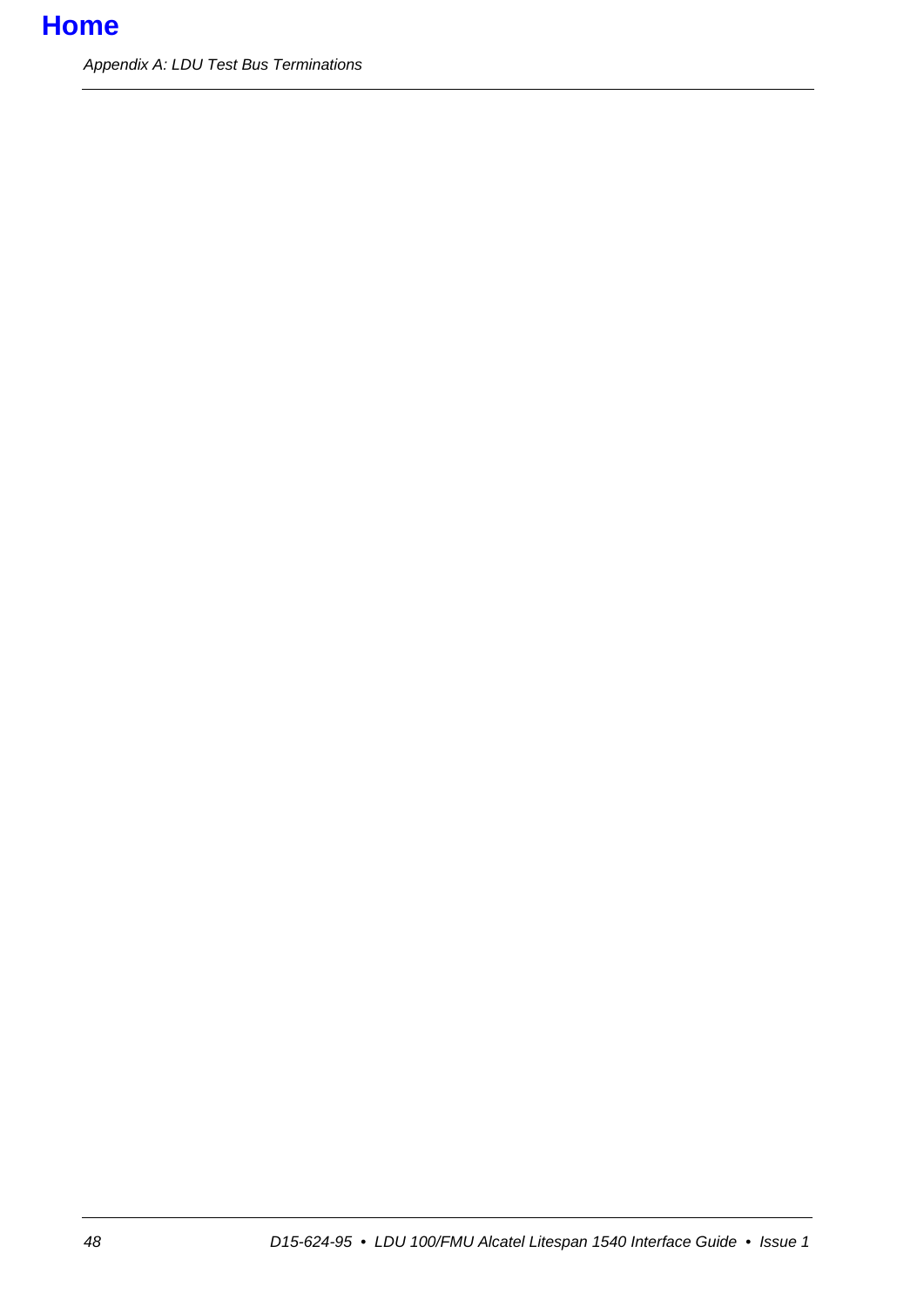# **Appendix B: TSC/Switch Communications**

## <span id="page-56-0"></span>**B.1 Introduction**

This appendix describes the switch commands and responses applicable to the Celerity-4TEL line access and test functions. It contains the following sections:

| <b>Section</b> | Title                                 |
|----------------|---------------------------------------|
| B.1            | Introduction                          |
| <b>B.2</b>     | Accessing a Line (External Test)      |
| <b>B.3</b>     | Releasing a Line (External Test)      |
| <b>B.4</b>     | Other Switch Commands                 |
| <b>B.5</b>     | Switch Response Codes (External Test) |
| <b>B.6</b>     | <b>FMU Tests</b>                      |

## **B.2 Accessing a Line (External Test)**

To access a line on a switch, you need the DN of the line you wish to access (shown as *dirnum* below).

Follow the procedure below to access a line.

**1.** To access a line, type **DRY-LOOP-TEST,1,***dirnum***<ENTER>**

where *dirnum* is the DN of the line that you wish to access.

### *The switch will respond:*

DRY-LOOP-TEST,LAST,1,*dirnum*,"*accessnode*",OK,UP,,"1#1#13#1",DLR connectionEstablished<CR>

- **2.** Check the switch response and the following parameters:
	- The final field in the reply (starting "DLR ...") gives the result of the access. "DLR connectionEstablished" indicates an idle line, "DLR busyAccessAborted" a busy line. Anything else indicates an untestable line.
	- The  $6<sup>th</sup>$  field should be "OK".
- **3.** Either:
	- Repeat steps 1 and 2 for a line on another switch, or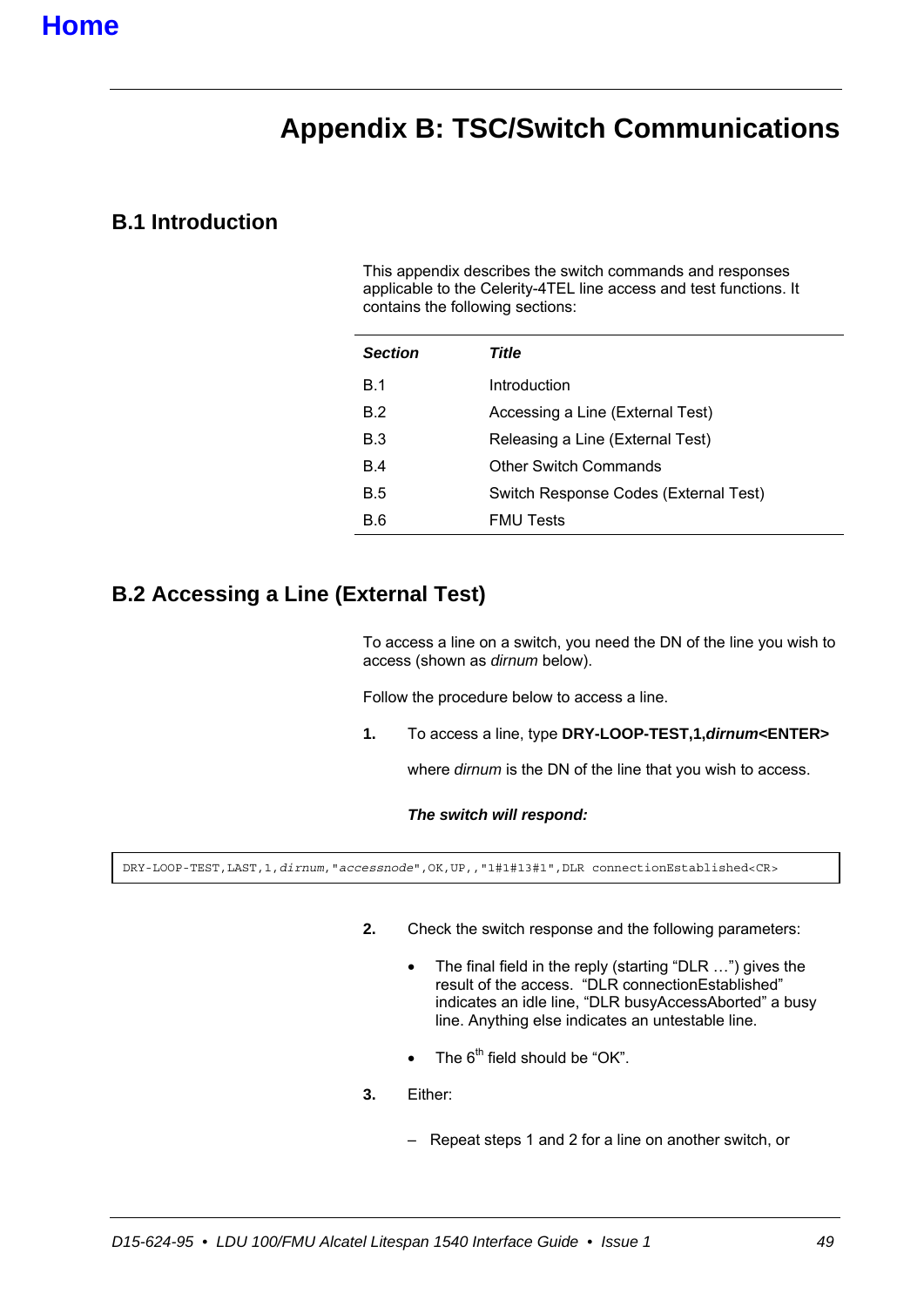<span id="page-57-0"></span>*Appendix B: TSC/Switch Communications* 

- Repeat step 2 for another line on the current switch.
- **4.** Release the line as described in Section B.3 if the line is idle.

## **B.3 Releasing a Line (External Test)**

Follow the procedure below to release a line.

**1.** To release a line, type **CANCEL-PERM-TEST,1,DN,***dirnum*

where *dirnum* is the DN of the line that you wish to release.

#### *The switch will respond:*

CANCEL-PERM-TEST,LAST,1,*dirnum*,"*accessnode*",OK,UP,,"1#1#13#1",TO pass,ATR connectionEstablished<CR>

- **2.** Check the switch response and the following parameters:
	- The final field in the reply (starting "ATR …") gives the result of the release. "ATR connectionEstablished" indicates a successful release, and anything else a failure.
	- The penultimate field should be "TO pass".
	- The  $6<sup>th</sup>$  field should be "OK".

## **B.4 Other Switch Commands**

The following subsections describe other commands that can be sent to the switch.

## **Learn Line**

This is a request for information on a line.

Follow the procedure below to learn information on a line.

**1.** Type **GET-SUBS-INFO,1,DN,***dirnum***,REQMASK, "YYYNNNNNNNNNNY"<Enter>**.

> where *dirnum* is the DN of the line for which you require information.

**Note:** REQMASK (data required mask) identifies the information required in the response. The mask is a string of 14 characters each of which is either "Y" or "N" as shown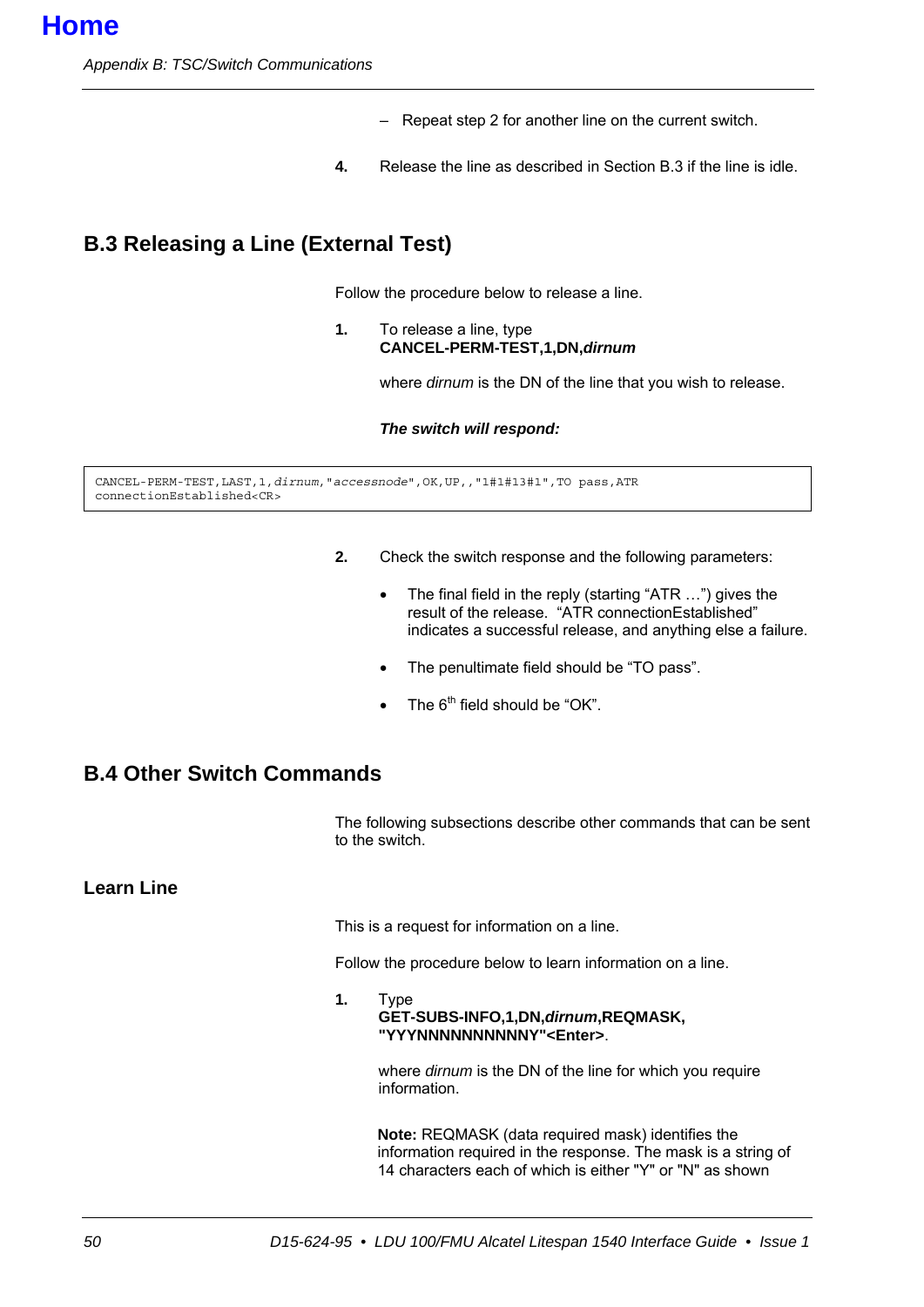above. The "Y" characters in the above example effectively request the following information:

- DN (directory number)
- UPID (equipment number)
- NFN (the identity of the access node at which the line can be accessed for test)
- ST (line type, POTS or ISDN basic rate)

#### *The system will respond with a message in the form:*

GET-SUBS-INFO,LAST,1,OK,DN *dirnum*,UPID "*eqnum*",NFN "*accessnode*",ST POT<CR>

- **2.** In the switch response:
	- The fourth parameter should be "OK" as shown. If it is shown as "ERROR" the line number you typed is unknown to the switch and the parameters below do not apply.
	- *dirnum* should be the directory number of the line that you requested a "learn" transaction on.
	- *eqnum* is the equipment number of the line in question. It will be in the form *a*#*b*#*c*#*d*# where the elements identify the line by rack, subrack, slot, and port. For example, the equipment number 4#3#02#1 indicates rack 4, subrack 3, slot 02, port 1.
	- *accessnode* is name of the access node which effectively identifies the test port at which the line can be accessed for test.
	- *linetype* identifies the line type as either a POTS (POT) or ISDN basic rate (BA).

### **Pull Dial Tone (External Test)**

In order to be able to do a Pull Dial Tone test a different kind of line access is required.

Follow the procedure below

- **1.** Release the line (if currently accessed) as described in Section B.3.
- **2.** Type **EXTERNAL-TEST,1,***dirnum***<ENTER>**

where *dirnum* is the DN of the line that you wish to access.

#### *The switch will respond:*

EXTERNAL-TEST,LAST,1,*dirnum*,"*accessnode*",OK,UP,,"*eqnum*",ETR connectionEstablished<CR>

In the switch response: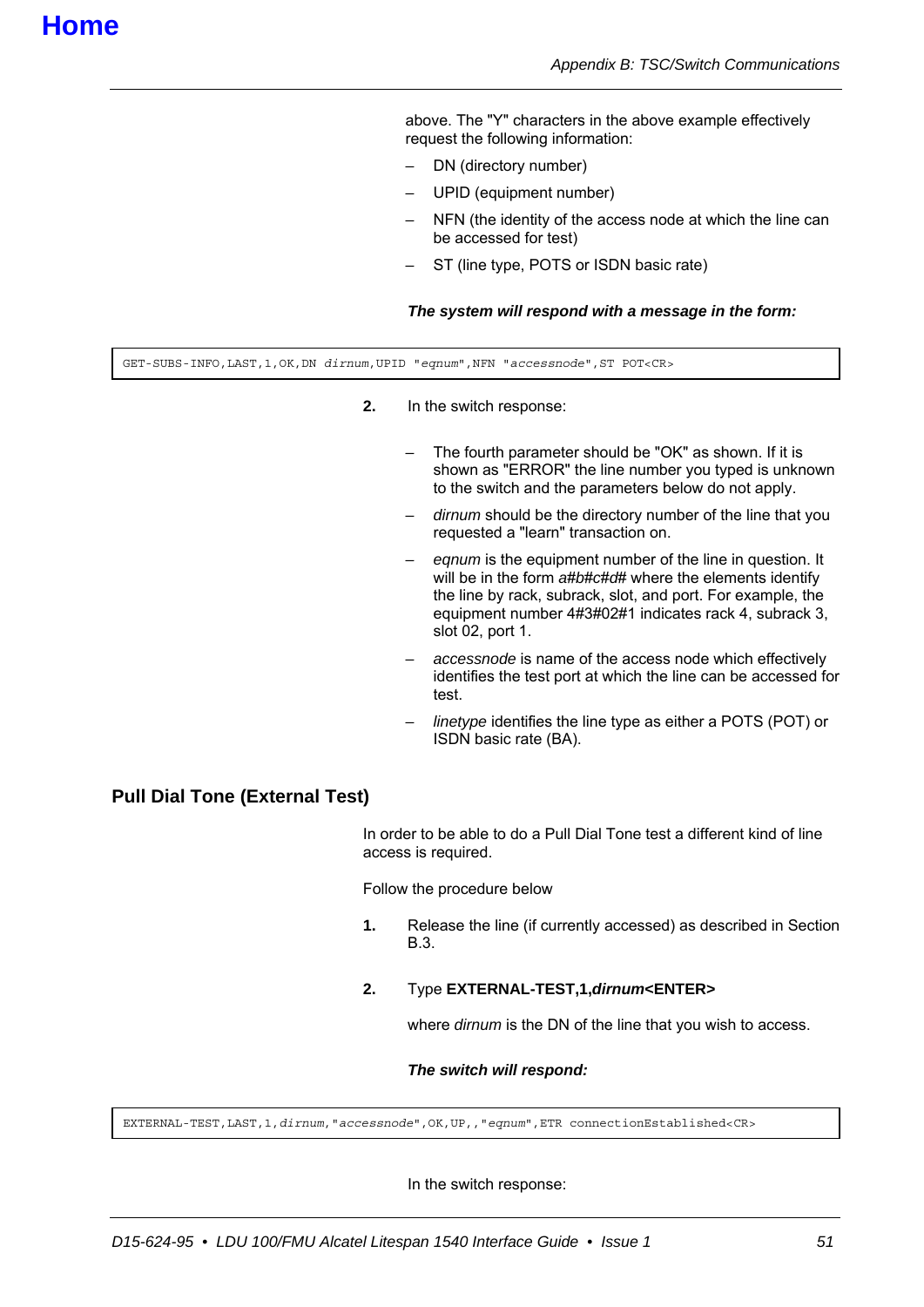<span id="page-59-0"></span>*Appendix B: TSC/Switch Communications* 

*–* The final field in the reply (starting "ETR …") gives the result of the access. "ETR connectionEstablished" indicates an idle line, "Wrong operation code" indicates a busy line. Anything else indicates an untestable line.

 **Note:** These responses have been acquired in the pilot implementation of the LS1540 interface. It is not compliant with the switch documentation. However, this does not impact operation as the LS1540 does not permit any kind of access to a busy line.

- The 6<sup>th</sup> field should be "OK" as shown above.
- **3.** Release the line as described in Section B.3 if the line is idle.

## **B.5 Switch Response Codes (External Test)**

This section describes the *access Result Value* field shown in the switch replies given earlier.

### **The Access Result Field**

The *access Result Value* field has the following formats:

DLR <value> ETR <value>

### Where:

- DLR indicates the response from a DRY-LOOP-TEST request
- ETR indicates the response from an EXTERNAL-TEST request
- <value> is the result value (see Table B-1).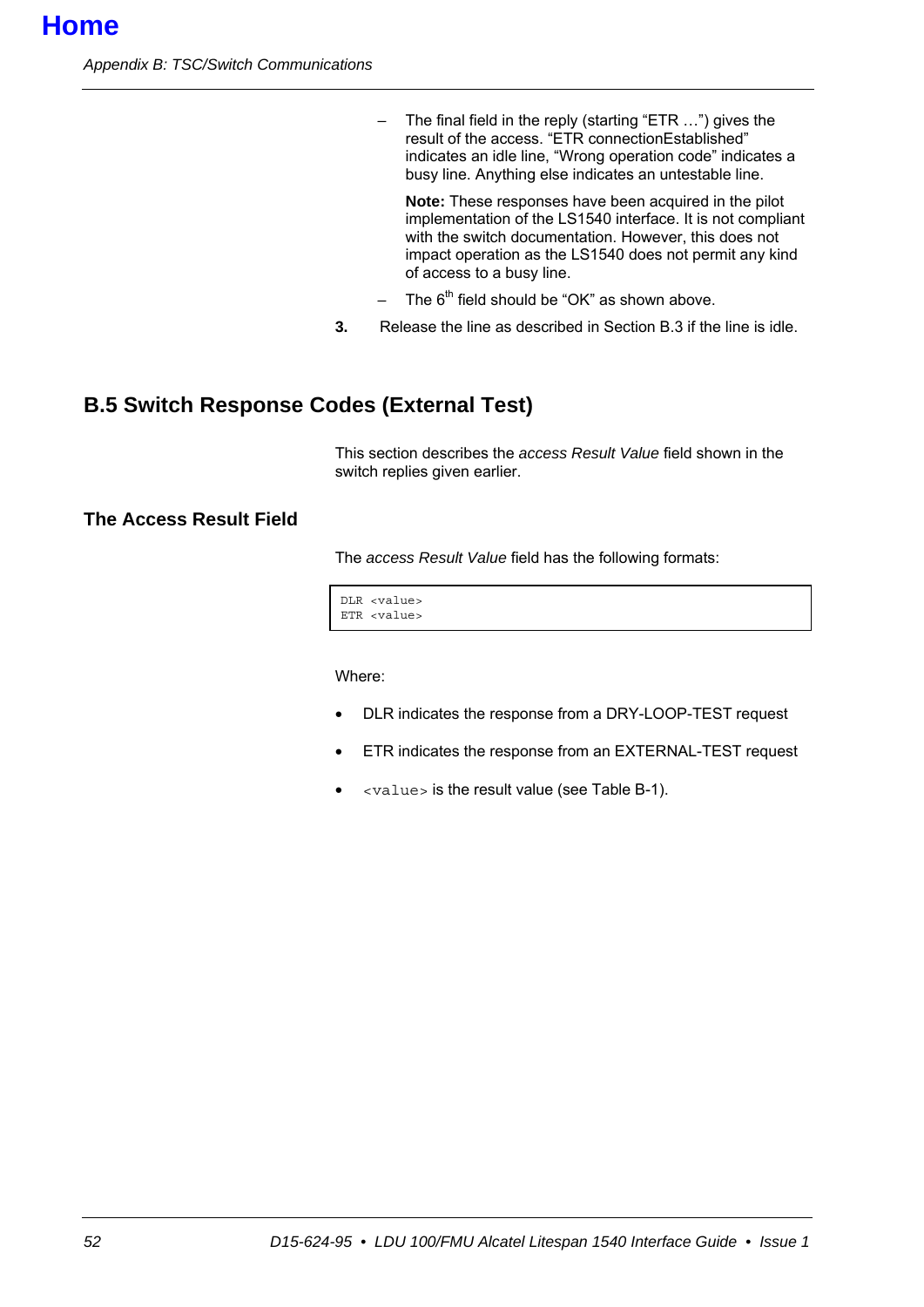| <value></value>                                | <b>Significance</b>                                                                                                                                                                                                                                                          |
|------------------------------------------------|------------------------------------------------------------------------------------------------------------------------------------------------------------------------------------------------------------------------------------------------------------------------------|
| connectionEstablished                          | The requested line is idle and<br>accessed for testing.                                                                                                                                                                                                                      |
| accessFailed                                   | Exchange congestion is preventing<br>access.                                                                                                                                                                                                                                 |
| <b>DLR</b> accessFailed<br>(for DRY-LOOP-TEST) | The requested line is busy.                                                                                                                                                                                                                                                  |
| Wrong operation code<br>(for EXTERNAL-TEST)    | Note: These responses have been<br>acquired in the pilot implementation of<br>the LS1540 interface. They are not<br>fully compliant with the switch<br>documentation. However, this does not<br>impact the operation as the LS1540<br>does not permit access to a busy line. |
| dangerousVoltage                               | The specified line has been marked<br>faulty by the switch or an operator.                                                                                                                                                                                                   |
| testMechanismBusy                              | The specified line is being tested and<br>cannot be accessed.                                                                                                                                                                                                                |
| customerOverrideAborted                        | The specified line has been switched<br>out of service by the switch or an<br>operator.                                                                                                                                                                                      |
| undefined                                      | The specified number is illegal or not<br>been assigned to a line.                                                                                                                                                                                                           |

### **Table B-1: Result Values**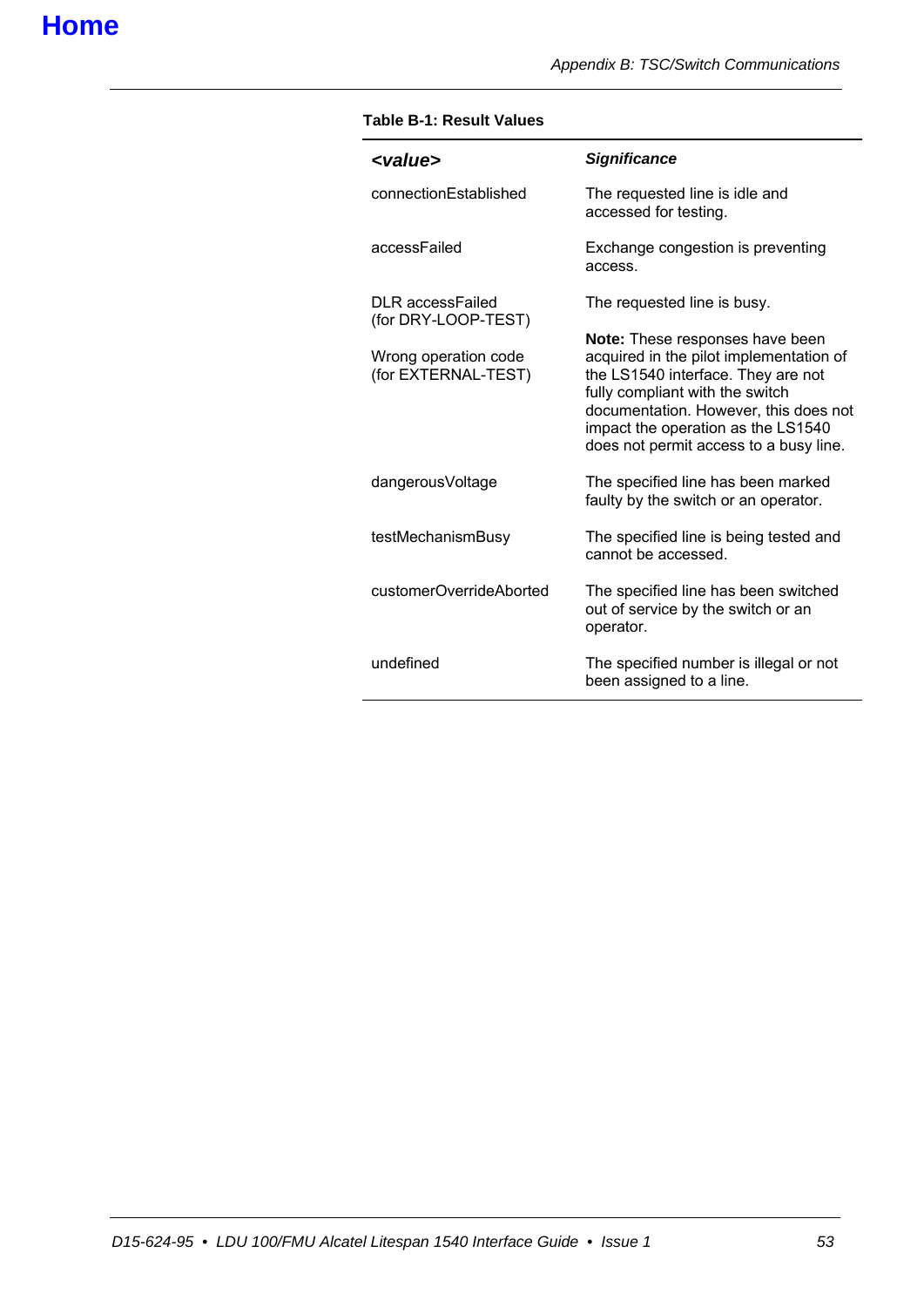## **B.6 FMU Tests**

The command for FMU tests fall into three categories:

- Line Outward Parametric (LOP) tests. The TSC uses a string of commands that request a number of tests on the exchange line looking outward into external cable from the MDF.
- Line Inward Parametric (LIP) tests. The TSC uses a string of commands that request a number of tests on the exchange line looking in towards the exchange from the MDF.

## **LOP Tests**

The LOP test command that the TSC uses to request the FMU to carry out a series of 36 line tests is:

### **EMEAS-**

**TEST,1,***dirnum***,RIa,RIb,RIc,RId,RIe,RIh,VAa,VAb,VAc,VAd,VAe,VAh,VCa,VCb,VCc, VCd,VCe,VCh,ACa,ACb,ACc,ACd,ACe,ACh,CCa,CCb,CCc,CCd,CCe,CCh,CAa,CAb,CAc, CAd,CAe,CAh<Enter>**

### Where:

- dirnum is the DN for the line that is to be tested.
- The values RIa to CAh should be typed in as shown. They are test requests each comprising;
	- A measurement code (the first two upper case characters see Table B-2) and
	- A configuration code (the third, lower case, character see Table B-3)

For example the first test request RIa is requesting a measurement of the insulation resistance between the A- and Bleg.

*The system tests the line and returns the results in a reponse such as:* 

```
EMEAS-TEST,LAST,1,dirnum, ,"matrix",OK,UP,POT,"eqnum",VAa 97,VAb 97,VAc 93, 
VAd "testNotAllowed",VAe "testNotAllowed",VAh "testNotAllowed",VCa 0,VCb 0,VCc -100, 
VCd "testNotAllowed",VCe "testNotAllowed",VCh "testNotAllowed",ACa "testNotAllowed", 
ACb "testNotAllowed",ACc "testNotAllowed",ACd "testNotAllowed",ACe "testNotAllowed", 
ACh "testNotAllowed",CCa "testNotAllowed",CCb "testNotAllowed",CCc "testNotAllowed", 
CCd "testNotAllowed",CCe "testNotAllowed",CCh "testNotAllowed",CAa 14,CAb 29,CAc 26, 
CAd "testNotAllowed",CAe "testNotAllowed",CAh "testNotAllowed",RIa 208000000, 
RIb 127000000,RIc 115000000,RId "testNotAllowed",RIe "testNotAllowed",RIh 205000000<CR>
```
### Where:

• The parameters *dirnum*, and *eqnum* identify the directory and equipment numbers of the line under test.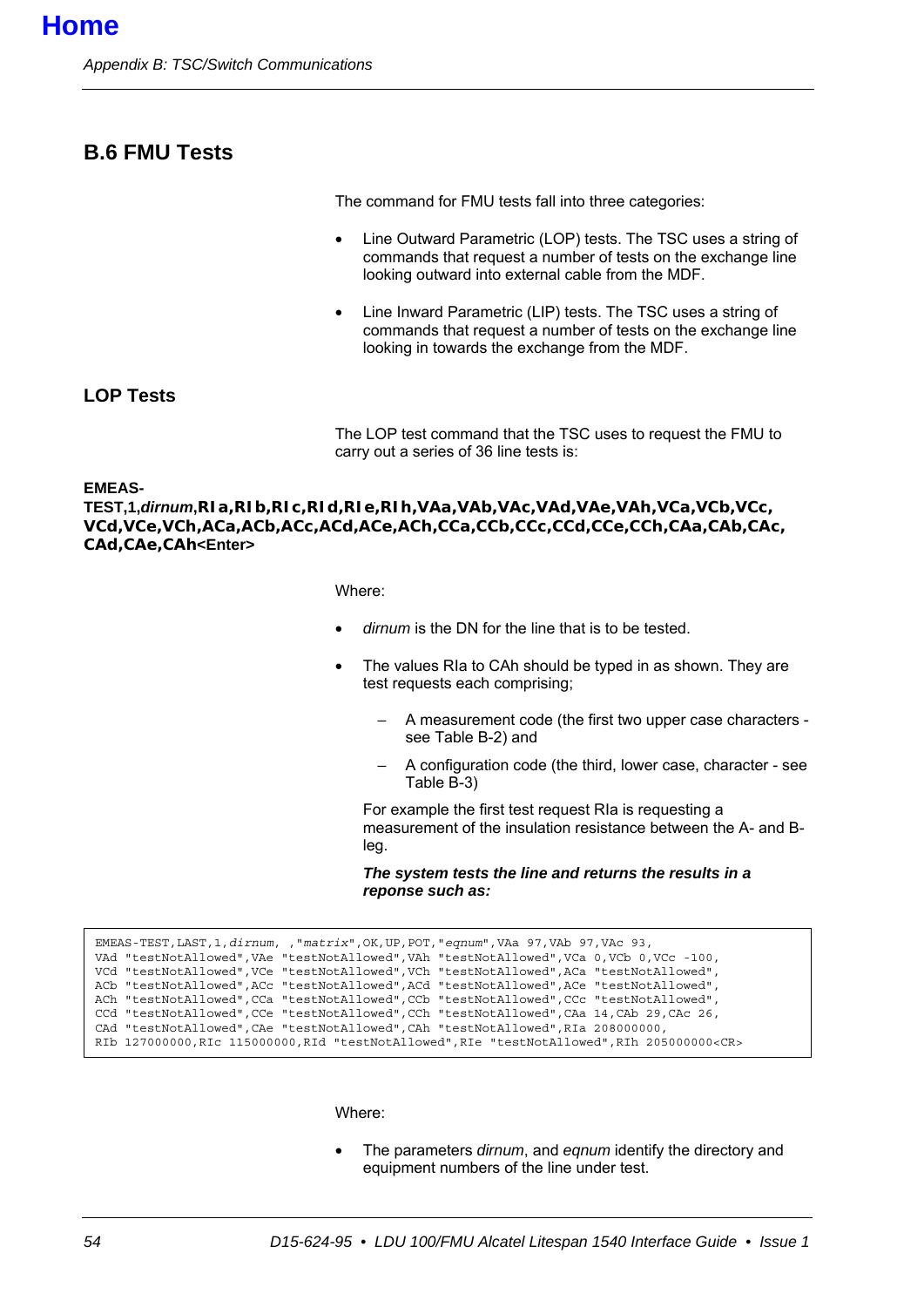- <span id="page-62-0"></span>• The parameter *matrix*, identifies the test matrix that provides test access to that line.
- The tests listed in the request (see above) re-iterated (not necessarily in the same order) followed by the result of the test. The measurements are as indicated in Tables B-2 and B-3.

For example the first result, VAa 97 indicates that the a.c. voltage measured between the A- and B-leg is 97 mV.

Some results may be in the form of a text string indicating why the measurement value was not available. For example the test request VAd in the request shown in the above command requested a measurement of the a.c. voltage between the A-leg and exchange battery. The result shown above is given as "testNotAllowed".

| Code      | <b>Measurement</b>    | <b>Units</b> |
|-----------|-----------------------|--------------|
| VA        | AC voltage            | mV           |
| VC        | DC voltage            | mV           |
| <b>AC</b> | AC current            | mA           |
| CC        | DC current            | mA           |
| RI        | Resistance Insulation | Ω            |
| CA        | Capacitance           | nF           |
| <b>FV</b> | Feed voltage          | mV           |
| <b>FC</b> | Feed current          | mA           |

#### **Table B-2: Measurement Codes**

### **Table B-3: Configuration Codes**

| Code | <b>Configuration</b>          |
|------|-------------------------------|
| a    | A-leg to B-leg (aTOb)         |
| b    | A-leg to earth (aTOearth)     |
| с    | B-leg to earth (bTOearth)     |
| d    | A-leg to battery (aTObattery) |
| е    | B-leg to battery (bTObattery) |
| h    | B-leg to A-leg (bTOa)         |

### **LIP Tests**

The LIP test command that the TSC uses to request the FMU to carry out a series of 4 line tests is: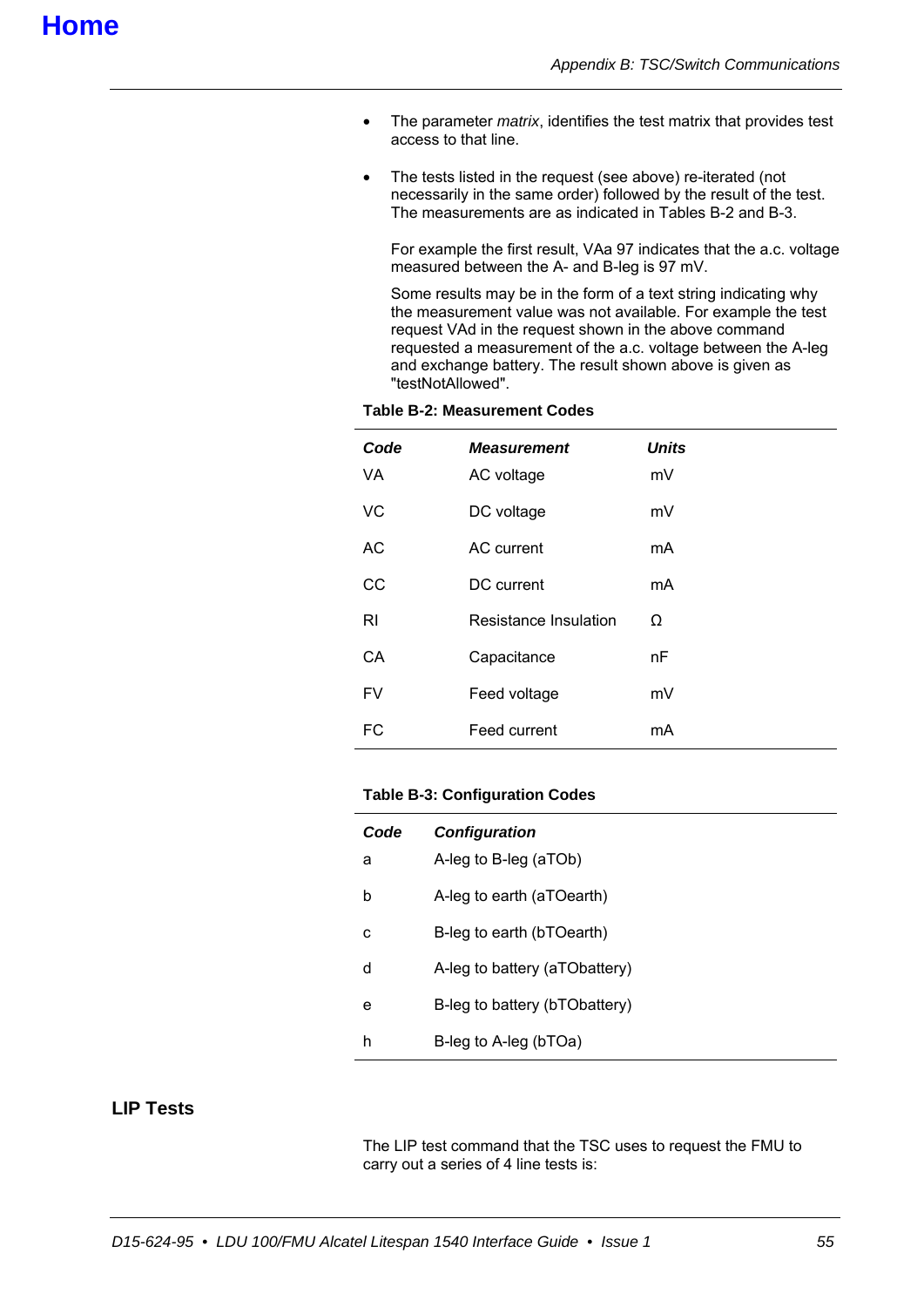*Appendix B: TSC/Switch Communications* 

### **EMEAS-TEST,1,***dirnum***,FVa FVh FCa FCh<Enter>**

Where *dirnum* is the DN for the line that is to be tested.

The switch response providing the test results takes the form:

EMEAS-TEST,LAST,1,*dirnum*, ,"*accessnode*",OK,UP,POT,"*eqnum*",FVa *result*,FVh *result*,FCa *result*, FCh *result*<CR>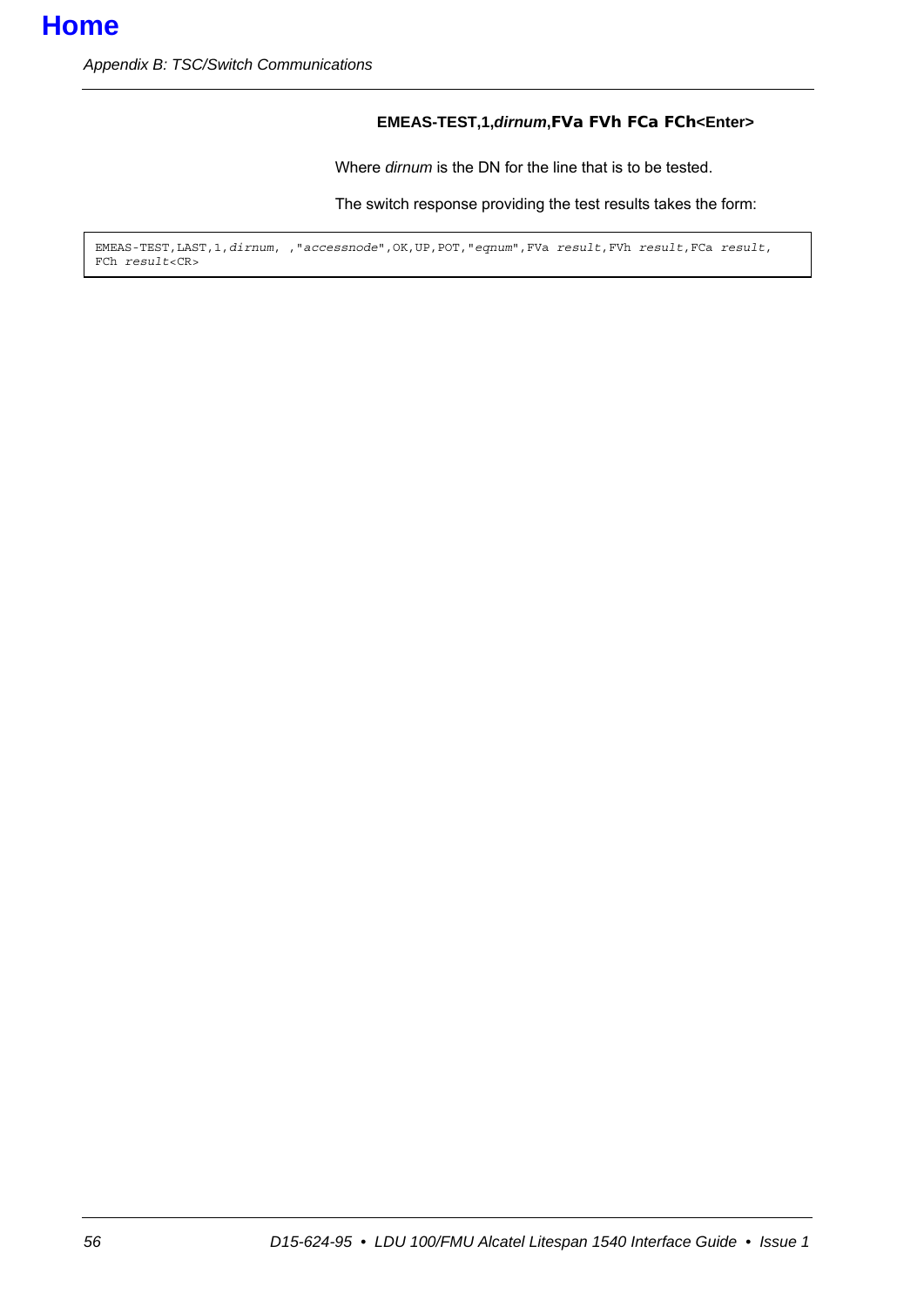# <span id="page-64-0"></span>**Appendix C: Interface Checksheets**

Use the following (or similar) checksheets to record test data and results:

- The TSC/LMS1353 Learn and Line Access Checksheet shown in Figure C-1.
- The The LDU/LS1540 Line Access Checksheet shown in Figure C-2.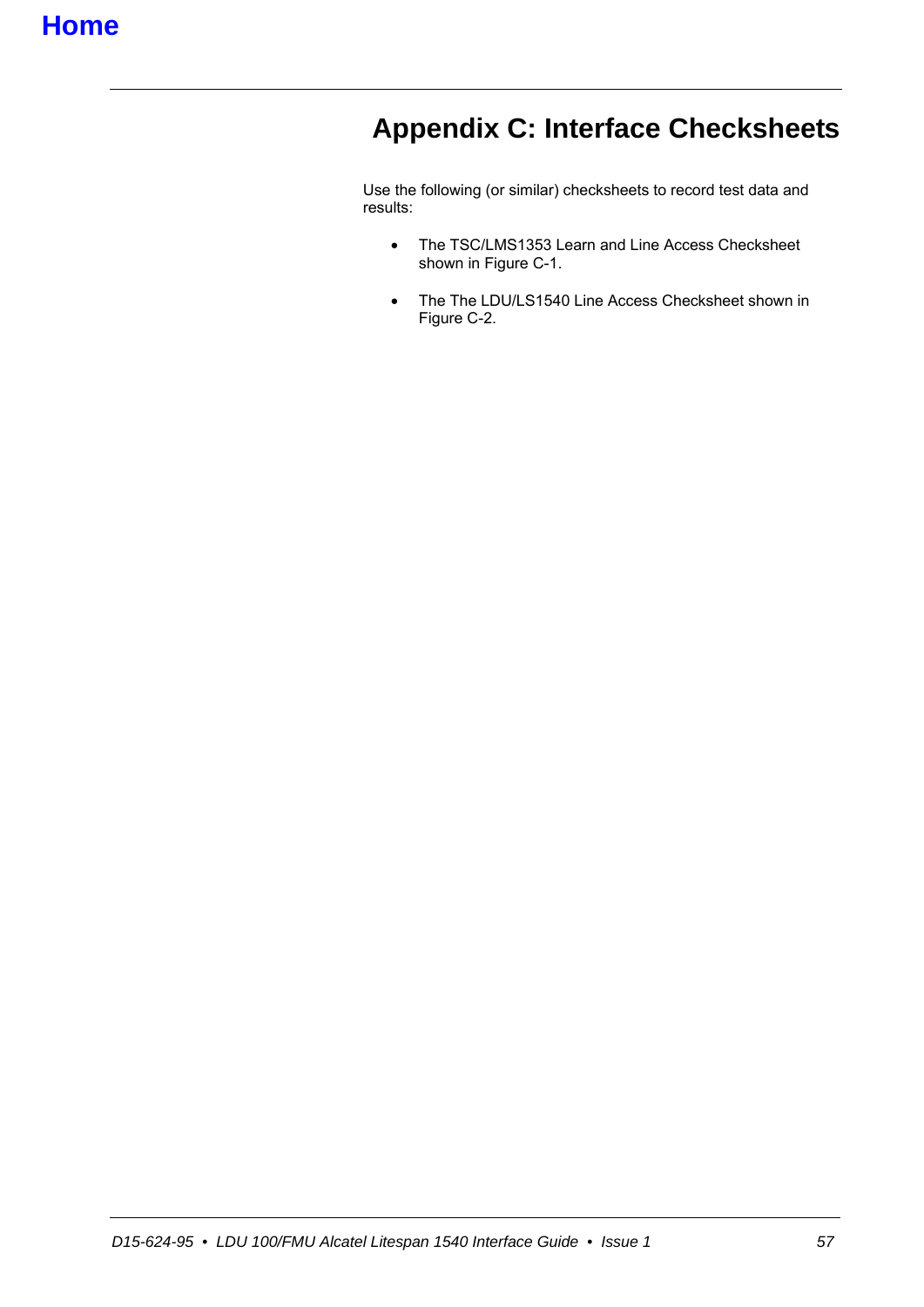<span id="page-65-0"></span>*Appendix C: Interface Checksheets* 

| 1 SITE DETAILS           |                                      |                                                         |                    |                    |
|--------------------------|--------------------------------------|---------------------------------------------------------|--------------------|--------------------|
| <b>District</b>          |                                      |                                                         | Switch             |                    |
| 2 TEST DATA              |                                      |                                                         | <b>DN</b>          |                    |
| Test line 1 (unassigned) |                                      |                                                         |                    |                    |
| Test line 2 (assigned)   |                                      |                                                         |                    |                    |
| 3 LEARN CHECK            | Learn unassigned line<br>Assign line | Learn assigned line<br>De-assign line                   | Test completed     | Remark/report ref. |
| Test line 1              |                                      |                                                         |                    |                    |
| 4 LINE ACCESS CHECK      | Check response<br>Access line        | onse<br>$\pmb{\mathsf{v}}$<br>Check resp<br>Release lin | eted<br>Test compl | Remark/report ref. |
| Test line 2              |                                      |                                                         |                    |                    |
| 5 TEST PERFORMED BY      |                                      |                                                         |                    |                    |
| Name                     |                                      |                                                         |                    | Date               |

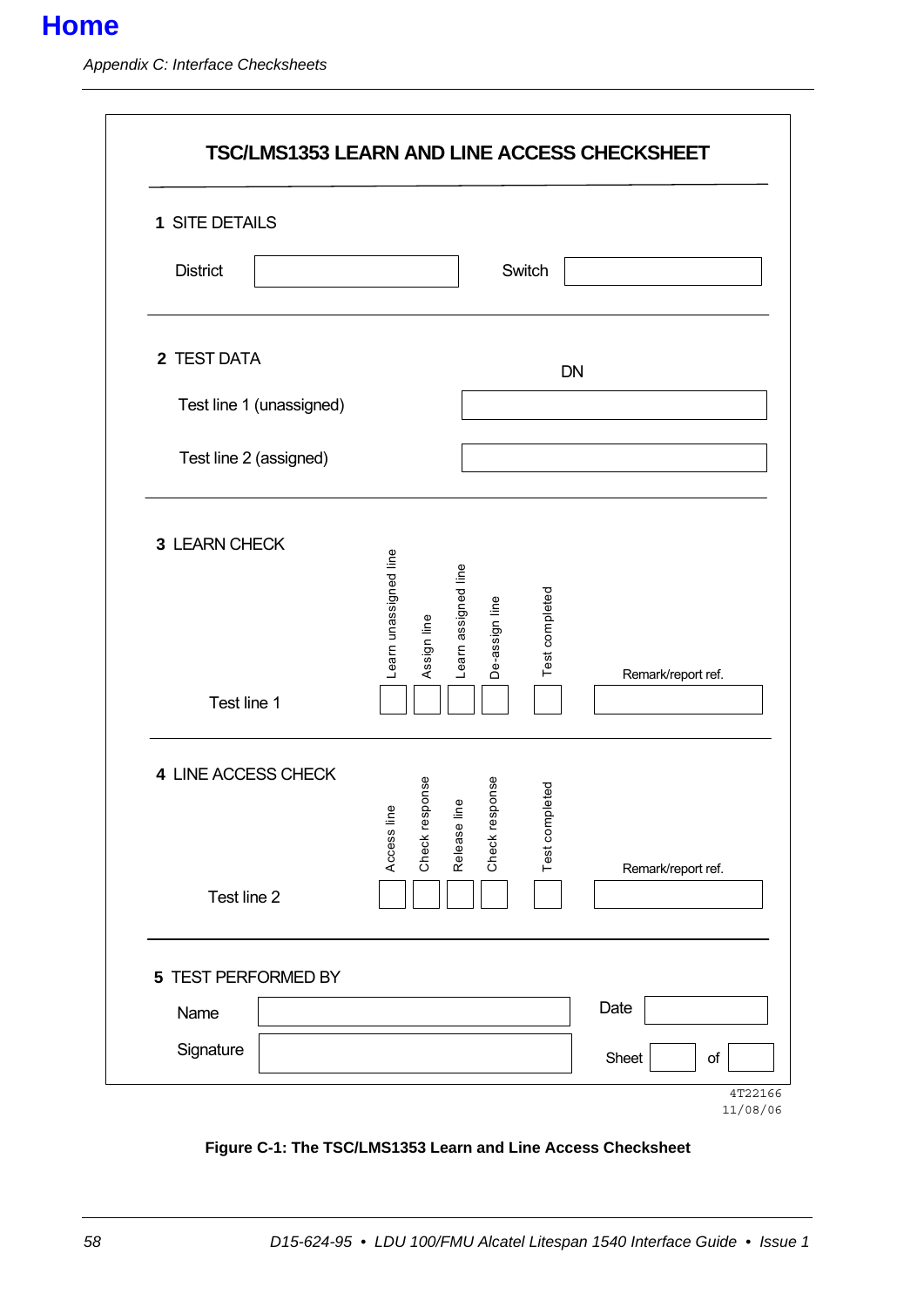<span id="page-66-0"></span>

| LDU/LS1540 LINE ACCESS CHECKSHEET |                             |                         |                  |                                                            |             |                |
|-----------------------------------|-----------------------------|-------------------------|------------------|------------------------------------------------------------|-------------|----------------|
| 1                                 | <b>SITE DETAILS</b>         |                         |                  |                                                            |             |                |
|                                   | <b>District</b>             |                         |                  | Exchange                                                   |             |                |
| $\mathbf 2$                       | <b>TEST PORT CHECKS</b>     |                         |                  |                                                            |             |                |
| 1                                 | LDU                         | Access node<br>(LS1540) | <b>Test Line</b> | Access busy line<br>Access idle line<br>Release<br>Release | Report ref  | Test completed |
|                                   | Switch internal test        |                         |                  |                                                            |             |                |
| $\mathbf 2$                       | Switch internal test        |                         |                  |                                                            |             |                |
| $\ensuremath{\mathsf{3}}$         | Switch internal test        |                         |                  |                                                            |             |                |
| 4                                 | Switch internal test        |                         |                  |                                                            |             |                |
| $\sqrt{5}$                        | Switch internal test        |                         |                  |                                                            |             |                |
| $\,6\,$<br>7                      | Switch internal test        |                         |                  |                                                            |             |                |
|                                   | Switch internal test        |                         |                  |                                                            |             |                |
| 8                                 | Switch internal test        |                         |                  |                                                            |             |                |
|                                   | 5 TEST PERFORMED BY<br>Name |                         |                  |                                                            | Date        |                |
|                                   | Signature                   |                         |                  |                                                            | Sheet<br>of | 4T22167        |

08/11/06

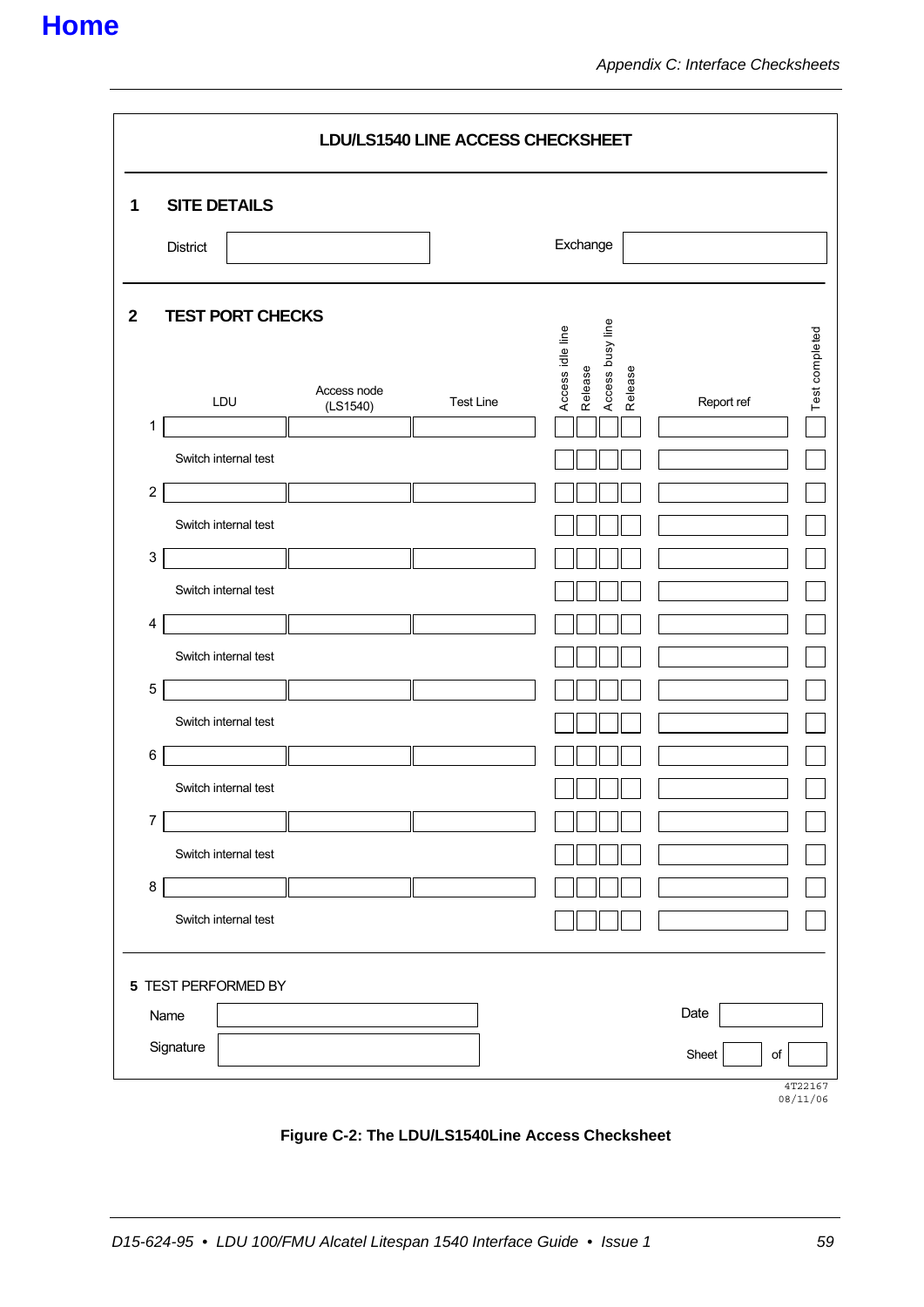*Appendix C: Interface Checksheets*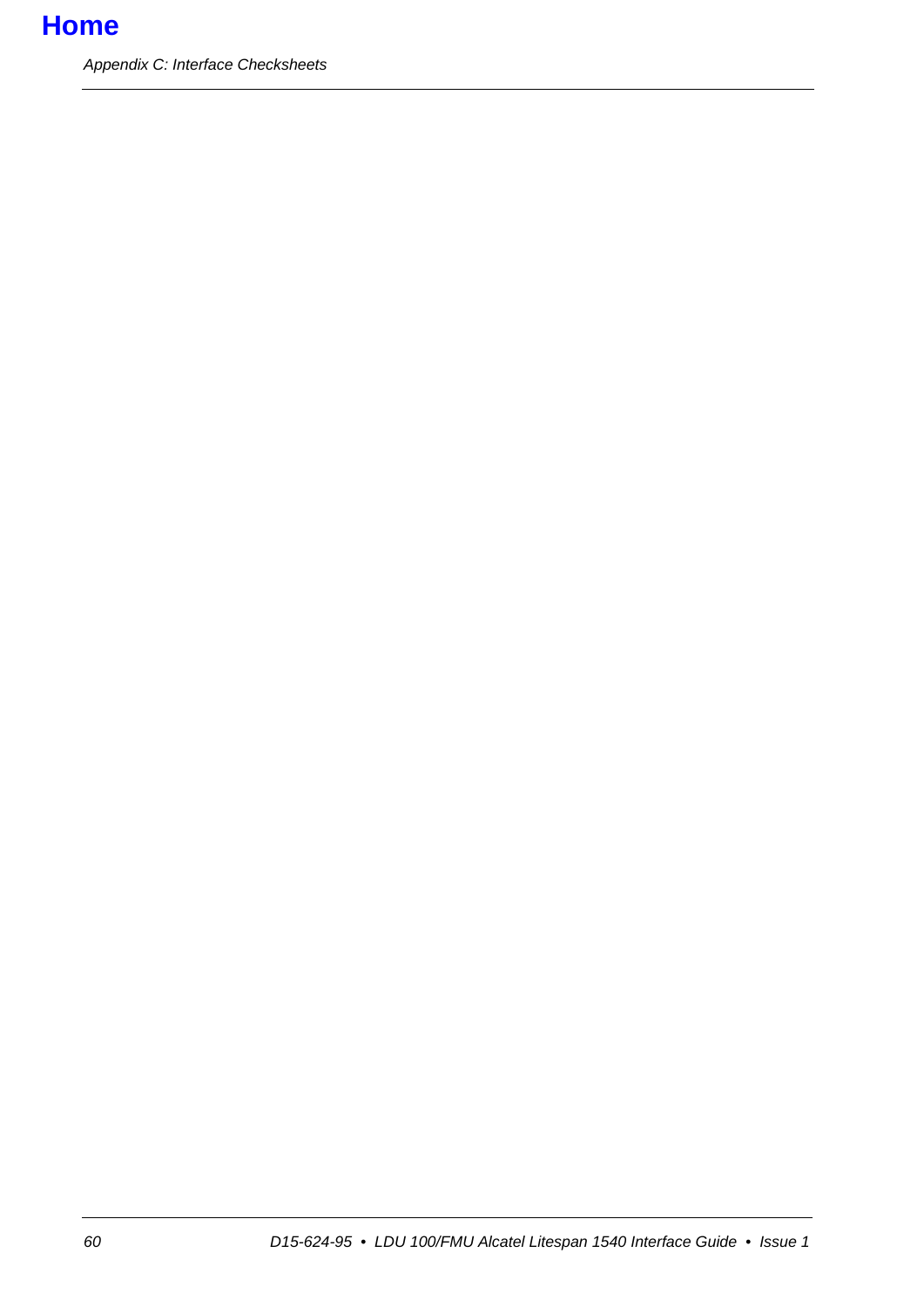# **Appendix D: Powering the LDU 100 Up or Down**

<span id="page-68-0"></span>

Loosen the MTM board retaining screws and partially withdraw the MTM board (until the power indicator extinguishes) to power the LDU 100 down. Re-insert it to power the LDU 100 up and retighten the retaining screws at top and bottom (fingertight only).

*Do not* power the LDU 100 down or up by removing or replacing fuses or the exchange battery connector.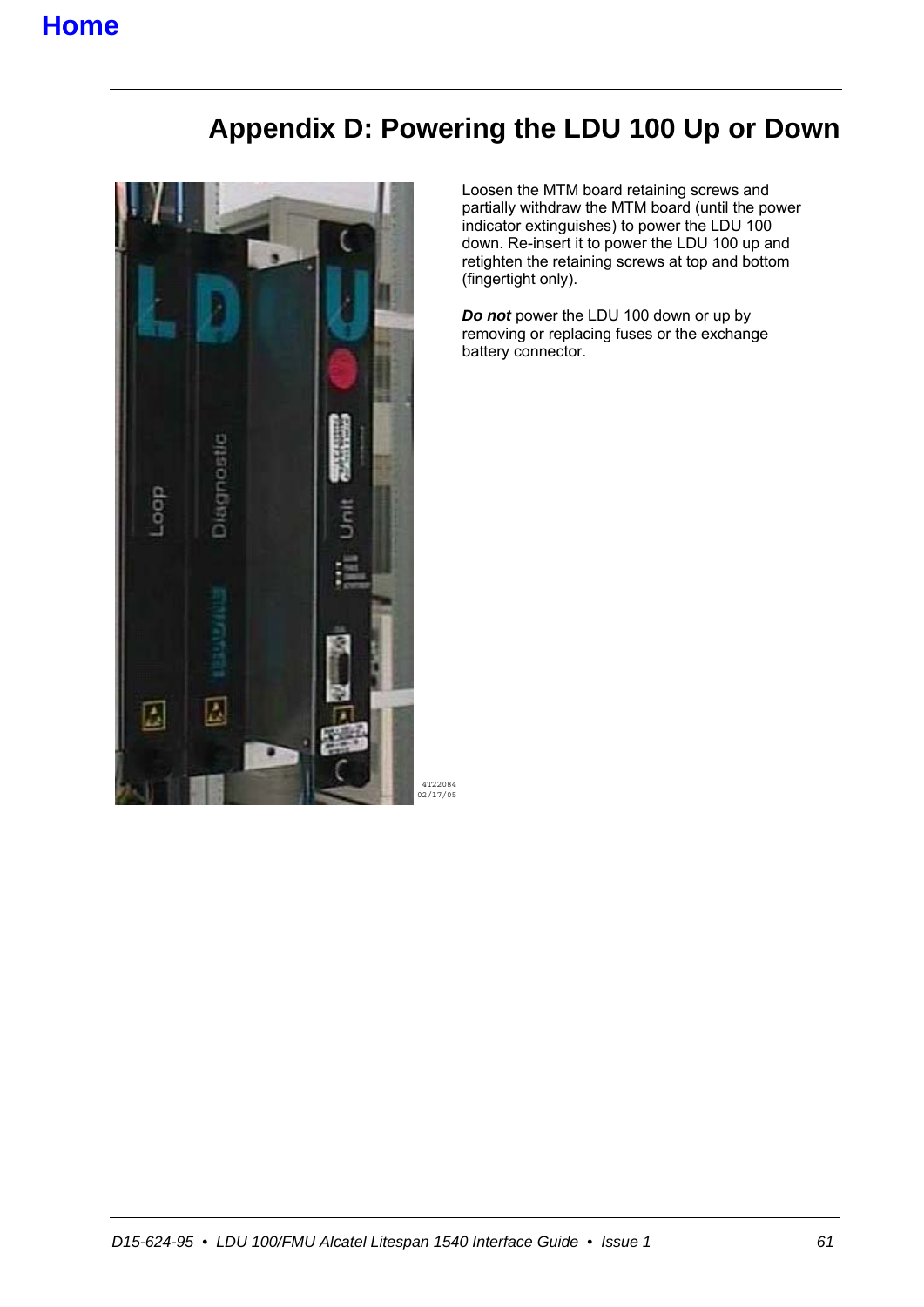*Appendix D: Powering the LDU 100 Up or Down*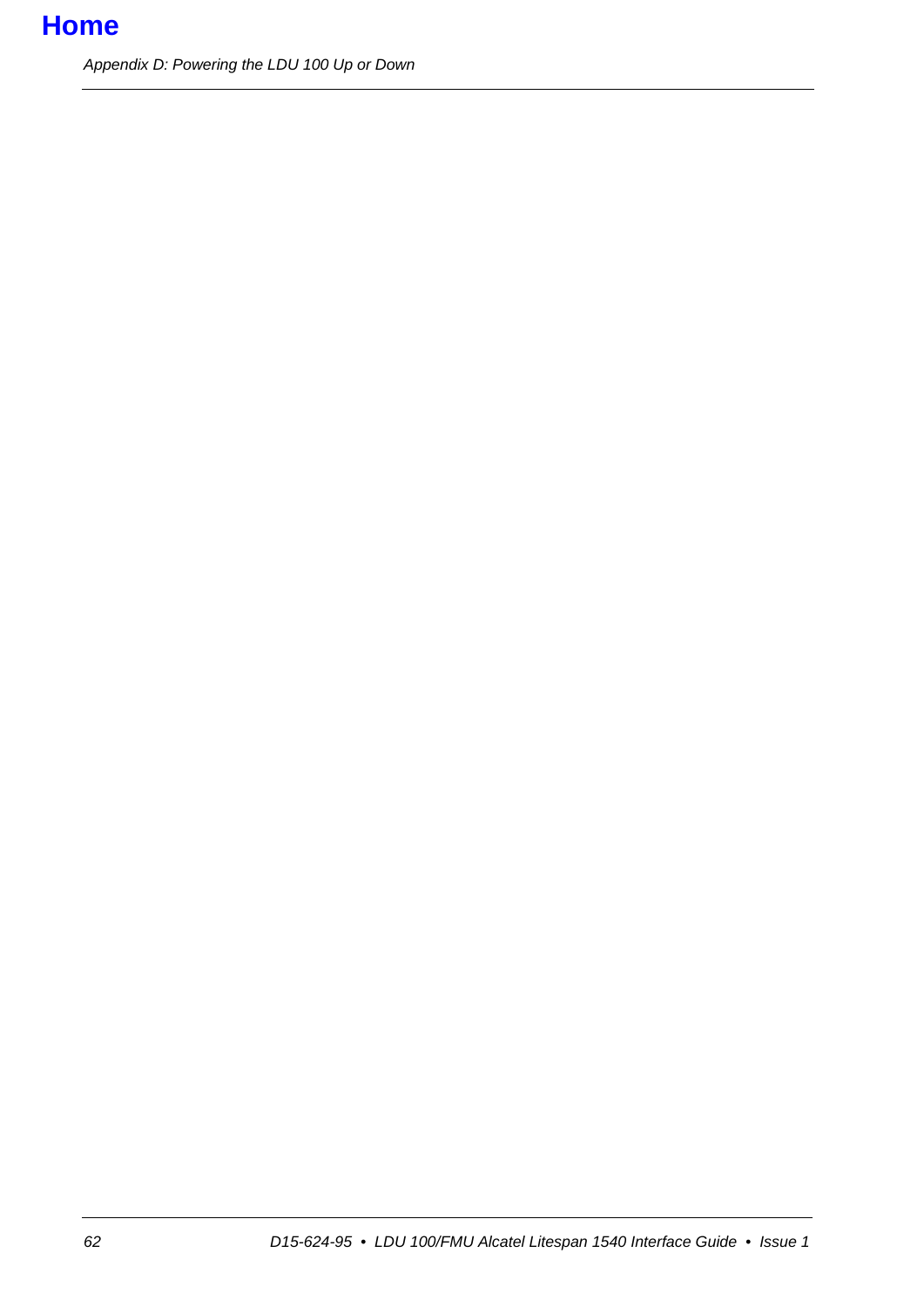# **Index**

# **A**

Access node, [17](#page-24-0)  Cabinet layout, [19](#page-26-0)  Shelf layout, [20](#page-27-0)  Shelf test bus interconnection, [21](#page-28-0)  Test bus connection to MDF, [22](#page-29-0)  Access Port. *See* SAP Architecture, test access, [7](#page-14-0)  Audience for this document, [1](#page-8-0) 

## **C**

Cabinet layout, LS1540, [19](#page-26-0)  **Checking** Access function at the SAP, [35](#page-42-0)  Learn function at the SLP, [31](#page-38-0)  Line access at the LDU, [37](#page-44-0)  **Checksheets** Interface, [57](#page-64-0)  Learn and line access, [58](#page-65-0)  Line access and test, [59](#page-66-0)  Codes Measurement, [55](#page-62-0)  Measurement configuration, [55](#page-62-0)  Communications, TSC/LDU, [9](#page-16-0)  Configuration Switch, [27](#page-34-0)  TSC, [17](#page-24-0)  TSC requirements, [23](#page-30-0)  Connection, LDU test bus, [43](#page-50-0)  Content of this document:, [1](#page-8-0)  Conventions used in this document:, [3](#page-10-0) 

## **D**

Data required for interface tests, [13](#page-20-0)  **Document** Audience, [1](#page-8-0)  Content, [1](#page-8-0)  Conventions, [3](#page-10-0)  Hazards, [3](#page-10-0)  Keyboard entries, [3](#page-10-0)  System messages, [3](#page-10-0)  Feedback, [5](#page-12-0)  History, [2](#page-9-0)  Introduction, [1](#page-8-0)  Overview, [1](#page-8-0)  Readership, [1](#page-8-0)  Related documents, [4](#page-11-0) 

## **E**

ENM commands, [49](#page-56-0)  Accessing a line, [49](#page-56-0)  Learn line, [50](#page-57-0)  Releasing a line, [50](#page-57-0) 

## **F**

Feedback on this document, [5](#page-12-0)  FMU, [8](#page-15-0)  FMU functionality test, [39](#page-46-0)  Foreign Measurement Unit. *See* FMU

## **H**

Hazards, document conventions for, [3](#page-10-0)  History of the document, [2](#page-9-0) 

## **I**

Interface Checksheets, [57](#page-64-0)  Terminology, [17](#page-24-0)  Interface test procedure, [11,](#page-18-0) [29](#page-36-0)  FMU functionality, [39](#page-46-0)  Learn function, [31](#page-38-0)  Line access at LDU, [37](#page-44-0)  Line access at SAP, [35](#page-42-0)  Overview, [29,](#page-36-0) [30](#page-37-0)  Interface tests PC/terminal requirements, [16](#page-23-0)  Personnel requirements, [16](#page-23-0)  Required data, [13](#page-20-0)  Internal test, [8](#page-15-0)  Introduction to this document:, [1](#page-8-0) 

## **K**

Keyboard entries, document conventions for, [3](#page-10-0) 

## **L**

Labelling, safety, [vi](#page-7-0)  LDU, [24](#page-31-0)  Test bus connection, [10,](#page-17-0) [43](#page-50-0)  TSC communications, [9](#page-16-0)  Learn and line access checksheet, [58](#page-65-0)  Learn function test procedure, [31](#page-38-0)  Learn test data, [14](#page-21-0)  Line access and test checksheet, [59](#page-66-0)